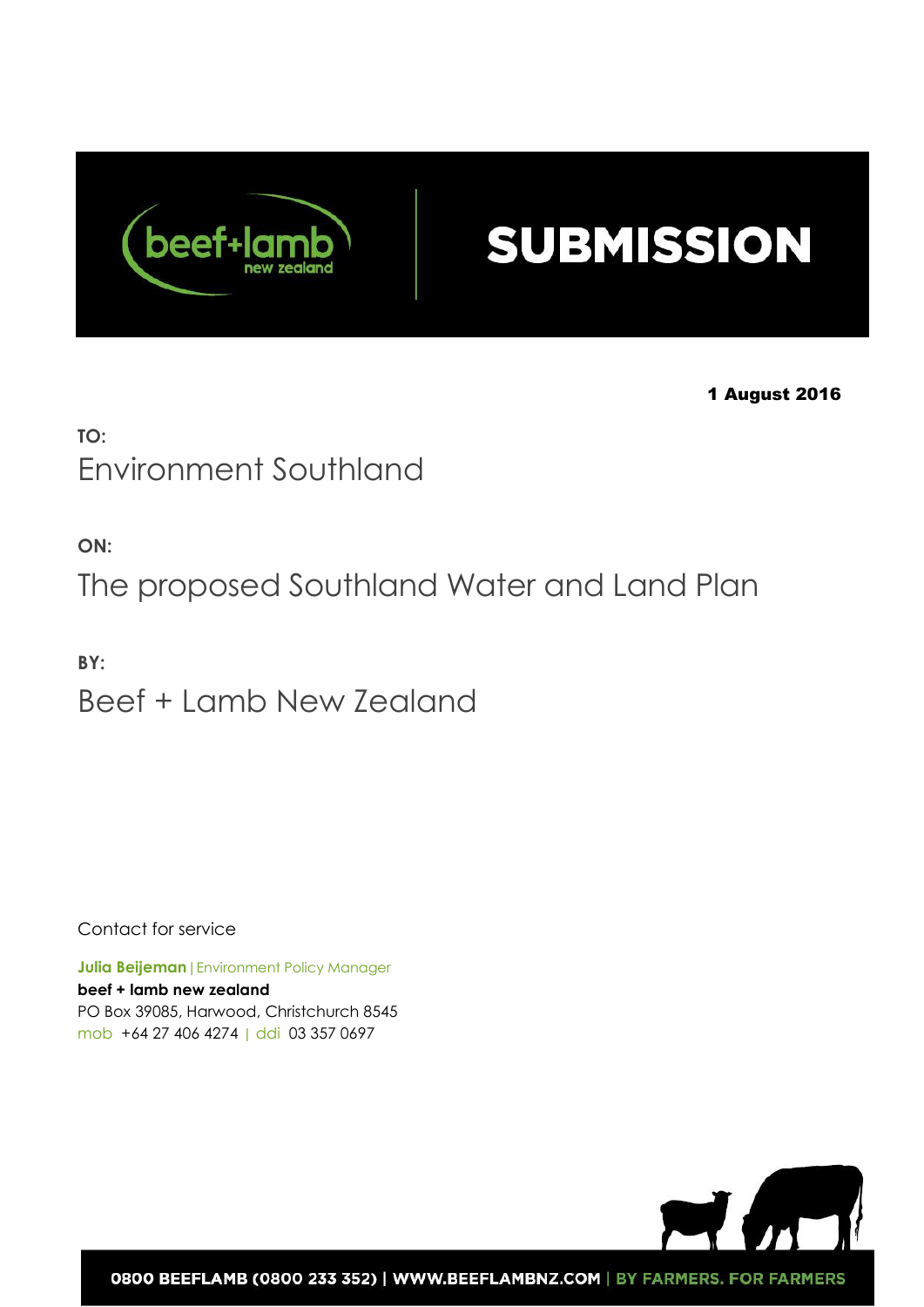# **Submission**

## **A. Introduction**

- 1. Beef + Lamb New Zealand Ltd (B+LNZ) thanks you for the opportunity to submit on the proposed Southland Water and Land Plan. Council staff have been a pleasure to work with, and have supported B+LNZ to engage in the policy development process.
- 2. B+LNZ cannot gain an advantage in trade competition through this submission.
- 3. B+LNZ wishes to be heard in support of this submission.
- 4. B+LNZ is an industry-good body funded under the Commodity Levies Act through a levy on all cattle and sheep slaughtered in New Zealand. Our mission is to deliver innovative tools and services to support informed decision making and continuous improvement in market access, product positioning, and farming systems.
- 5. B+LNZ is actively engaged in environmental issues that affect the pastoral production sector. We are committed to supporting farmers by providing tools and services that help farmers adopt sustainable business practice. In addition we are working to build leadership and environmental management capability of farmers within the sheep and beef sector.
- 6. The details of our submission are separated into two parts.
	- Part B summarises the feedback provided to B+LNZ at our industry workshops, and makes high level recommendations; and
	- Part C outlines specific submissions. We have underlined text that we submit is added into the Plan, and have struck through text we are seeking to remove.
- 7. Some of B+LNZ's proposed alternatives may require further collaboration. We welcome any opportunity to work with Environment Southland to discuss our recommendations.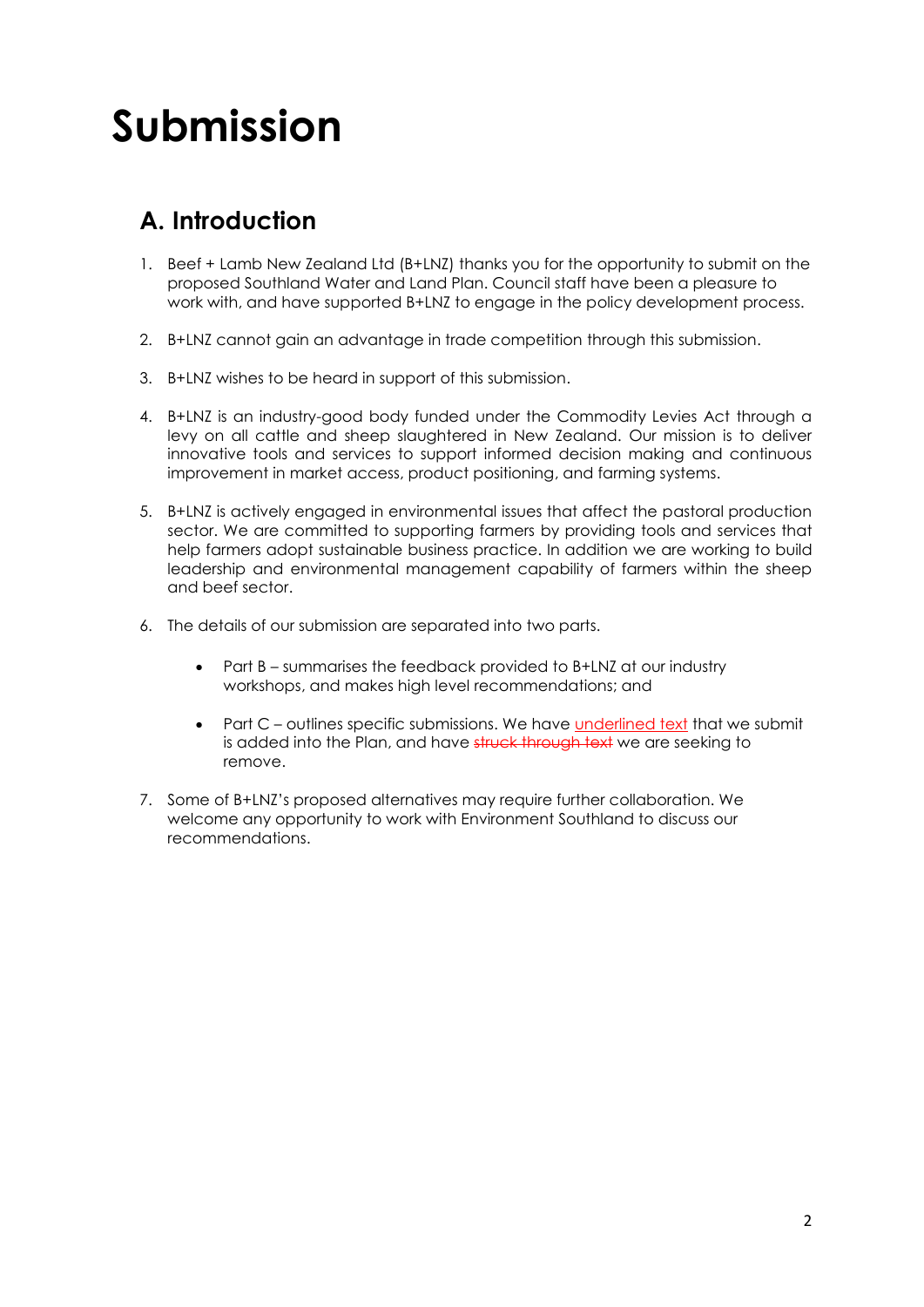## **B. Submissions applying to the whole plan**

- 8. To develop this submission, B+LNZ has:
	- Convened five workshops with Southland farmers to discuss the key aspects of the proposed Plan;
	- Collated farmers' responses into a draft submission, and then asked a group of farming leaders to review and approve the content;
	- Met with Environment Southland staff to discuss how a B+LNZ Farm Environment Plan template might be presented;
	- Participated in discussions with other primary sector groups; and
	- Held a number of individual conversations with farmers and farmer groups.
- 9. B+LNZ recognises the challenge in finding the regulatory balance between:
	- Sending clear and enforceable signals to ensure farmers are managing effects to an acceptable level; and
	- Encouraging good management practice through regulation.
- 10. Good regulation should drive behaviour change, not prescribe what specific methods farmers use to manage the effects of their activities, nor attempt to regulate every aspect of good management practice.
- 11. Writing rules does not of itself result in good water quality, nor does the simple adoption of Farm Environment Plans. It is the resulting actions that deliver practice change.
- 12. In either situation we must focus on finding the most appropriate mechanisms to result in farmers:
	- identifying their environmental risk;
	- taking appropriate actions to minimise that risk; and
	- acting because it is the right thing to do, not because they need to tick a regulatory box.
- 13. Environment Southland must maintain its focus on water quality, and through every element of this Plan run the test "will this really help to achieve our water quality outcomes?" B+LNZ supports actions to manage water quality, but not actions that are unnecessarily prescriptive and/or will not result in the desired water standards.
- 14. Environment Southland must align all consent requirements, thresholds and timings with Farm Environment Plan development. This will ensure the focus is on outcomes and planning effectiveness that are relevant to each farm's set of unique circumstances.
- 15. At our workshops, farmer feedback centred around eight key issues:
	- Physiographic zones;
	- Pre-empting limit setting process:
	- Dairy conversion
	- Intensive winter grazing;
	- Stock exclusion;
	- Cultivation setbacks;
	- Tile drains; and
	- Farm Environment Plans.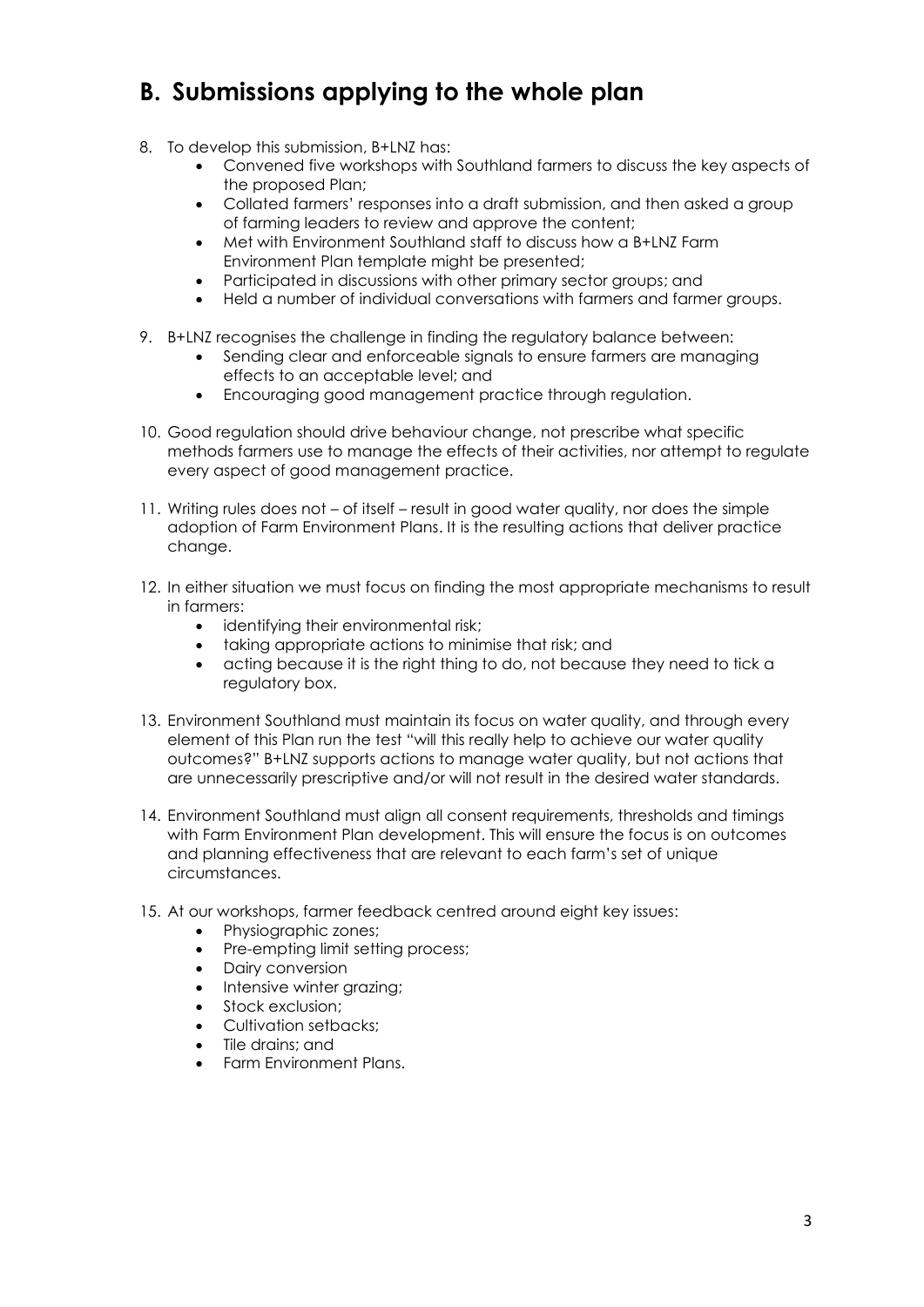#### **Physiographic Zones**

- 16. B+LNZ agrees with a risk based approach to managing environmental issues, i.e. targeting the highest risk factors first, and Environment Southland's physiographic zone method is a more sophisticated risk based approach compared with other councils.
- 17. However, there appears to be significant issues with the notified physiographic zones when they are examined at the farm scale. Throughout B+LNZ's consultation, sheep and beef farmers noted considerable concern with the physiographic zones and the majority of farmers advised us that sections of their property appeared to have been incorrectly classified within the notified physiographic zone maps.
- 18. B+LNZ cannot support the notified approach to physiographic zones as it delineates rules at a farm scale on maps that were created using coarser data. The Plan must allow for amendments and updates to the physiographic zones as new information becomes available. The overwhelming message from the sector was:

*"If physiographic zones on my property are incorrectly classified, I should be able to have them changed without bearing the cost myself."* 

19. B+LNZ would support using physiographic zones, if the zones could be fairly revised and amended, with minimal cost to landowners and without requiring a plan change.

#### **Decision sought**

- **Remove physiographic zone maps from the Plan to enable amendments without a Plan Change being required.**
- **Continue to use physiographic information to inform discussions on catchment limits, farm plans and/ or resource consents.**
- **Amend thresholds and timelines to support the adoption of Farm Environment Plans without the requirement for resource consent.**
- **If physiographic zones remain in the plan, then make the rules consistent across physiographic zones, using the least restrictive specifications.**
- **Add a rule to the Southland Water and Land Plan that allows physiographic zones to be revised/ amended when incorrectly classified.**

#### **Pre-Empting Limit Setting Process**

- 20. At each of our workshops, we discussed possible alternatives to the rules where farmers identified practical implementation issues with the Plan. During these discussions, the conversation repeatedly came back to "*we can't answer that until we know what the limit will be.*"
- 21. B+LNZ understands that this Plan will set the framework that limit setting will be conducted within. However, some of the rules seem to assume what the end result will be before the limit setting process has occurred.
- 22. An example of this is the non-complying status of certain activities within the Old Mataura and Peat Wetlands physiographic zones. As an alternative, farmers recommend that 'non-complying' activities within these zones are changed to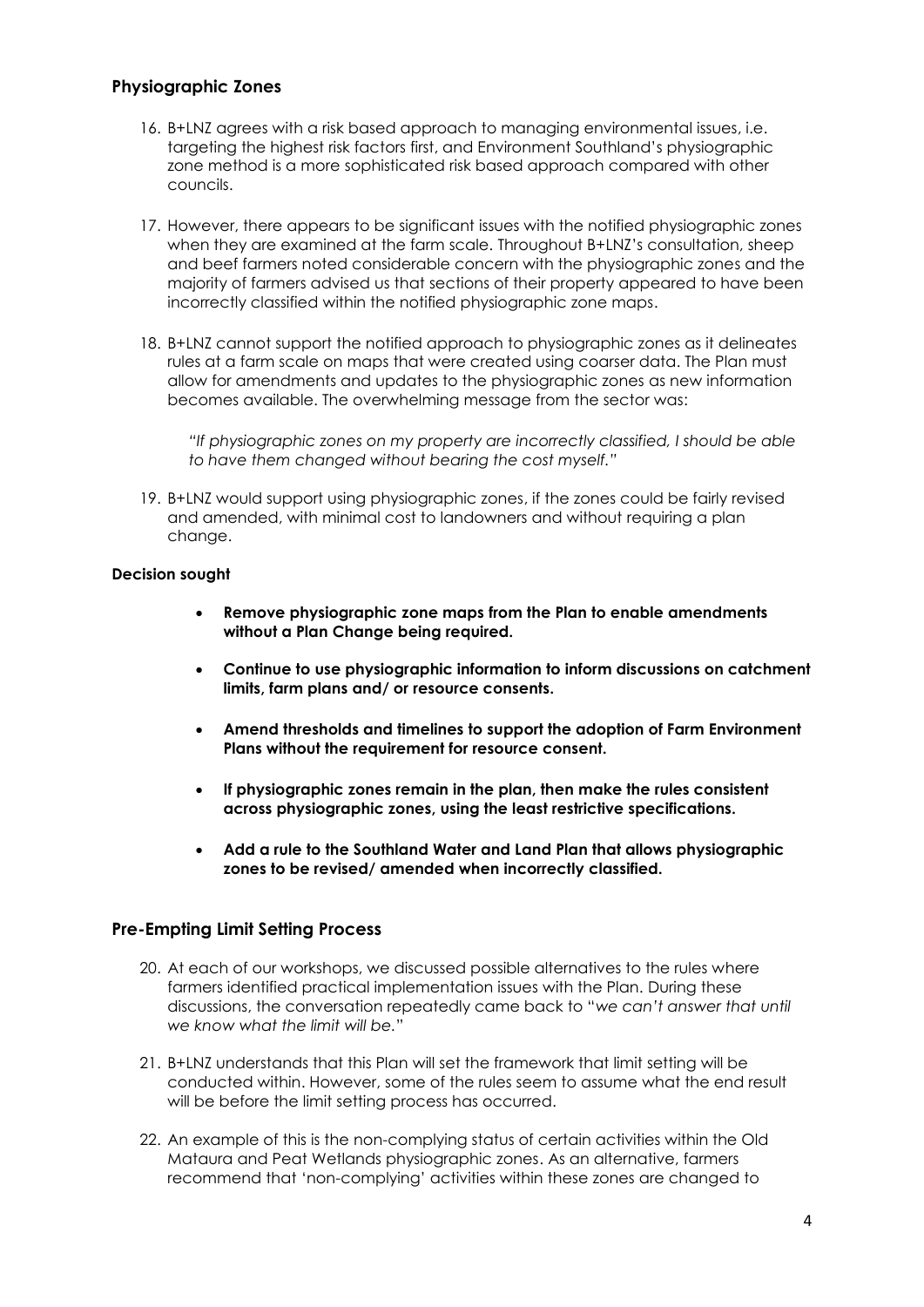'discretionary' activities. The status of any particular activity is more appropriately addressed as part of the future Freshwater Management Unit (FMU) limit setting work.

23. Restrictions are unlikely to be eased as part of the limit setting process. Environment Southland should not assume or pre-empt the end result without first going through a full NPS process with each catchment and its community.

#### **Decision sought**

- **Remove the physiographic zones and maps from the Plan – and use them to inform Farm Environment Plans and any required resource consents.**
- **Change the status of all non-complying activities to 'discretionary' within the Old Mataura and Peat Wetland physiographic zones.**
- **Amend thresholds and timelines to support the adoption of Farm Environment Plans without the requirements for resource consent.**

#### **Dairy Conversions**

- 24. Dairy conversion has required resource consent since the introduction of Plan Change 13. The consent process has enabled discussions between Environment Southland and individual farmers considering land use change. However, farmers report that the process is becoming progressively complicated, as the consents panel dictates increasingly complex and expensive consent conditions.
- 25. The primary driver for the notified dairy conversion rule (Rule 22) appears to be managing risk of nitrogen (N) leaching within sensitive environments. At the moment there is no numerical guidance within the planning framework for applicants to know whether or not their consent would be granted.
- 26. Farmers suggested that introducing a temporary nitrogen loss threshold at this stage of the policy development process would be helpful. This suggestion was made as a way of helping farmers to understand what the possible upcoming N limits may look like in order to achieve desired water quality outcomes. This type of approach would help to inform business decisions around investment into dairy conversions.
- 27. However, to ensure that we are not pre-empting the limit setting process, this would have to be made clear in the plan that applying a threshold for a resource consent requirement is not setting a property based discharge limit. If adopted, any threshold should be removed as part of the upcoming limit setting process in each FMU.
- 28. It may be appropriate to introduce two Nitrogen discharge thresholds that delineate activity status for the consent application. For example:
	- an upper N discharge limit where Council would be making a decision to decline a consent; and
	- a further one to indicate where the test for a consent would be more difficult, or where consent was required.
- 29. The idea of introducing an N threshold is to provide some planning certainty for applicants, as well as providing an indication for existing land use activity (irrespective of what land use type) of where they sit on a level of acceptable N loss.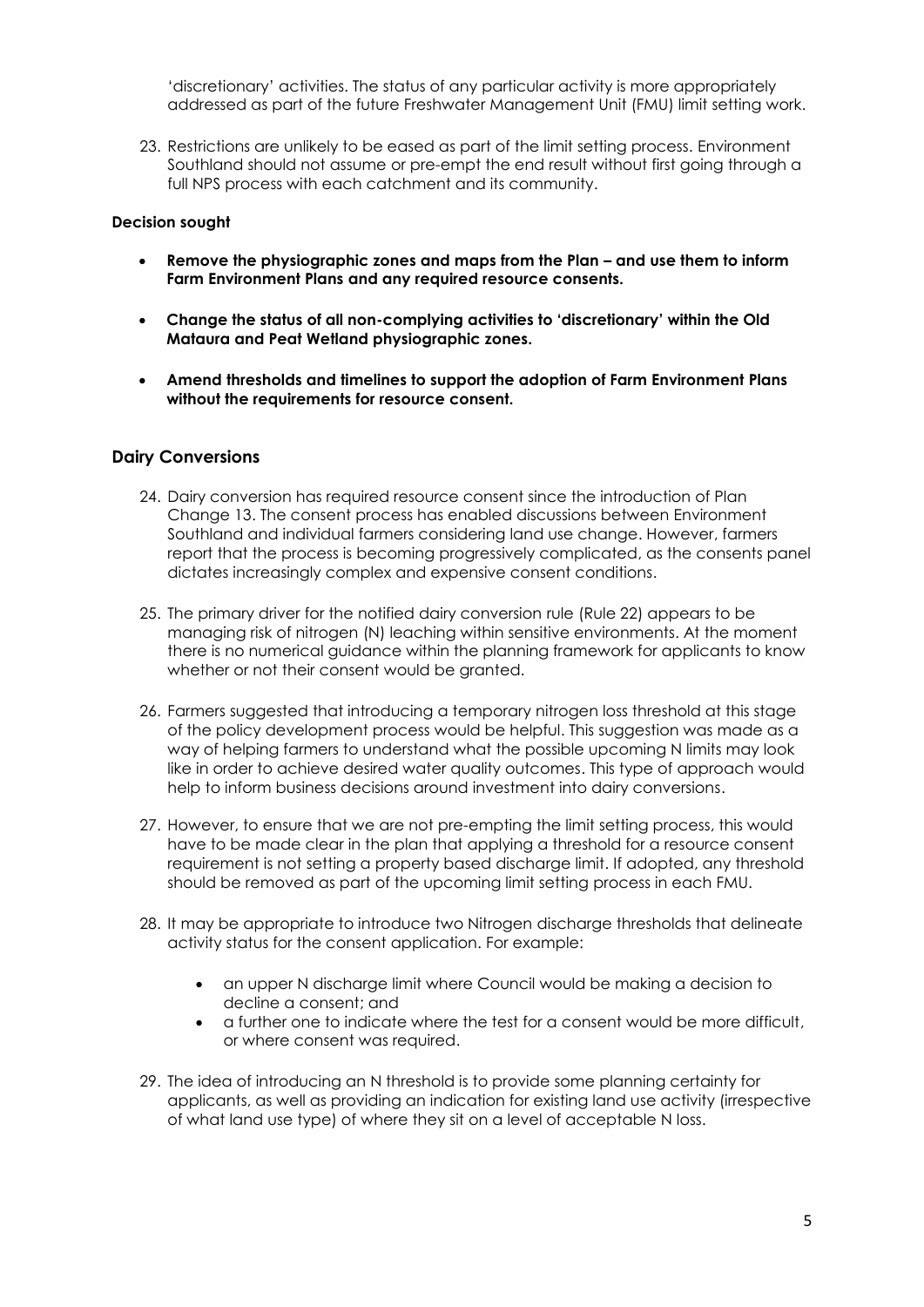30. In introducing an N threshold approach, it would be important to make it very clear in the plan that just like other thresholds in the plan, it is not a limit, it is a threshold for where a consent is required or where the test becomes harder.

#### **Decision sought**

- **Introduce a nitrogen threshold to help guide business decisions surrounding dairy conversion.**
- **An N threshold approach for resource consent should not make presumptions about any future catchment based limits or any N discharge limits that might be associated with them.**

#### **Intensive Winter Grazing**

- 31. Sheep and beef farmers are concerned that the intensive winter grazing definition is too broad. Plant residue remains on the ground with some winter grazing plant species, posing lower risk of N loss. The definition of intensive winter grazing should reflect:
	- the relative risk of different forage crops;
	- how the crops are managed and grazed; and
	- the relative risk that the crops pose to both overland flow (losses from critical source areas) and N loss through the soil profile.
- 32. Sheep and beef farmers reported that the intensive winter grazing threshold appears about right for smaller properties, but is inappropriate for larger properties. A percent threshold combined with an area threshold will provide the nuances required help identify and manage intensive winter grazing across the varied and complex sheep and beef farming systems.

#### **Decision sought**

- **Amend the definition of intensive grazing to reflect the relative risk of different forage crops species and management practices.**
- **Introduce a percentage threshold (10 percent of effective area).**
- **Maintain the 50 hectare threshold for smaller properties.**
- **Amend thresholds and timelines to support Farm Environment Planning without requiring a resource consent.**

#### **Stock Exclusion**

- 33. Sheep and beef farmers agree with Environment Southland's approach to excluding sheep from Rule 70.
- 34. Farmers liked the 16 degree slope threshold, but were concerned about the complexities of assessing slope at the paddock scale.
- 35. The notified rule will cause issues on large properties for potentially minimal environmental gain. There is generally a lower environmental risk associated with lower stocking rates on large properties. Further, the cost benefit of fencing in relation to the environmental benefit gained is different on large properties compared with small properties.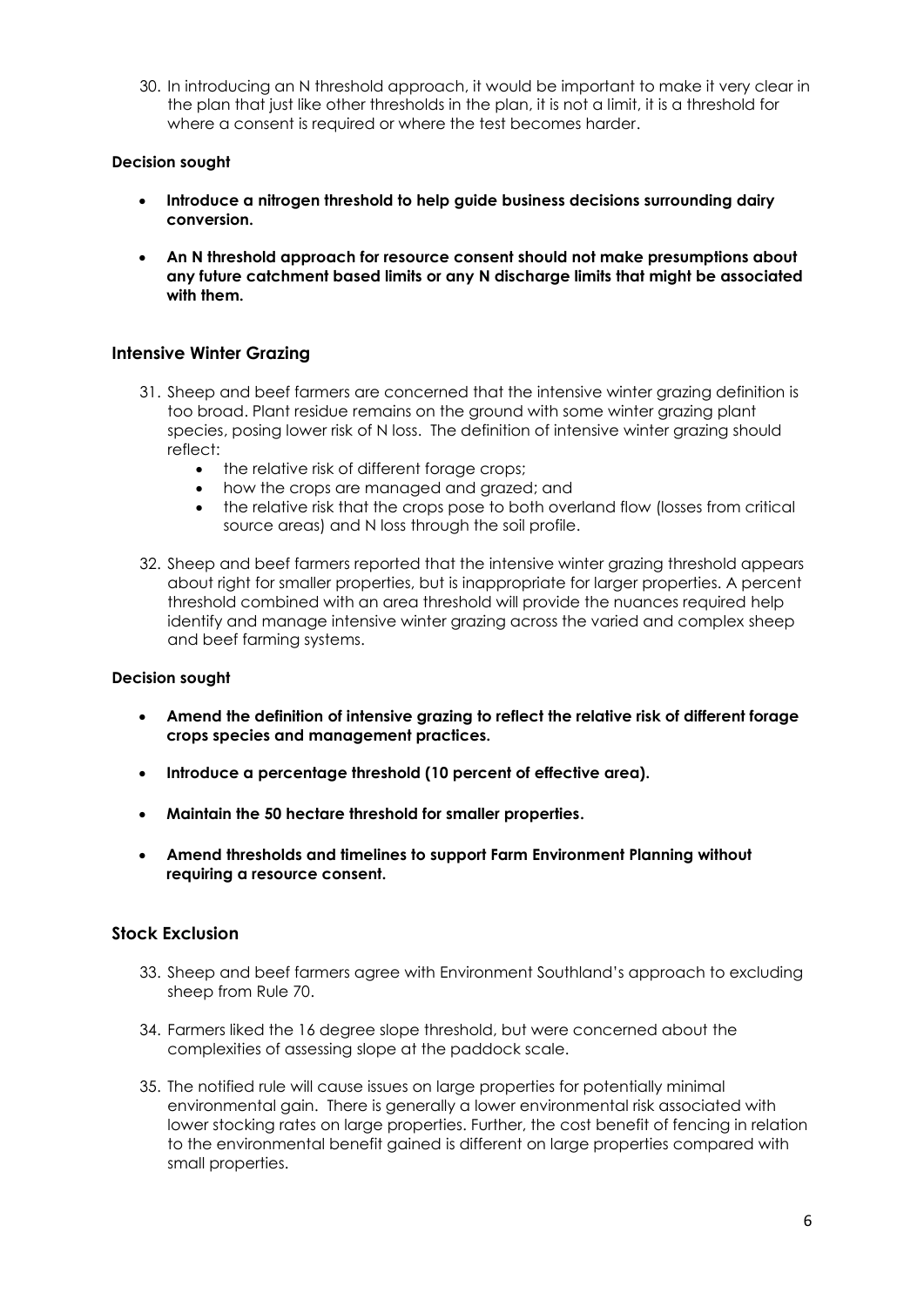- 36. The notified rule will require some sheep and beef farmers to develop a Farm Environment Plan and to apply for a resource consent. This duplication is unnecessary and will cause frustration among farmers who have developed a robust Farm Environment Plan, only to then not meet an arbitrary resource consent threshold introduced in the Southland Water and Land Plan.
- 37. Sheep and beef farmers recommend that a Farm Environment Plan is an appropriate tool for stock exclusion and any resulting riparian management on extensive properties, and should replace the need for a resource consent in most cases. When a resource consent is required, a Farm Environment Plan should still be the key mechanism to identify appropriate actions to manage risk at a property scale.
- 38. Collectively the sheep and beef sector does not have the resources to implement the notified rule – the timeframes will need to be extended, and high risk areas targeted first rather than expecting everything to be done at once. B+LNZ recommends that Council recognises farmers who have identified priority areas through their Farm Environment Plans and are progressively working towards their stock exclusion targets, by allowing additional extensions.
- 39. These amendments will provide a pragmatic approach that will maximise environmental gains, while minimising administrative costs to farmers and council. This approach will also encourage farmer 'buy-in' into stock exclusion and riparian management.

#### **Decision sought**

- **Allow a more flexible approach to waterway management.**
- **Amend thresholds and timelines to support Farm Environment Plan adoption without requiring a resource consent.**
- **Allow farmers to prioritise where they will exclude stock (through their Farm Environment Plan) in preference to a blanket rule.**
- **Extend the date that stock exclusion should be completed by**
- **Recognise those actively implementing their Farm Environment Plan by allowing additional extensions if they are managing risk appropriately.**

#### **Cultivation Setbacks**

- 40. At our workshops, sheep and beef farmers told us that they support the concept that the risk of soil loss increases with slope. However, they advised that the notified buffer distances were too restrictive and will result in many farmers requiring resource consent to cultivate.
- 41. Further, some farmers were concerned that Council's resource consent processing times will run longer than the four week window that farmers have to complete their cultivation.
- 42. As an alternative to the notified rule, farmers proposed that Farm Environment Plans are used to manage cultivation on slopes up to 30 degrees. Farm Environment Plans are a more practical and proactive way of managing risk as farmers can plan where they will be cultivating and outline the good management practices they will take.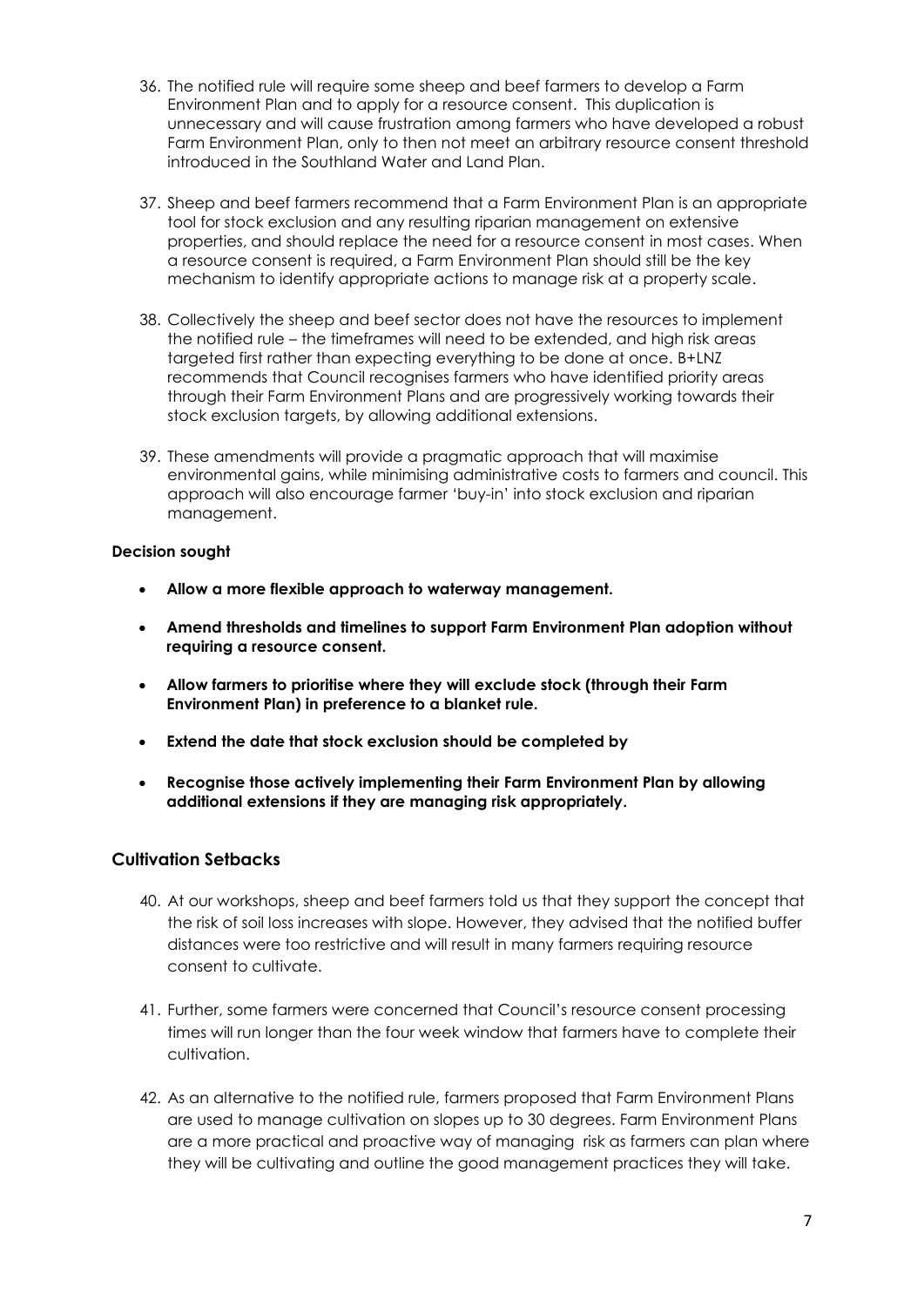- 43. Farmers told B+LNZ that the following buffers are more workable on-ground:
	- 3 metre buffer for slopes up to 10 degrees;
	- 10 metre buffer for slopes 10 to 20 degrees;
	- 15 metre buffer for slopes 20 to 30 degrees; and

#### **Decision sought**

- **Amend thresholds and timelines to support Farm Environment Plan adoption without requiring a resource consent.**
- **Amend cultivation buffer distances to:** 
	- **3 metre buffer for slopes up to 10 degrees;**
	- **10 metre buffer for slopes 10 to 20 degrees;**
	- **15 metre buffer for slopes 20 to 30 degrees; and**
- **Use a resource consent to manage cultivation on slopes more than 30 degrees, where required.**

#### **Tile Drains**

- 44. We acknowledge Environment Southland' s amended approach to tile drain mapping, as a result of the pre-Plan consultation. Thank you for listening and acting on the feedback provided. The requirement to map only new/ maintained drains is a reasonable approach and is supported by the sheep and beef sector.
- 45. However, the proposed Plan does still require mapping of all tile drains within intensive winter grazing areas. While managing the risk of contaminant loss through the tile drain network is important in wintering areas, sheep and beef farmers assert that older drains can be very difficult to find, even within winter grazing areas.
- 46. Ideally, within a Farm Environment Plan, farmers would identify risk areas including those that are associated with winter grazing on different parts of the farm. Amend this part of the Plan to require mapping of new/ recently maintained tile drains only.

#### **Decision sought**

- **Require mapping of only new/ recently maintained tile drains within intensive winter grazing areas.**
- **Amend thresholds and timelines to support Farm Environment Plan adoption, without requiring a resource consent.**

#### **Farm Environment Plans**

- 47. Throughout our submission we have used the terminology 'Farm Environment Plan' when referring to an Appendix N "farm management plan". A farm management plan would typically include other factors such as financial management and animal genetics, whereas a Farm Environment Plan covers the material outlined in Appendix N of the Plan. Further, the term 'Farm Environment Plan' is consistent with existing industry terminology.
- 48. It is important to remove any complication around Farm Environment Plans in farmers' minds. The key driver for the plans is identifying, undertaking and recording actions to manage environmental risk on farm. Environment Southland must keep this in mind in respect to how you engage farmers in that process. It is critically important that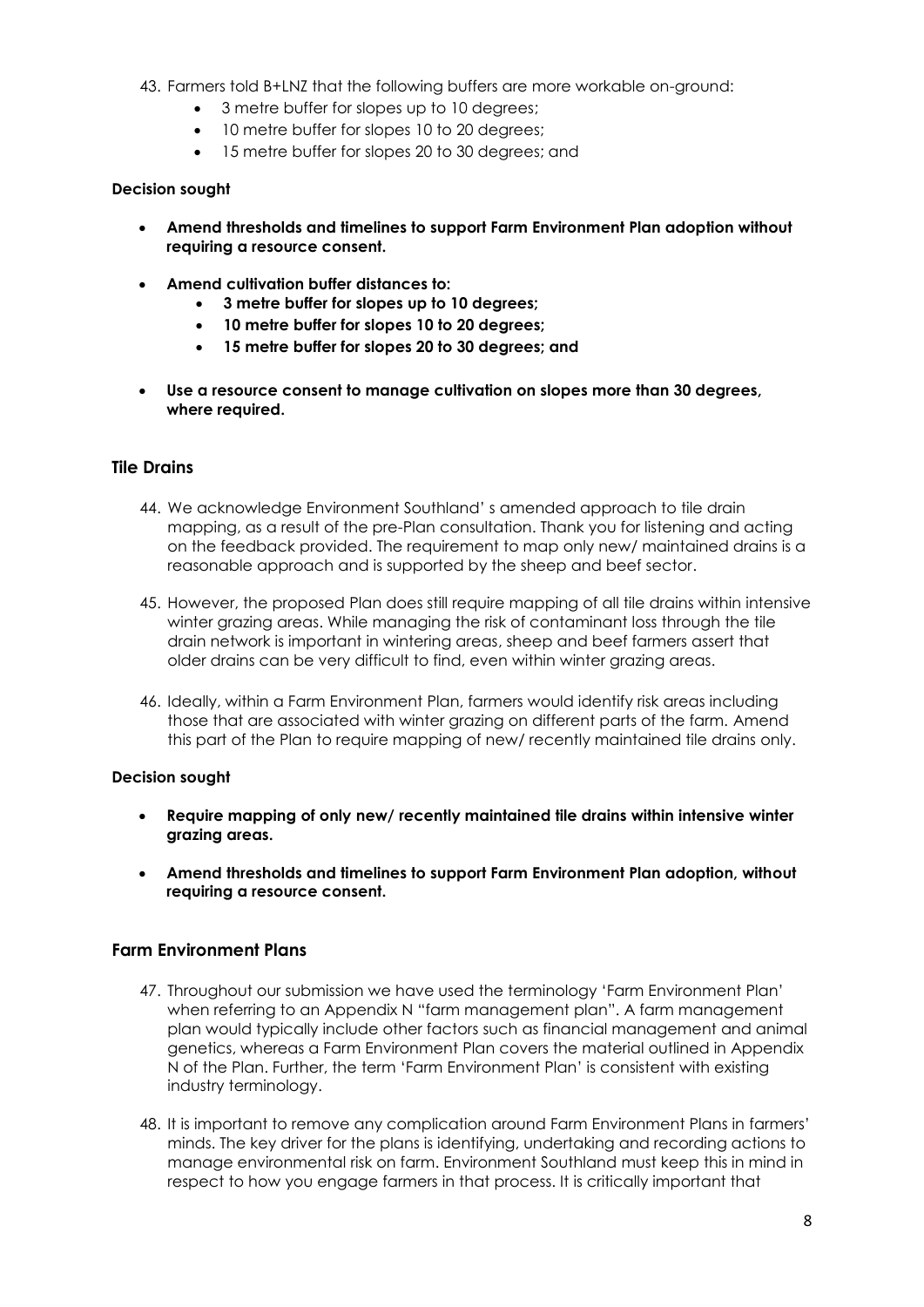farmers already engaged in Farm Environment Plans are not demotivated by regulation and requirements of the Plan. B+LNZ affirms that the focus must be on strong environmental outcomes and planning efficiency.

- 49. The proposed timeframes for all farmers to develop and implement Farm Environment Plans are unrealistic. Generally speaking farmers support a Farm Environment Plan approach to managing risk that is specific to their property. However, farmers need more time to develop their Farm Environment Plan and then implement the required actions.
- 50. Farmers affirm that they should not need a resource consent for matters that are addressed in their Farm Environment Plan. If a Farm Environment Plan is developed and associated actions implemented well, then a resource consent should not be required simply because they fail to meet a permitted activity threshold. The actions farmers have identified through their Farm Environment Plan would likely mirror conditions that might be imposed on them through a resource consent.

#### **Decision sought**

- **Use 'Farm Environment Plan' as nomenclature.**
- **Amend thresholds and timelines to support the adoption of Farm Environment Plans without the requirement for resource consent.**
- **Align all consent requirements, thresholds and timings with Farm Environment Plan development to ensure the focus is on outcomes and planning efficiency.**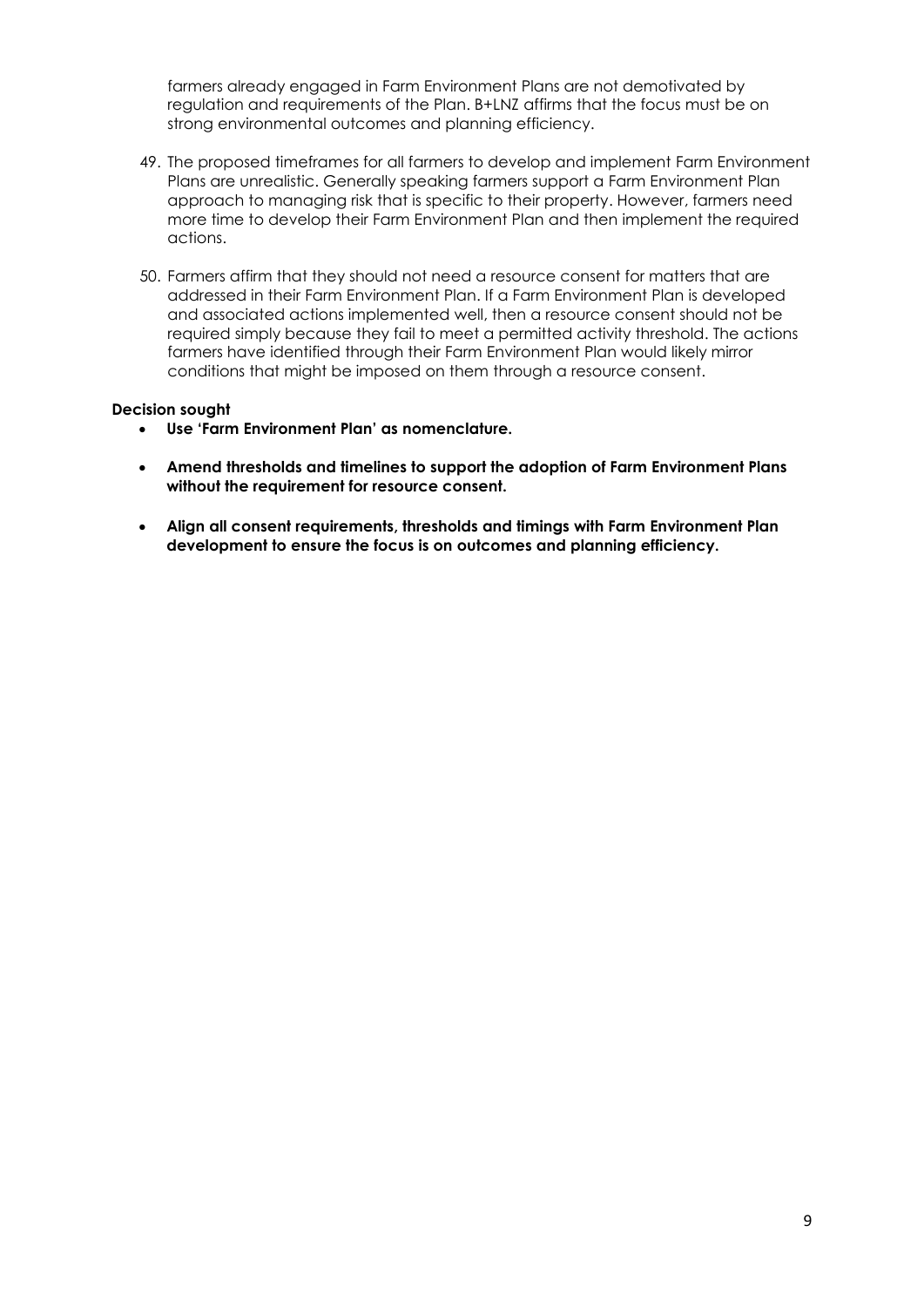## **C. Specific Submissions**

### **Part A**

| Plan section | Relief sought and reasons for decision                                                                                                                                                                                                                                                                                                                                                                                                                                                                                                                                                                                                                                                                                                                                                                                                  | Decision Sought                                                                                                                                                                                                                                                                                                                                                                                                                                 |
|--------------|-----------------------------------------------------------------------------------------------------------------------------------------------------------------------------------------------------------------------------------------------------------------------------------------------------------------------------------------------------------------------------------------------------------------------------------------------------------------------------------------------------------------------------------------------------------------------------------------------------------------------------------------------------------------------------------------------------------------------------------------------------------------------------------------------------------------------------------------|-------------------------------------------------------------------------------------------------------------------------------------------------------------------------------------------------------------------------------------------------------------------------------------------------------------------------------------------------------------------------------------------------------------------------------------------------|
| Policy 18    | B+LNZ supports in part - seek to amend<br>B+LNZ queries why artificial water courses are included in this policy.<br>Artificial water courses are built for a production purpose, not to add<br>ecological value.<br>Artificial water courses should be removed from Policy 18 and all<br>subsequent rules.                                                                                                                                                                                                                                                                                                                                                                                                                                                                                                                             | Remove artificial water courses from Policy 18<br>Amend policy 18 to read:<br>$\bullet$<br>$\begin{array}{c} \alpha \\ \cdots \end{array}$<br>4. ensuring that when stock access waterbodies, including artificial<br>watercourses, this is managed in a manner that avoids significant<br>adverse effects on water quality, bed and bank integrity and<br>stability, mahinga kai, and aquatic, river and riparian ecosystems<br>and habitats." |
| Policy 45    | <b>B+LNZ</b> seeks clarification<br>Policy 45 states<br>"As the FMU sections of this Plan are developed in a specific<br>geographical area, FMU sections will not make any changes to the<br>region-wide objectives or policies and will not deviate from the<br>structure and methodology outlined in these Process Policies.<br>Note: As the FMU sections are developed in a specific geographical<br>area, it is unfair if changes are made to Region-wide objectives and<br>policies, which apply in other parts of Southland, without the<br>involvement of those wider communities."<br>This appears to contradict the introduction on page 7 of the Plan. The<br>Introduction section states:<br>"As the FMU limit setting process proceeds, the region-wide<br>objectives, policies and rules in the Water and Land Plan may be | Clarify whether the FMU limit setting process will cause changes to<br>the Water and Land Plan.<br>Ensure that FMU policies and methods can be catchment specific<br>and override region wide rules that may apply to that catchment.                                                                                                                                                                                                           |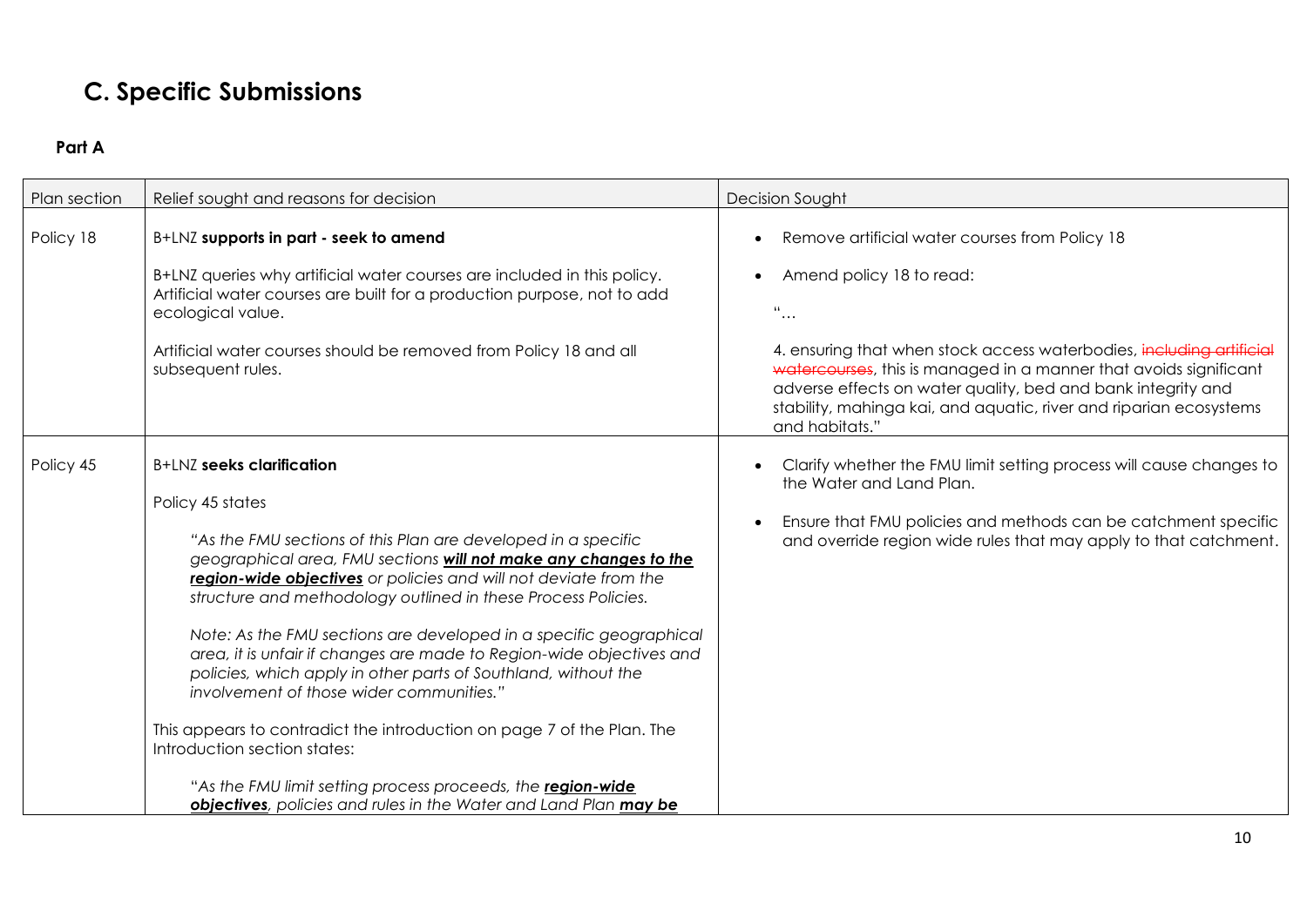| Plan section         | Relief sought and reasons for decision                                                                                                                                                                                                                                                                                                                                                                                                                                                                                                                                                                                                                                                                                                                                                                                                                                                                                           | Decision Sought                                                                                                                                                                                                                                                                                                                                                                                                                                                                                                                                                                                                                     |
|----------------------|----------------------------------------------------------------------------------------------------------------------------------------------------------------------------------------------------------------------------------------------------------------------------------------------------------------------------------------------------------------------------------------------------------------------------------------------------------------------------------------------------------------------------------------------------------------------------------------------------------------------------------------------------------------------------------------------------------------------------------------------------------------------------------------------------------------------------------------------------------------------------------------------------------------------------------|-------------------------------------------------------------------------------------------------------------------------------------------------------------------------------------------------------------------------------------------------------------------------------------------------------------------------------------------------------------------------------------------------------------------------------------------------------------------------------------------------------------------------------------------------------------------------------------------------------------------------------------|
|                      | added to or replaced by the objectives, policies and rules specific to<br>each FMU."<br>B+LNZ questions the value of this exercise if the region wide rules and<br>objectives will not be changed as part of the limit setting process.                                                                                                                                                                                                                                                                                                                                                                                                                                                                                                                                                                                                                                                                                          |                                                                                                                                                                                                                                                                                                                                                                                                                                                                                                                                                                                                                                     |
| Policy 47            | B+LNZ supports in part - seek to amend                                                                                                                                                                                                                                                                                                                                                                                                                                                                                                                                                                                                                                                                                                                                                                                                                                                                                           | Amend Policy 47 to read:<br>$\bullet$                                                                                                                                                                                                                                                                                                                                                                                                                                                                                                                                                                                               |
|                      | This section appears to adequately address the cultural and<br>environmental aspects of FMUs. However, no particular regard has been<br>given to the economic aspects.<br>For FMUs to be truly sustainable, a triple bottom line approach must be<br>considered. This reflects the intention of sustainable management outlines<br>in section 5(2) of the Resource Management Act 1991<br>Add an extra element to this section that addresses water for economic                                                                                                                                                                                                                                                                                                                                                                                                                                                                 | "The FMU sections will:<br>1. establish freshwater objectives for each catchment, having<br>particular regard to the national significance of Te Mana o te Wai,<br>irrigation and stock drinking water needs for production purposes,<br>and any other values developed in accordance with Policies CA1-<br>CA4 and Policy D1 of the National Policy Statement for Freshwater<br>Management 2014;                                                                                                                                                                                                                                   |
|                      | uses.                                                                                                                                                                                                                                                                                                                                                                                                                                                                                                                                                                                                                                                                                                                                                                                                                                                                                                                            | $2. \ldots$ "                                                                                                                                                                                                                                                                                                                                                                                                                                                                                                                                                                                                                       |
| Region wide<br>rules | B+LNZ wishes to add a new rule to this section of the Plan.<br>Physiographic Zones<br>While B+LNZ supports a risk based approach to environmental<br>management, the notified physiographic zone is of concern. This is<br>because the notified rules operate at the farm scale, but the overarching<br>physiographic zones are not ground truthed to this level.<br>Any mapping approach is likely to have errors at the farm scale, and<br>already many farmers have reported inconsistencies between the<br>notified physiographic zones and what is actually on their properties.<br>Given that the physiographic zones are central to the Plan, Environment<br>Southland must ensure they are accurate and can be continually<br>improved as new information becomes available.<br>B+LNZ recommends that the physiographic zone maps are removed from<br>the Plan – see comments on the physiographic zone maps (page 39 of | Either remove physiographic zone maps and associated specific<br>rules from the plan.<br>If not, then:<br>Make all rules consistent across physiographic zones, using the<br>least restrictive specifications.<br>Create a new rule to outline a process for amending<br>physiographic zones, to the effect of:<br>Rule 5 – investigating and amending physiographic zone(s)<br>The landowner <sup>1</sup> requests an investigation into the<br>physiographic zone(s) on their property, using a prescribed<br>form.<br>Council completes a desktop study of the property to see the<br>likelihood of an incorrect classification. |
|                      |                                                                                                                                                                                                                                                                                                                                                                                                                                                                                                                                                                                                                                                                                                                                                                                                                                                                                                                                  | 11                                                                                                                                                                                                                                                                                                                                                                                                                                                                                                                                                                                                                                  |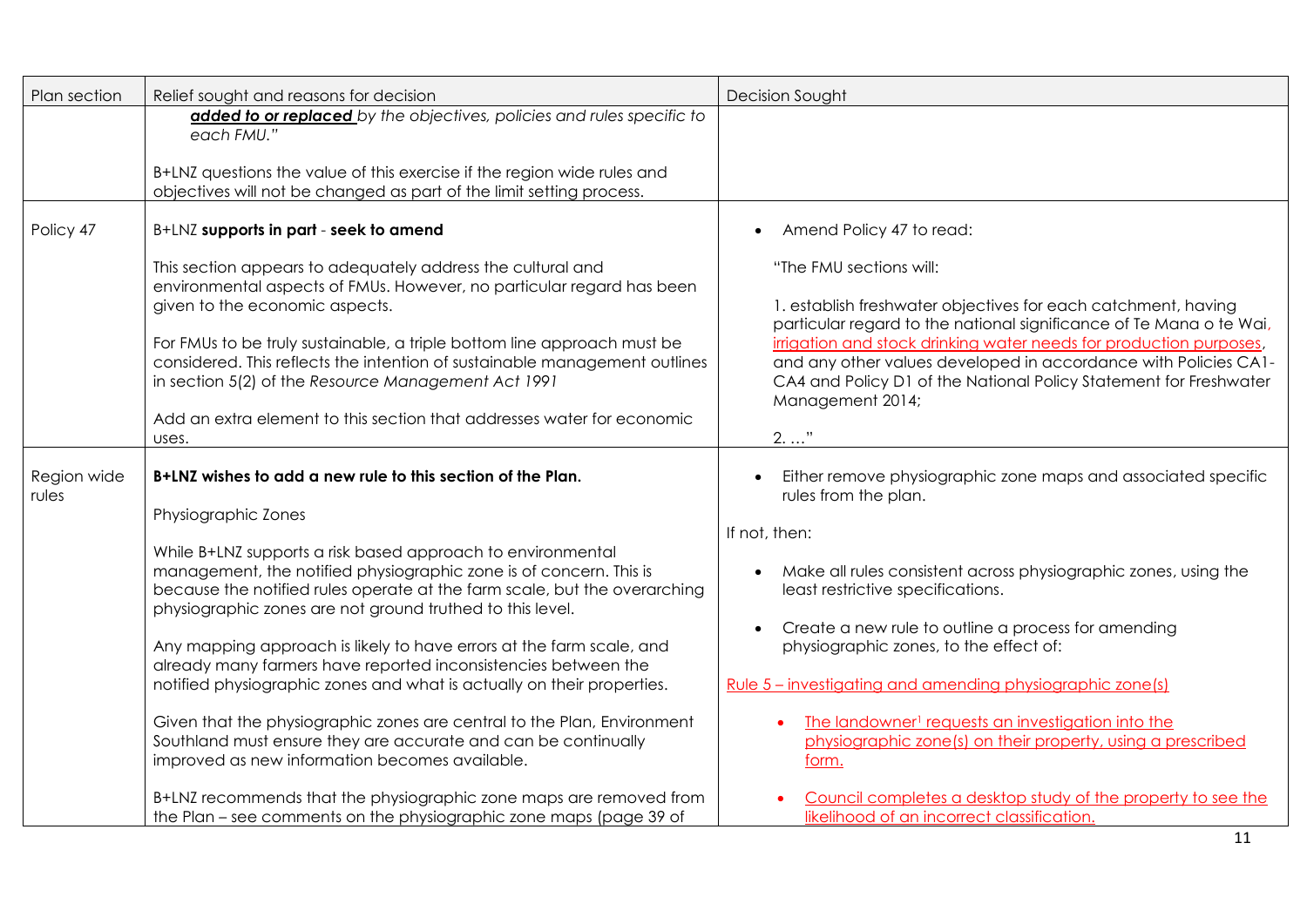| Plan section                                                                | Relief sought and reasons for decision                                                                                                                                                                                                                                                                                                                                                                                                                                                                                                                                                                                                                                                                                                                                                                                                                                      | Decision Sought                                                                                                                                                                                                                                                                                                                                                                                                                                                                                                                                                                                                                                                                                                                                                                                     |
|-----------------------------------------------------------------------------|-----------------------------------------------------------------------------------------------------------------------------------------------------------------------------------------------------------------------------------------------------------------------------------------------------------------------------------------------------------------------------------------------------------------------------------------------------------------------------------------------------------------------------------------------------------------------------------------------------------------------------------------------------------------------------------------------------------------------------------------------------------------------------------------------------------------------------------------------------------------------------|-----------------------------------------------------------------------------------------------------------------------------------------------------------------------------------------------------------------------------------------------------------------------------------------------------------------------------------------------------------------------------------------------------------------------------------------------------------------------------------------------------------------------------------------------------------------------------------------------------------------------------------------------------------------------------------------------------------------------------------------------------------------------------------------------------|
|                                                                             | this document).<br>If this is not possible, all rules should be made consistent across<br>physiographic zones. Further a new rule should be created to provide<br>process for investigating and amending potentially incorrect<br>physiographic zones. This will help Council to progressively move towards<br>ground thruthed physiographic zone maps to help inform the limit setting<br>conversation.<br>Incorrect physiographic zones within the Plan is likely to result in:<br>Incorrect environmental mitigations being prescribed through<br>$\bullet$<br>Farm Environment Plans;<br>Incorrect rule conditions being applied to land - i.e. stricter rules<br>$\bullet$<br>on lower risk physiographic zones; and<br>Angst within the community as they see something being forced<br>upon them without an option to amend inconsistencies or share<br>their views. | Council reports the result of the desktop study with landowner,<br>within 20 working days of receiving the request.<br>The Landowner may proceed with an on ground investigation.<br>If an investigation is carried out, this must be completed by an<br>independent third party, approved by the Council CEO.<br>If the third party finds the physiographic zone was correctly<br>$\bullet$<br>classified, then Environment Southland may recover costs by<br>invoicing the landowner for the on-ground investigation.<br>If the consultant finds the physiographic zone was incorrectly<br>classified by Environment Southland, then Environment<br>Southland must pay for the investigation, and amend the<br>physiographic zone maps.<br><sup>1</sup> owner as defined in Property Law Act 2007 |
| Rule 13<br>Discharge<br>from Installed<br>subsurface<br>drainage<br>systems | B+LNZ supports this rule<br>Thank you for listening and acting on the feedback provided during the<br>pre-drafting consultation. The notified rule is a good approach to<br>managing risk and is supported by the sheep and beef sector.                                                                                                                                                                                                                                                                                                                                                                                                                                                                                                                                                                                                                                    | Continue with Rule 13 as notified.                                                                                                                                                                                                                                                                                                                                                                                                                                                                                                                                                                                                                                                                                                                                                                  |
| Rule 20<br>Farming                                                          | B+LNZ opposes this rule - seek to amend<br>B+LNZ supports a risk based approach to ensure highest risk factors are<br>addressed first. However, Environment Southland will not achieve the<br>intended policy outcome with notified Rule 20.<br>Rule 23 is a more appropriate mechanism to stage the introduction of<br>Farm Environment Plans, See B+LNZ's comments for Rule 23 for more<br>detail.                                                                                                                                                                                                                                                                                                                                                                                                                                                                        | Remove staging across physiographic zones and make rule<br>consistent across physiographic zones.<br>Amend thresholds and timelines to support Farm Environment Plan<br>adoption, without the requirement for resource consent.<br>Increase deadlines for mandatory Farm Environment Plans to<br>ensure landowners have adequate support to comply with the<br>rules.                                                                                                                                                                                                                                                                                                                                                                                                                               |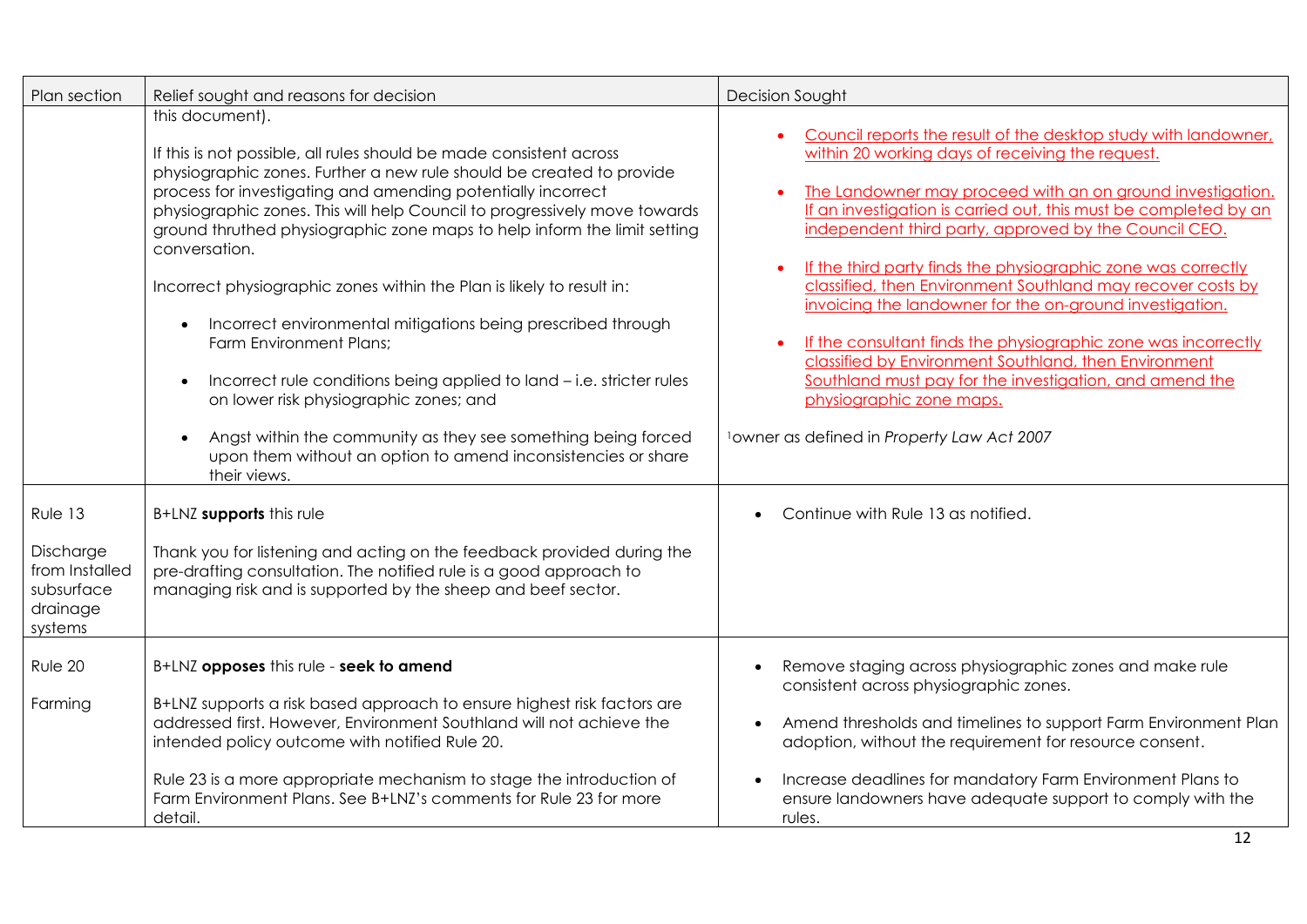| Plan section | Relief sought and reasons for decision                                                                                                                                                                                                   | <b>Decision Sought</b>                                                                                                                                                                                                                                                                                    |
|--------------|------------------------------------------------------------------------------------------------------------------------------------------------------------------------------------------------------------------------------------------|-----------------------------------------------------------------------------------------------------------------------------------------------------------------------------------------------------------------------------------------------------------------------------------------------------------|
|              | Reasons why Rule 20 will not achieve the desired policy outcomes are:                                                                                                                                                                    | Stage Farm Environment Plan development using Rule 23 not Rule<br>20.                                                                                                                                                                                                                                     |
|              | Farms span multiple physiographic zones                                                                                                                                                                                                  |                                                                                                                                                                                                                                                                                                           |
|              | This rule requires farmers to develop Farm Management Plans. The<br>compulsory start dates for these management plans change                                                                                                             | Ensure that any Farm Environment Plan development in this rule is<br>$\bullet$<br>parallel with Rule 23.                                                                                                                                                                                                  |
|              | depending on the physiographic zone being farmed.                                                                                                                                                                                        | Amend Rule 20 to read:                                                                                                                                                                                                                                                                                    |
|              | Most farms will span more than one physiographic zone, meaning<br>different parts of the farm will be subject to different start dates.                                                                                                  | a) The use of land for a farming activity on a landholding that is<br>less than 20 hectares is a permitted activity.                                                                                                                                                                                      |
|              | In reality farmers will develop one plan, not multiple. This means<br>farmers will have to comply with the earliest mandatory deadline -<br>the staggered start dates become superfluous, and will cause<br>confusion for land managers. | Until 30 May 2018, the use of land for a farming activity in the<br>Oxidising, Riverine or Peat Wetlands Physiographic Zones, other<br>than dairy farming of cows or intensive winter grazing, is a<br>permitted activity.                                                                                |
|              | Remove staging across physiographic zones.<br>$\bullet$                                                                                                                                                                                  | Until 30 May 2019, the use of land for a farmina activity in the<br>Central Plains, Bedrock/Hill Country or Gleyed Physiographic                                                                                                                                                                          |
|              | Inconsistent approach throughout plan                                                                                                                                                                                                    | Zones, other than dairy farming of cows or intensive winter<br>grazing, is a permitted activity.                                                                                                                                                                                                          |
|              | Rule 22(e) also controls management actions by physiographic                                                                                                                                                                             |                                                                                                                                                                                                                                                                                                           |
|              | zone. However, this rule states:                                                                                                                                                                                                         | Until 30 May 2020, the use of land for a farming activity in the Old<br>Mataura or Lianite-Marine Terraces Physioaraphic Zones, other                                                                                                                                                                     |
|              | "where land of less than 10 hectares in any one<br>physiographic zone, the landholder may determine the<br>physiographic zone for that area, or the prevalent                                                                            | than dairy farming of cows or intensive winter grazing, is a<br>permitted activity.                                                                                                                                                                                                                       |
|              | physiographic zone for the landholding applies to the land."                                                                                                                                                                             | $\theta$ (b) Despite any other rule, from 30 May 202518-the use of land for<br>the farming of sheep, deer or beef on a landholding that is                                                                                                                                                                |
|              | A consistent approach should be applied across the Plan.<br>$\bullet$                                                                                                                                                                    | between 20 hectares and 100 hectares in area is a permitted<br>activity, provided the following condition is met:                                                                                                                                                                                         |
|              | Intensive winter grazing is the likely first trigger                                                                                                                                                                                     |                                                                                                                                                                                                                                                                                                           |
|              | Farmers with intensive winter grazing will be required to develop a<br>Farm Environment Plan by 30 May 2018. We estimate that this will<br>capture a significant number of sheep and beef farmers.                                       | (i) a Management Plan is prepared and implemented in<br>accordance with Appendix N, but excluding part 4 (Nutrient<br>Budget), which includes mitigations relevant to the farming<br>type being undertaken and relevant physiographic zone,<br>and provided to Environment Southland upon request, or the |
|              | This means that the majority of farms will be required to have a                                                                                                                                                                         |                                                                                                                                                                                                                                                                                                           |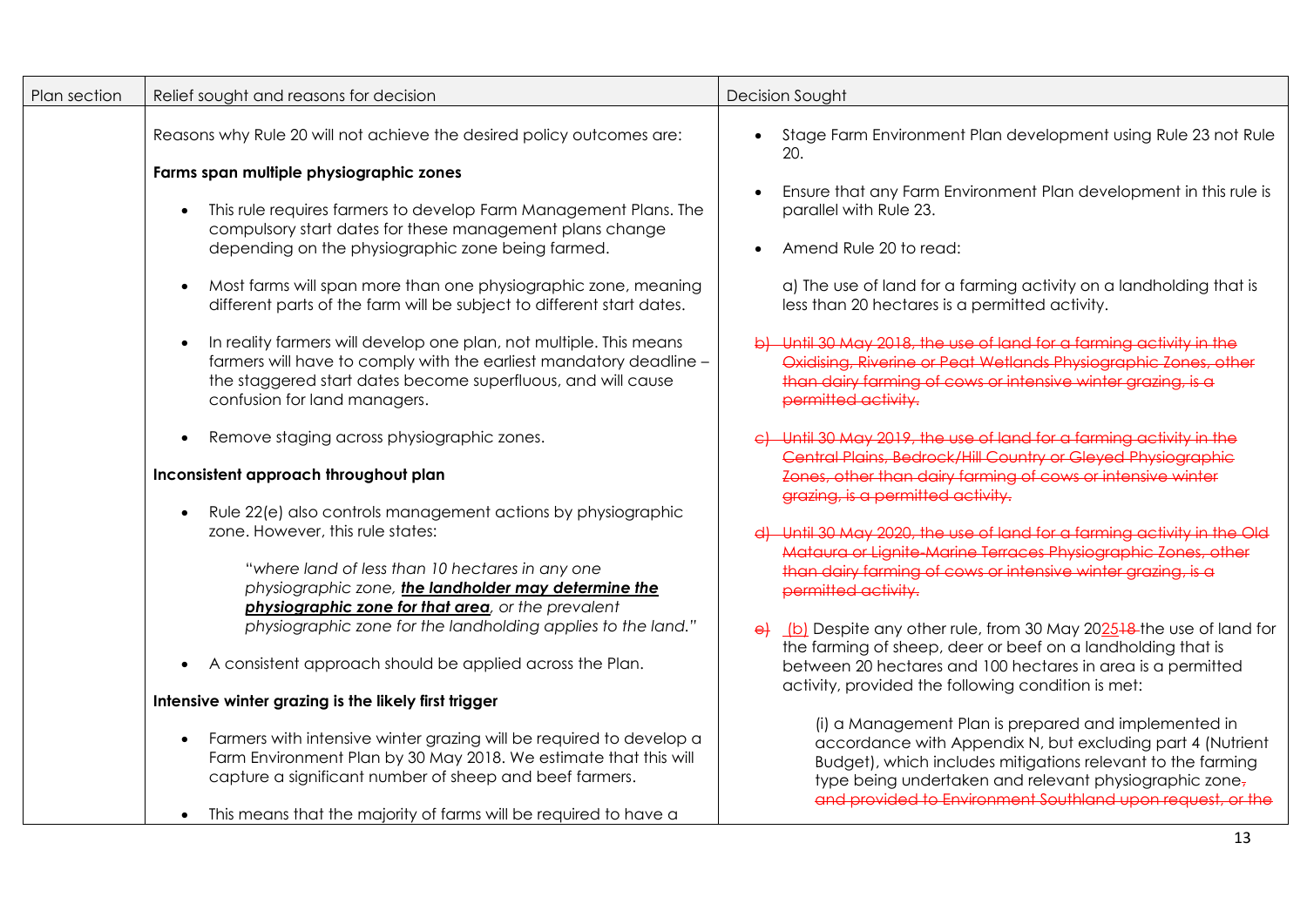| Plan section | Relief sought and reasons for decision                                                                                                                                                                                                                                                                                                                                                                                                                                                                                                                                                                                                                                                                                                                                                                                 | <b>Decision Sought</b>                                                                                                                                                                                                                                                                                                                                                                                                                                                                                                                                                                                                                                                                                                                                           |
|--------------|------------------------------------------------------------------------------------------------------------------------------------------------------------------------------------------------------------------------------------------------------------------------------------------------------------------------------------------------------------------------------------------------------------------------------------------------------------------------------------------------------------------------------------------------------------------------------------------------------------------------------------------------------------------------------------------------------------------------------------------------------------------------------------------------------------------------|------------------------------------------------------------------------------------------------------------------------------------------------------------------------------------------------------------------------------------------------------------------------------------------------------------------------------------------------------------------------------------------------------------------------------------------------------------------------------------------------------------------------------------------------------------------------------------------------------------------------------------------------------------------------------------------------------------------------------------------------------------------|
|              | management plan by 30 May 2018 through the winter grazing<br>trigger and not through this rule, again making the staged<br>requirements superfluous and simply adding confusion.                                                                                                                                                                                                                                                                                                                                                                                                                                                                                                                                                                                                                                       | farming activity and the property on which the activity is<br>undertaken is listed on the Environment Southland Reaister of<br>Independently Audited Self-Management Participants.                                                                                                                                                                                                                                                                                                                                                                                                                                                                                                                                                                               |
|              | Introduce staging through rule 23, not rule 20.<br>$\bullet$<br><b>Resources to deliver Farm Environment Plans</b>                                                                                                                                                                                                                                                                                                                                                                                                                                                                                                                                                                                                                                                                                                     | From 30 May 2018, the use of land for a farming activity in the<br>Oxidising, Riverine or Peat Wetlands Physioaraphic Zones. other<br>than dairy farming of cows or intensive winter grazing, is a<br>permitted activity, provided the following condition is met:                                                                                                                                                                                                                                                                                                                                                                                                                                                                                               |
|              | Last year, in response to regulation, B+LNZ held 23 Farm<br>$\bullet$<br>Environment Plan workshops in Canterbury. These workshops<br>attracted about 300 participants (noting that 1 workshop<br>participant does not necessarily equal one Farm Environment Plan<br>- sometimes multiple people from the same farm may attend, or if<br>there are spare spots, an industry body representative may attend<br>as part of their professional development.)<br>B+LNZ does not currently have the capacity to support Southland<br>$\bullet$<br>sheep and beef farmers over this timescale; and questions<br>whether Environment Southland does either.<br>Increase timeframes until farm environment planning becomes<br>$\bullet$<br>mandatory to ensure farmers can comply with the Southland<br>Water and Land Plan. | il a Management Plan is prepared and implemented in<br>accordance with Appendix N, including mitigations relevant<br>to the farming type being undertaken and relevant<br>physiographic zone, and provided to Environment Southland<br>upon request, or the farming activity and the property on<br>which the activity is undertaken is listed on the Environment<br>Southland Register of Independently Audited Self<br><b>Management Participants.</b><br>From 30 May 2019, the use of land for a farming activity in the<br>Central Plains, Bedrock/Hill Country or Gleyed Physiographic<br>Zones, other than dairy farming of cows or intensive winter<br>grazina, is a permitted activity, provided the following condition is<br>me‡:                      |
|              |                                                                                                                                                                                                                                                                                                                                                                                                                                                                                                                                                                                                                                                                                                                                                                                                                        | i) a Management Plan is prepared and implemented in<br>accordance with Appendix N, including mitigations relevant<br>to the farming type being undertaken and relevant<br>physiographic zone, and provided to Environment Southland<br>upon request, or the farming activity and the property on<br>which the activity is undertaken is listed on the Environment<br>Southland Register of Independently Audited Self-<br><b>Management Participants.</b><br>$\frac{h}{r}$ (c) From 30 May 202025, the use of land for a farming activity on a<br>landholding that is greater than 100 hectares, in the Old Mataura<br>or Lignite-Marine Terraces Physiographic Zones, other than dairy<br>farming of cows or intensive winter grazing, is a permitted activity, |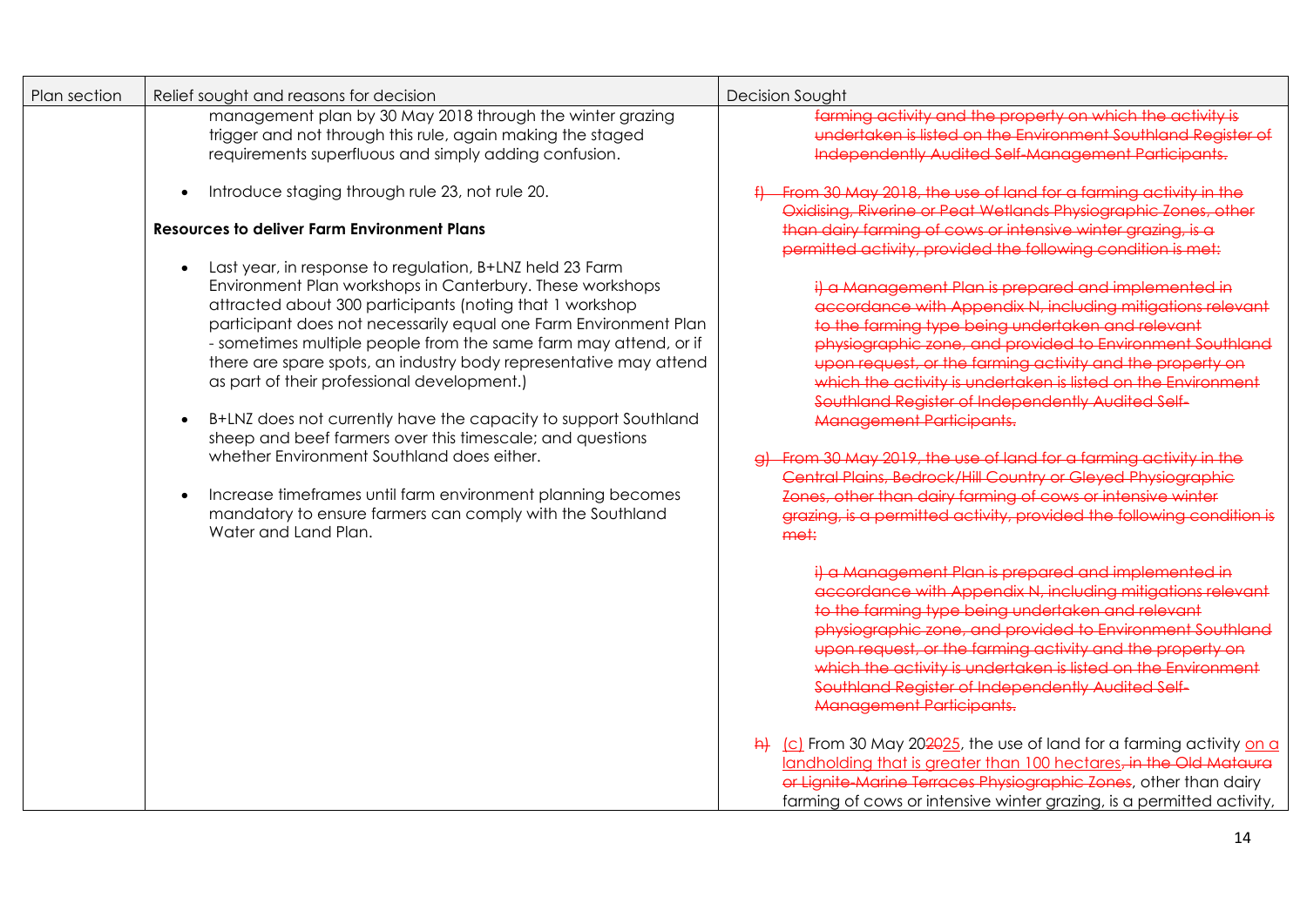| Plan section                                              | Relief sought and reasons for decision                                                                                                                                                                                                | <b>Decision Sought</b>                                                                                                                                                                                                                                                                                                                                                                                                                                                                                                                                                                                                                                                                                                                                                                                                                                                                                                                                                                                                                                                                                                                                                                                                                                                                                                                                                                                                         |
|-----------------------------------------------------------|---------------------------------------------------------------------------------------------------------------------------------------------------------------------------------------------------------------------------------------|--------------------------------------------------------------------------------------------------------------------------------------------------------------------------------------------------------------------------------------------------------------------------------------------------------------------------------------------------------------------------------------------------------------------------------------------------------------------------------------------------------------------------------------------------------------------------------------------------------------------------------------------------------------------------------------------------------------------------------------------------------------------------------------------------------------------------------------------------------------------------------------------------------------------------------------------------------------------------------------------------------------------------------------------------------------------------------------------------------------------------------------------------------------------------------------------------------------------------------------------------------------------------------------------------------------------------------------------------------------------------------------------------------------------------------|
|                                                           |                                                                                                                                                                                                                                       | provided the following condition is met:<br>i) a Management Plan is prepared and implemented in<br>accordance with Appendix N, including mitigations relevant<br>to the farming type being undertaken and relevant<br>physiographic zone, and provided to Environment Southland<br>upon request, or the farming activity and the property on<br>which the activity is undertaken is listed on the Environment<br>Southland Reaister of Independently Audited Self-<br><b>Management Participants.</b><br>From 30 May 2018, the use of land for a farming activity in the<br>Oxidising, Riverine or Peat Wetlands Physiographic Zones, other<br>than dairy farming of cows or intensive winter grazing, that does<br>not comply with the condition of Rule 20(e) or Rule 20(f) is a<br>discretionary activity.<br>From 30 May 2019, the use of land for a farming activity in the<br>Central Plains, Bedrock/Hill Country or Gleyed Physiographic<br>Zones, other than dairy farming of cows or intensive winter<br>grazing, that does not comply with the condition of Rule 20(a) is a<br>discretionary activity.<br>(d) From 30 May 2020 2025, the use of land for a farming activity in<br>the Old Mataura or Lignite-Marine Terraces Physiographic Zones<br>other than dairy farming of cows or intensive winter grazing, that<br>does not comply with the conditions of Rule $20(a)(b)(c)$ is a<br>discretionary activity. |
| Rule 22<br>New or<br>expanded<br>dairy farming<br>of cows | B+LNZ opposes this rule - seek to amend<br>B+LNZ understands the purpose of this rule and why it is important to<br>include these types of considerations. However, the specifics of this rule<br>pre-empt the limit setting process. | Amend the non-complying status of dairy conversion in the Old<br>$\bullet$<br>Mataura and Peat Wetland physiographic zones to discretionary<br>status – i.e. make rule consistent across physiographic zones.<br>Amend rule 22 to read:                                                                                                                                                                                                                                                                                                                                                                                                                                                                                                                                                                                                                                                                                                                                                                                                                                                                                                                                                                                                                                                                                                                                                                                        |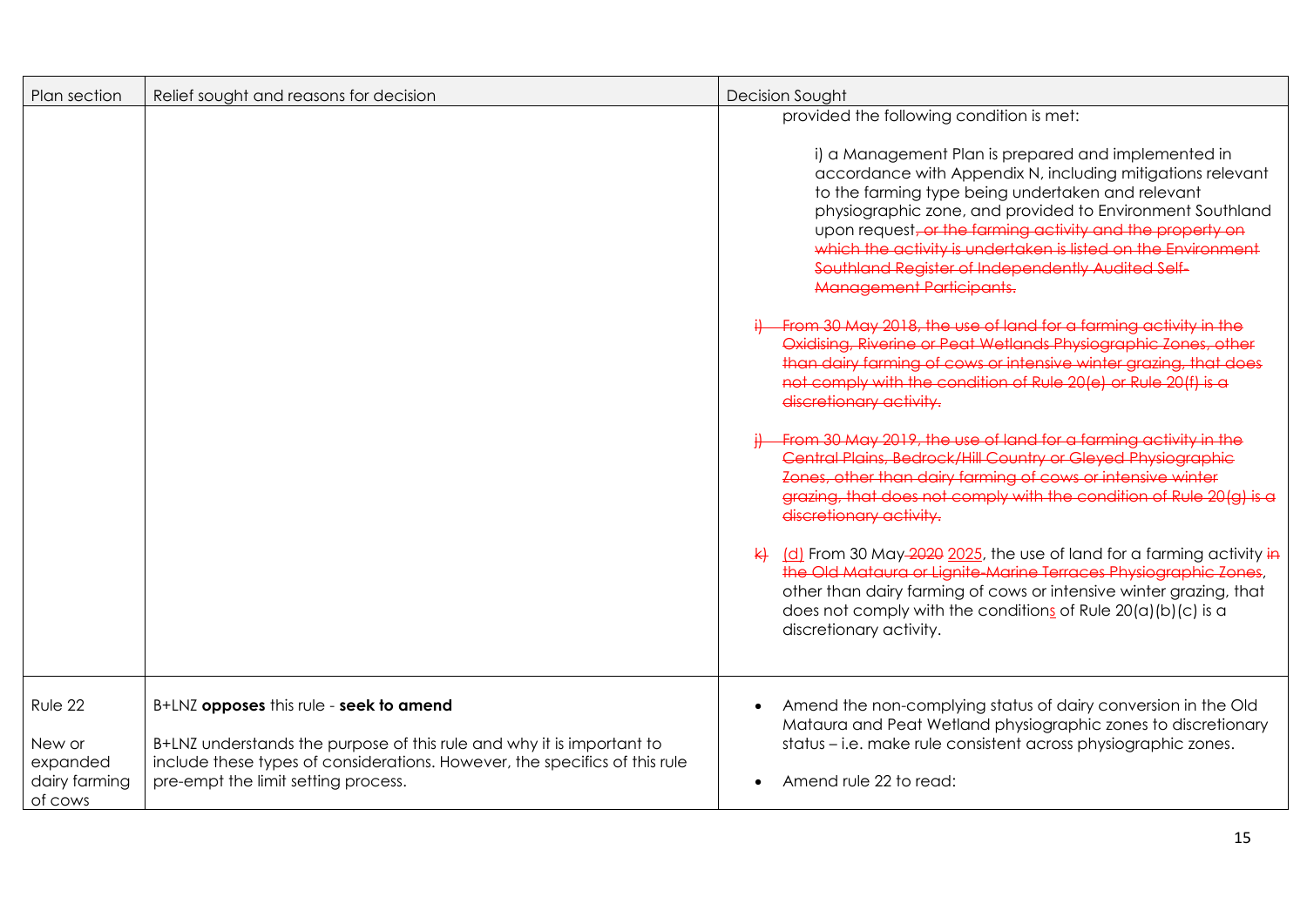| Plan section | Relief sought and reasons for decision | <b>Decision Sought</b>                                                                                                                                                                                                                                                                                                                                                                                                                                    |
|--------------|----------------------------------------|-----------------------------------------------------------------------------------------------------------------------------------------------------------------------------------------------------------------------------------------------------------------------------------------------------------------------------------------------------------------------------------------------------------------------------------------------------------|
|              |                                        | (a) The use of land for dairy farming of cows that did not exist as<br>at 30 May 2016 or does not comply with Rule 21(a) or 21(b) in the<br>Riverine, Gleved, Bedrock/Hill Country, Oxidisina, Central Plains, or<br>Lignite-Marine Terraces physiographic zones, is a discretionary<br>activity, provided the following condition is met:                                                                                                                |
|              |                                        | (i) a Management Plan is prepared and implemented in<br>accordance with Appendix N including the mitigations<br>relevant to the farming type being undertaken and relevant<br>physiographic zone, and provided to Environment Southland<br>upon request, or the farming activity and the landholding on<br>which the activity is undertaken is listed on the Environment<br>Southland Register of Independently Audited Self-<br>Management Participants. |
|              |                                        | (b) The use of land for dairy farming of cows that did not exist as at 30<br>May 2016 or does not comply with Rule 21(a) or 21(b) in the Old<br>Mataura, or Peat Wetlands physiographic zones is a non-<br>complying activity.                                                                                                                                                                                                                            |
|              |                                        | (c) The use of land for dairy farming of cows that does not comply<br>with Rule 21(c) or Rule 22(a)(i) is a non-complying activity.                                                                                                                                                                                                                                                                                                                       |
|              |                                        | (d) The use of land for dairy farming of cows in the Alpine<br>physiographic zone is a prohibited activity.                                                                                                                                                                                                                                                                                                                                               |
|              |                                        | (e) Where new or expanded dairy farming of cows includes land in<br>more than one physiographic zone, the rules for each<br>physiographic zone shall apply to the land within that zone.                                                                                                                                                                                                                                                                  |
|              |                                        | (4) (b) Despite Rule 22(e), where new or expanded dairy farming of<br>cows includes land of less than 10 hectares in any one<br>physiographic zone, the landholder may determine whether the<br>physiographic zone for that area, or the prevalent physiographic<br>zone for the landholding, applies to that area of the land.                                                                                                                           |
|              |                                        | $\frac{1}{2}$ (d) Despite Rule 22(a) to (be) the use of land for dairy farming of<br>16                                                                                                                                                                                                                                                                                                                                                                   |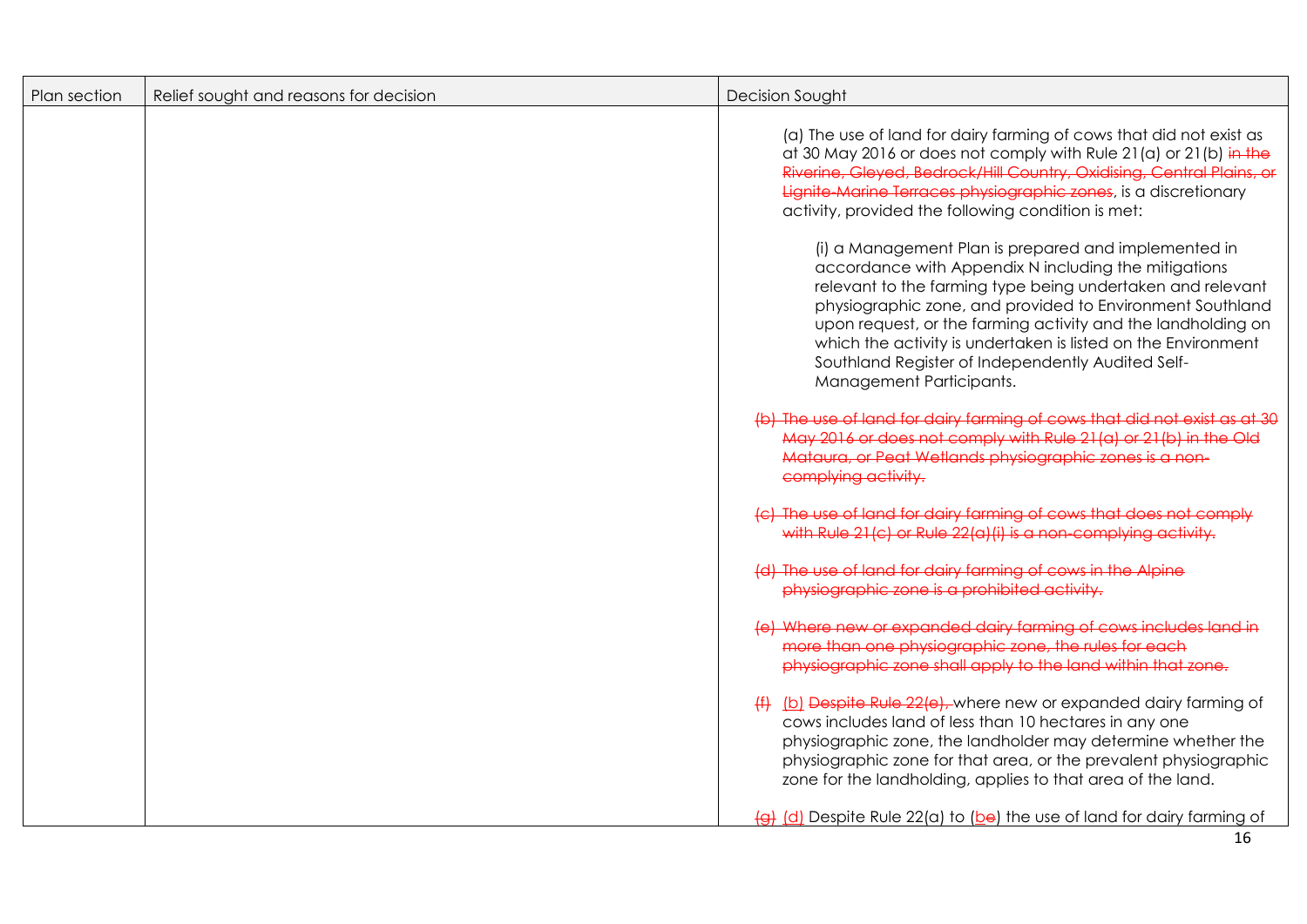| Plan section | Relief sought and reasons for decision                                                                                                                                                                                                                                                                                                                                                                                                                                                                                            | Decision Sought                                                                                                |
|--------------|-----------------------------------------------------------------------------------------------------------------------------------------------------------------------------------------------------------------------------------------------------------------------------------------------------------------------------------------------------------------------------------------------------------------------------------------------------------------------------------------------------------------------------------|----------------------------------------------------------------------------------------------------------------|
|              |                                                                                                                                                                                                                                                                                                                                                                                                                                                                                                                                   | cows is a restricted discretionary activity, provided the following<br>conditions are met:                     |
|              |                                                                                                                                                                                                                                                                                                                                                                                                                                                                                                                                   | $(i)$                                                                                                          |
| Rule 23      | B+LNZ opposes this rule - seek to amend                                                                                                                                                                                                                                                                                                                                                                                                                                                                                           | Use 10 percent of effective area, or 50 ha threshold.<br>$\bullet$                                             |
|              | Farmers' anecdotal evidence<br>Farmers told us that the area thresholds were too small for many sheep<br>and beef farms - particularly on large properties. B+LNZ discussed<br>alternatives with farmers and they proposed an area threshold of 15<br>percent of effective area.                                                                                                                                                                                                                                                  | Use this rule to stage the introduction of Farm Environment Plans,<br>not Rule 20.                             |
|              |                                                                                                                                                                                                                                                                                                                                                                                                                                                                                                                                   | Stage Farm Environment Plans from 2020 onwards, using a trigger<br>other than physiographic zones.             |
|              | Survey data supports farmers' observations<br>B+LNZ Sheep and Beef Farm Survey data supports farmers' observations.                                                                                                                                                                                                                                                                                                                                                                                                               | Ensure timelines support Farm Environment Plan development,<br>without the requirement for a resource consent. |
|              | The B+LNZ Sheep and Beef Farm Survey is a statistically representative<br>survey that has been running for more than 50 years. Based on the data,                                                                                                                                                                                                                                                                                                                                                                                 | Amend the rule so it is not ambiguous or open to interpretation.<br>$\bullet$                                  |
|              | B+LNZ recommends a winter grazing threshold set at 10 percent of<br>effective area. This will allow just under 90 percent of farms to manage<br>winter grazing through a Farm Environment Plan, and will capture the<br>farms with the largest intensive winter grazing area (top 10 percent) under<br>resource consent - see Figure 1.<br>This is consistent with Environment Southland's intent, expressed during the<br>pre-plan consultation, of requiring only the winter grazing specialists to<br>have a resource consent. | Change the requirement to map only known subsurface drains.                                                    |
|              |                                                                                                                                                                                                                                                                                                                                                                                                                                                                                                                                   | Extend the slope buffer distances to better reflect on-ground<br>practices.                                    |
|              |                                                                                                                                                                                                                                                                                                                                                                                                                                                                                                                                   | Use Farm Environment Plans to permit cultivation on slopes to 30<br>degrees, if risk is appropriately managed. |
|              |                                                                                                                                                                                                                                                                                                                                                                                                                                                                                                                                   | Use resource consent to manage cultivation on slopes more than<br>30 degrees, where required.                  |
|              |                                                                                                                                                                                                                                                                                                                                                                                                                                                                                                                                   | Allow sheep in buffer strips so rule is consistent with Rule 70.<br>$\bullet$                                  |
|              |                                                                                                                                                                                                                                                                                                                                                                                                                                                                                                                                   | Reduce the coastal area buffer to 20 metres.<br>$\bullet$                                                      |
|              |                                                                                                                                                                                                                                                                                                                                                                                                                                                                                                                                   | Remove physiographic zones from the rule.<br>$\bullet$                                                         |
|              |                                                                                                                                                                                                                                                                                                                                                                                                                                                                                                                                   | Note that B+LNZ may seek to revise this rule as part of the limit<br>setting conversation.                     |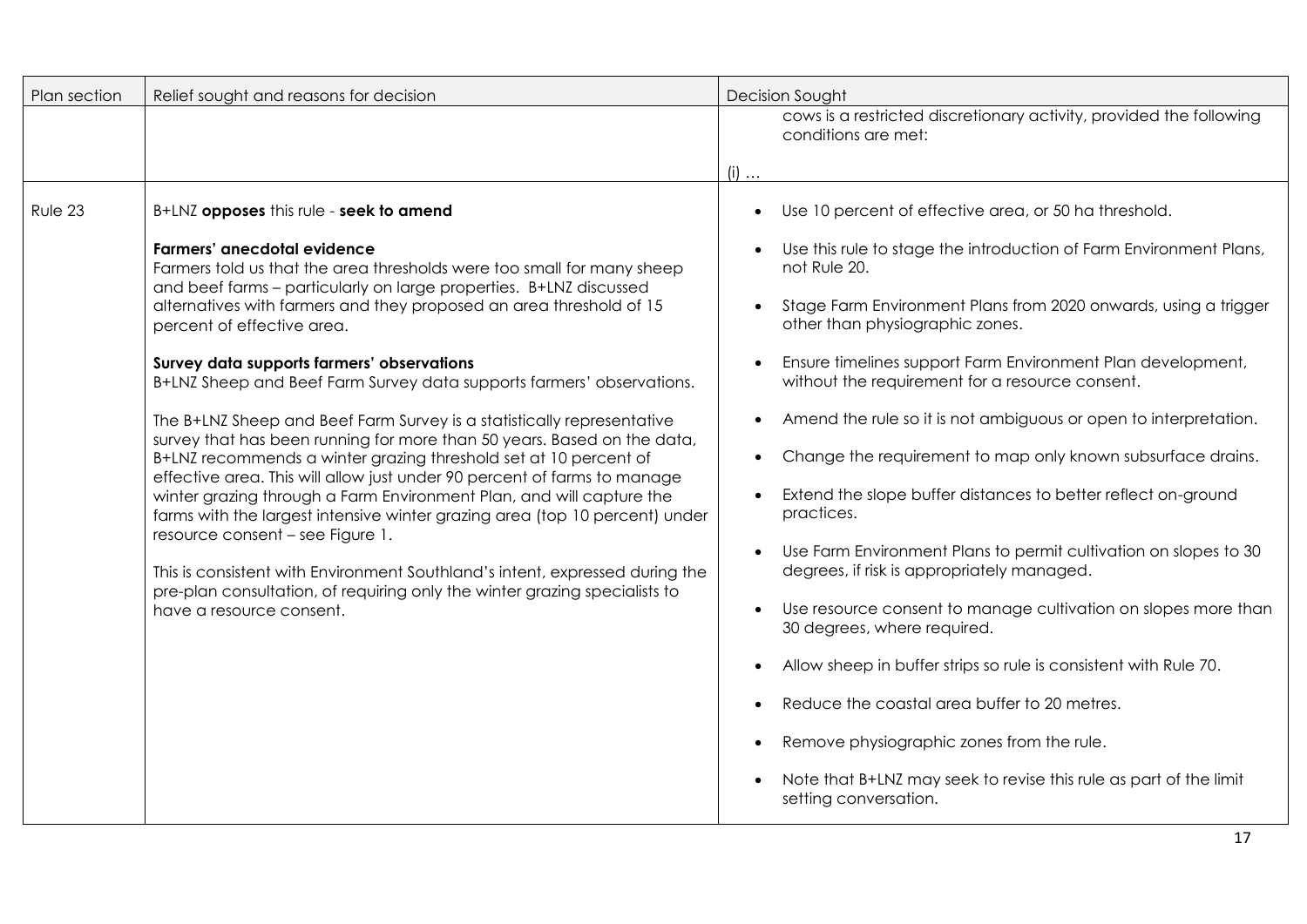| Plan section | Relief sought and reasons for decision                                                                                                                                                                                                                                                                                                                                                               | <b>Decision Sought</b>                                                                                                                                                                                                                                                                                                                                                                                                                                       |
|--------------|------------------------------------------------------------------------------------------------------------------------------------------------------------------------------------------------------------------------------------------------------------------------------------------------------------------------------------------------------------------------------------------------------|--------------------------------------------------------------------------------------------------------------------------------------------------------------------------------------------------------------------------------------------------------------------------------------------------------------------------------------------------------------------------------------------------------------------------------------------------------------|
|              | Figure 1: Percentage Distribution of Winter Feed Area per Cent of Total Effective Area -<br>Southland - 2014-15 Sheep and Beef Farm Survey                                                                                                                                                                                                                                                           | Amend Rule 23 as follows:                                                                                                                                                                                                                                                                                                                                                                                                                                    |
|              | All                                                                                                                                                                                                                                                                                                                                                                                                  | Until 30 May 20182020, the use of land for intensive winter grazing<br>a)<br>is a permitted activity.                                                                                                                                                                                                                                                                                                                                                        |
|              | 100<br>90<br>80<br>70                                                                                                                                                                                                                                                                                                                                                                                | (b) From 30 May 20182020, the use of land for intensive winter<br>b)<br>grazing is a permitted activity, provided the following conditions<br>are met:                                                                                                                                                                                                                                                                                                       |
|              | %of farms<br>60<br>50<br>40<br>30<br>20<br>10<br>$\Omega$                                                                                                                                                                                                                                                                                                                                            | (i)<br>a Management Plan is prepared and implemented in<br>accordance with Appendix N, including the mitigations<br>relevant to the farming type being undertaken and<br>relevant physiographic zone, and provided to<br>Environment Southland upon request, or the farming<br>activity and the landholding on which the activity is<br>undertaken is listed on the Environment Southland Reaister<br>of Independently Audited Self Management Participants; |
|              | 20.0<br>to 100.0<br>to $10.0$<br>30.0<br>to 50.0<br>to $80.0$<br>to $90.0$<br>ess/Equal 0.0<br>to 40.0<br>to $60.0$<br>to 70.0<br>Q.<br>$\Omega$<br>% of Area                                                                                                                                                                                                                                        | no intensive winter grazing is undertaken in the Alpine<br>physiographic zone;                                                                                                                                                                                                                                                                                                                                                                               |
|              | Source: Beef + Lamb New Zealand Economic Service                                                                                                                                                                                                                                                                                                                                                     | not more than 20 hectares of intensive winter arazina is<br>f(iii)<br>undertaken on a landholding within the Old Mataura, or<br>Peat Wetlands physiographic zones;                                                                                                                                                                                                                                                                                           |
|              | We then broke this data into the Farm Classes used in the survey (see<br>B+LNZ website for information about how each Farm Class is defined). This<br>more granular data shows that smaller farms (more likely to be in Farm<br>Class 7) have less than 50 hectares of winter grazing area, but that their<br>winter grazing area will make up more than 10 percent of the farm's<br>effective area. | not more than 10 percent of a landholding effective area<br>(iv)<br>or 50 hectares of intensive winter grazing is undertaken on<br>a landholding within the Riverine, Gleyed, Bedrock/Hill<br>Country, Oxidisina, Central Plains, or Lianite-Marine<br>Terraces physiographic zones;                                                                                                                                                                         |
|              | This shows that a more nuanced rule is required to manage the different<br>sheep and beef farm systems across Southland.                                                                                                                                                                                                                                                                             | the area of land used for intensive winter grazing is<br>(v)<br>recorded for each year and provided to Environment<br>Southland on request;                                                                                                                                                                                                                                                                                                                  |
|              | A 50 hectare threshold should be maintained in the rule to ensure smaller<br>farms are not inadvertently captured by a percentage threshold. See<br>Figures 2 and 3.                                                                                                                                                                                                                                 | the location of any new sub-surface drains or the<br>(vi)                                                                                                                                                                                                                                                                                                                                                                                                    |
|              |                                                                                                                                                                                                                                                                                                                                                                                                      | 18                                                                                                                                                                                                                                                                                                                                                                                                                                                           |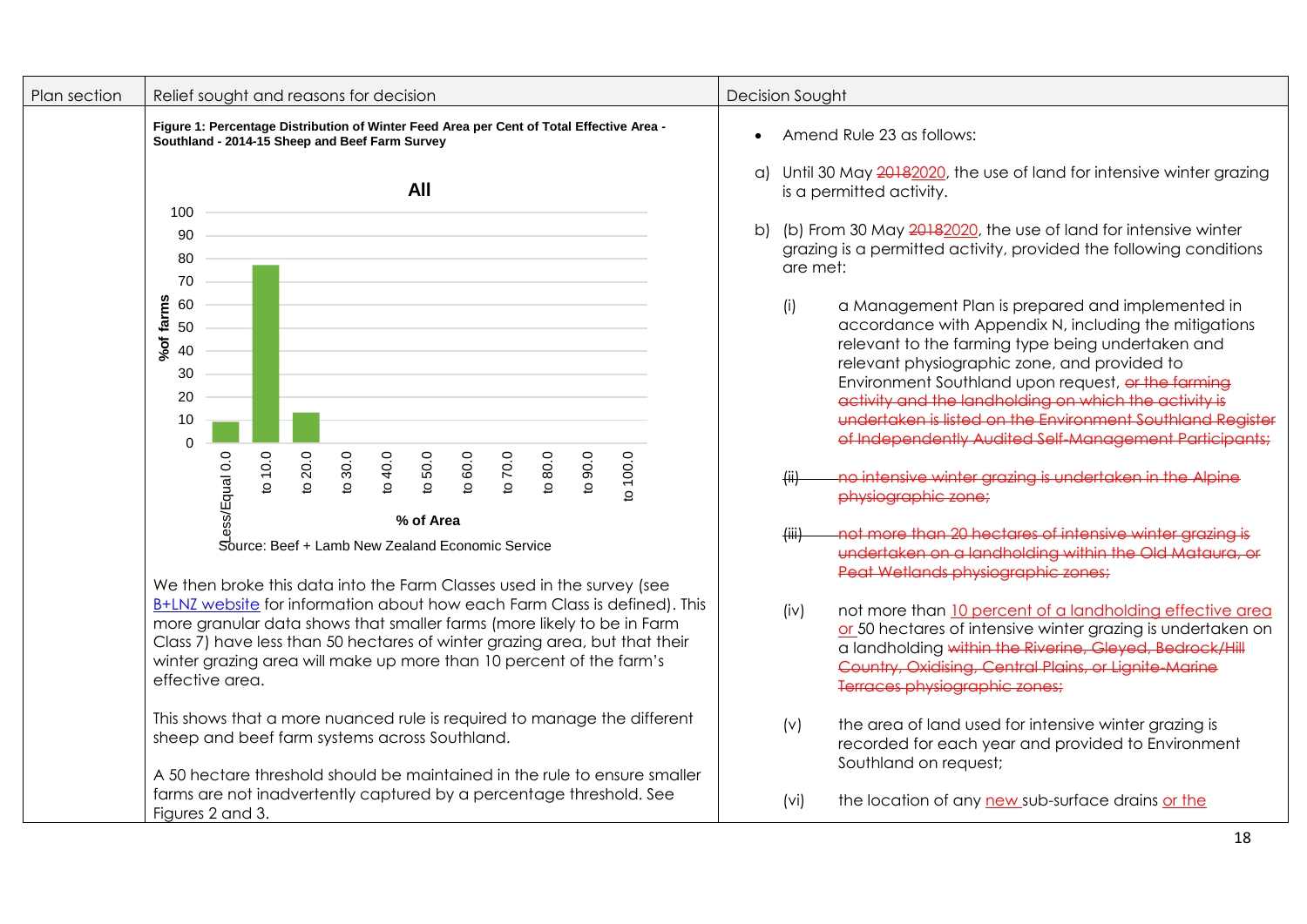| Plan section | Relief sought and reasons for decision                                                                                                                                                                                                                                            | <b>Decision Sought</b>                                                                                                                                                                                                                                                                                                                                                                                                                                                                                                                                                                                                                                                                                                                                                                                                                                                                                                                                                                                                                                                                                                                                                                                                                                                                                                                                                                                             |
|--------------|-----------------------------------------------------------------------------------------------------------------------------------------------------------------------------------------------------------------------------------------------------------------------------------|--------------------------------------------------------------------------------------------------------------------------------------------------------------------------------------------------------------------------------------------------------------------------------------------------------------------------------------------------------------------------------------------------------------------------------------------------------------------------------------------------------------------------------------------------------------------------------------------------------------------------------------------------------------------------------------------------------------------------------------------------------------------------------------------------------------------------------------------------------------------------------------------------------------------------------------------------------------------------------------------------------------------------------------------------------------------------------------------------------------------------------------------------------------------------------------------------------------------------------------------------------------------------------------------------------------------------------------------------------------------------------------------------------------------|
|              | Figure 2: Distribution of Winter Feed Area per Farm - Southland - 2014-15 Sheep and Beef<br>Farm Survey on Class 7 farms<br><b>Class 7</b>                                                                                                                                        | maintenance or upgrading of existing sub-surface drains<br>within the area of land used for intensive winter grazing,<br>and their outlet position and relative depth, is mapped<br>and provided to Environment Southland upon request;                                                                                                                                                                                                                                                                                                                                                                                                                                                                                                                                                                                                                                                                                                                                                                                                                                                                                                                                                                                                                                                                                                                                                                            |
|              | 100<br>90<br>80<br>70<br>%of farms<br>60<br>50<br>40<br>30<br>20<br>10<br>$\Omega$<br>Above 100<br>010<br>to 100<br>Less/Equal 0<br>1020<br>0601<br>1040<br><b>0901</b><br>020<br>1080<br>1030<br>င္ဟ<br>$\circ$<br>Area (ha)<br>Source: Beef + Lamb New Zealand Economic Service | (vii)<br>a vegetated strip is maintained, and cattle <sup>1</sup> and deer <sup>2</sup><br>stock excluded from, the outer edge of the bed of a<br>surface waterbody any river, wetland, modified<br>watercourse or artificial watercourse for a distance of:<br>1. 3 metres from the outer edge of the bed on<br>land with a slope up to of less than 410<br>degrees; and<br>2. 10 metres from the outer edge of the bed<br>on land with a slope between 104 and 1620<br>degrees; and<br>3. 20-15 metres from the outer edge of the<br>bed on land with a slope between of<br>greater than 1620 and 30 degrees; and<br>the winter grazing does not occur within $\frac{100-20}{100}$ m of the<br>(viii)<br>outer edge of the bed of any lake or the Coastal Marine<br>Area;<br>overland flow of run-off water does not cause a<br>conspicuous discolouration or sedimentation of any<br>adjacent waterbody.<br>From 30 May 20 <del>18, 2020</del> the use of more than 520 hectares of a<br>landholding or 10 percent of a landholding's effective area for<br>intensive winter grazing that does not comply with Rule 23 (b) in<br>the Old Mataura, or Peat Wetlands physiographic zones or 50<br>hectares in the Riverine, Gleyed, Bedrock/Hill Country, Oxidising,<br>Central Plains or Lianite-Marine Terraces physiographic zone is a<br>restricted discretionary activity, provided the following conditions |

<sup>&</sup>lt;sup>1</sup> From 1 May 2022 as sought in subsequent amendment <sup>2</sup> From 1 May 2024 as sought in subsequent amendment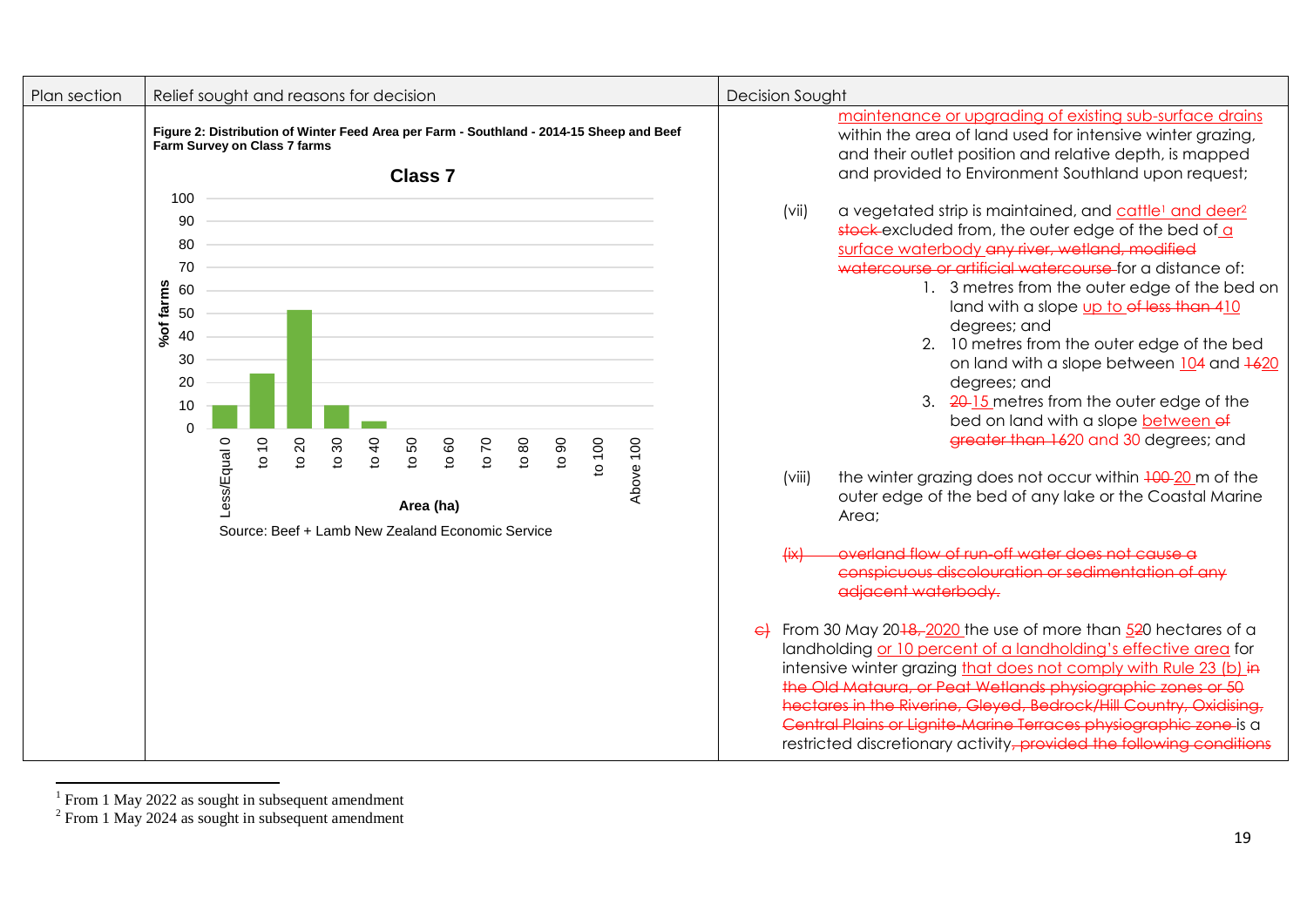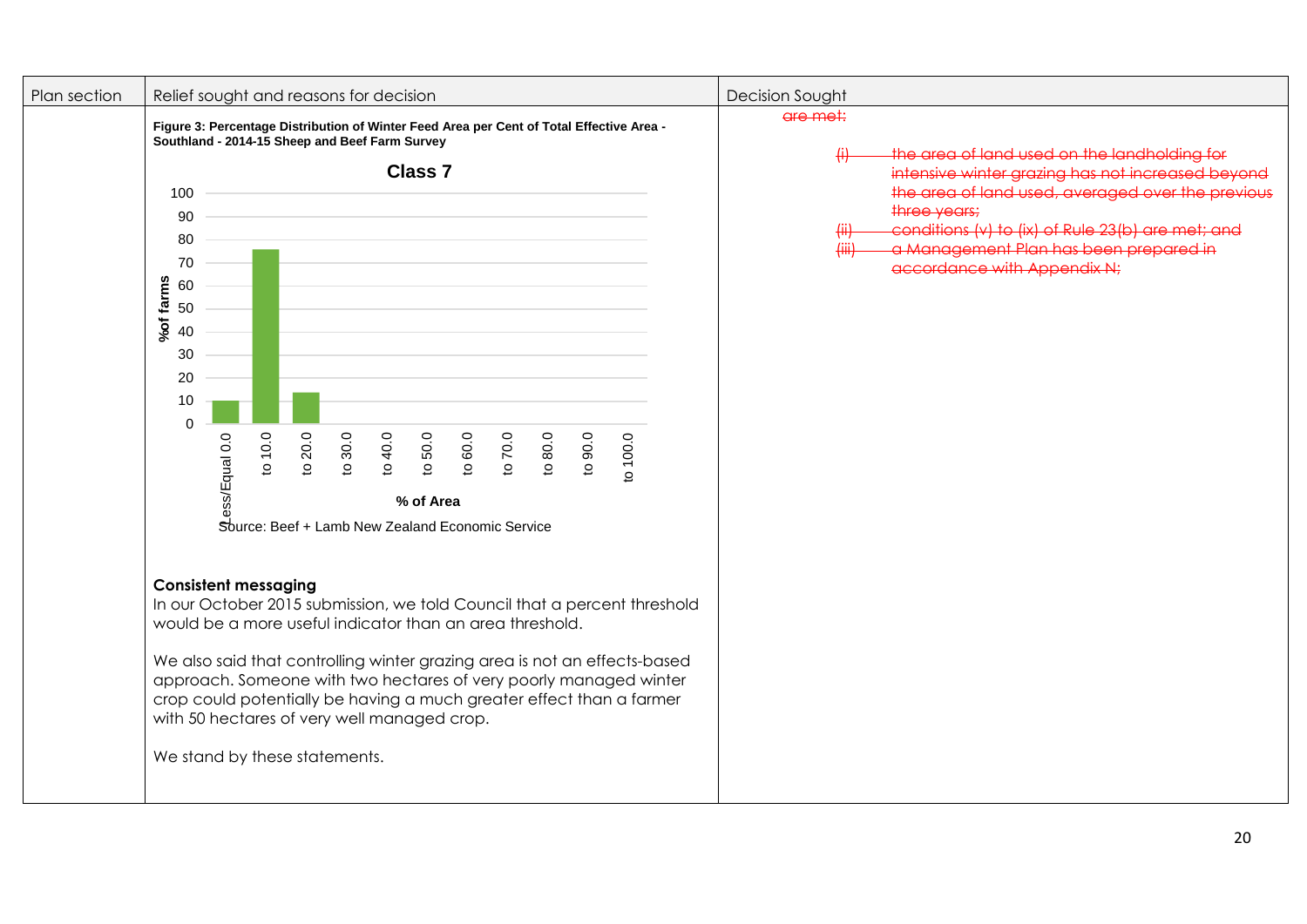| Plan section | Relief sought and reasons for decision                                                                                                                                                                                                                                                                                                                                                                                    | Decision Sought |
|--------------|---------------------------------------------------------------------------------------------------------------------------------------------------------------------------------------------------------------------------------------------------------------------------------------------------------------------------------------------------------------------------------------------------------------------------|-----------------|
|              | <b>Unclear drafting of rule</b><br>It is unclear whether the notified Rule 23(b)(iii) means that:<br>• a landholding with Peat Wetlands/Old Mataura physiographic<br>zones present (irrespective of where the intensive winter grazing<br>occurs) is limited to 20 ha; or<br>if intensive winter grazing is limited to 20 ha within the Peat<br>$\bullet$<br>Wetlands/Old Mataura physiographic zones on the landholding. |                 |
|              | Similarly for Rule 23(b) (iv). Further, this rule could then be interpreted as up<br>to 70ha of intensive winter grazing is permitted on a landholding with<br>different physiographic zones.                                                                                                                                                                                                                             |                 |
|              | The rule must be clear and not open to interpretation.                                                                                                                                                                                                                                                                                                                                                                    |                 |
|              | <b>Introduce Staging</b><br>Environment Southland should introduce staging into Rule 23 to help<br>farmers transition to Farm Environment Plans smoothly, and with sufficient<br>resources to support them.                                                                                                                                                                                                               |                 |
|              | The staging should be based on a factor other than physiographic zones.<br>B+LNZ welcomes the opportunity to work with Environment Southland to<br>establish what the trigger should be. We have not suggested an<br>alternative as a decision sought, as an industry agreed approach should<br>be discussed.                                                                                                             |                 |
|              | Staging should start from 2020 onwards.                                                                                                                                                                                                                                                                                                                                                                                   |                 |
|              | The timelines introduced must support Farm Environment Plan<br>development, without the requirement for a resource consent.                                                                                                                                                                                                                                                                                               |                 |
|              | <b>Effects of the limit setting process</b><br>While discussing alternatives to this rule, farmers noted that the rule could<br>be better managed through an N limit rather than an area threshold.                                                                                                                                                                                                                       |                 |
|              | Their suggestion was a simple formula:                                                                                                                                                                                                                                                                                                                                                                                    |                 |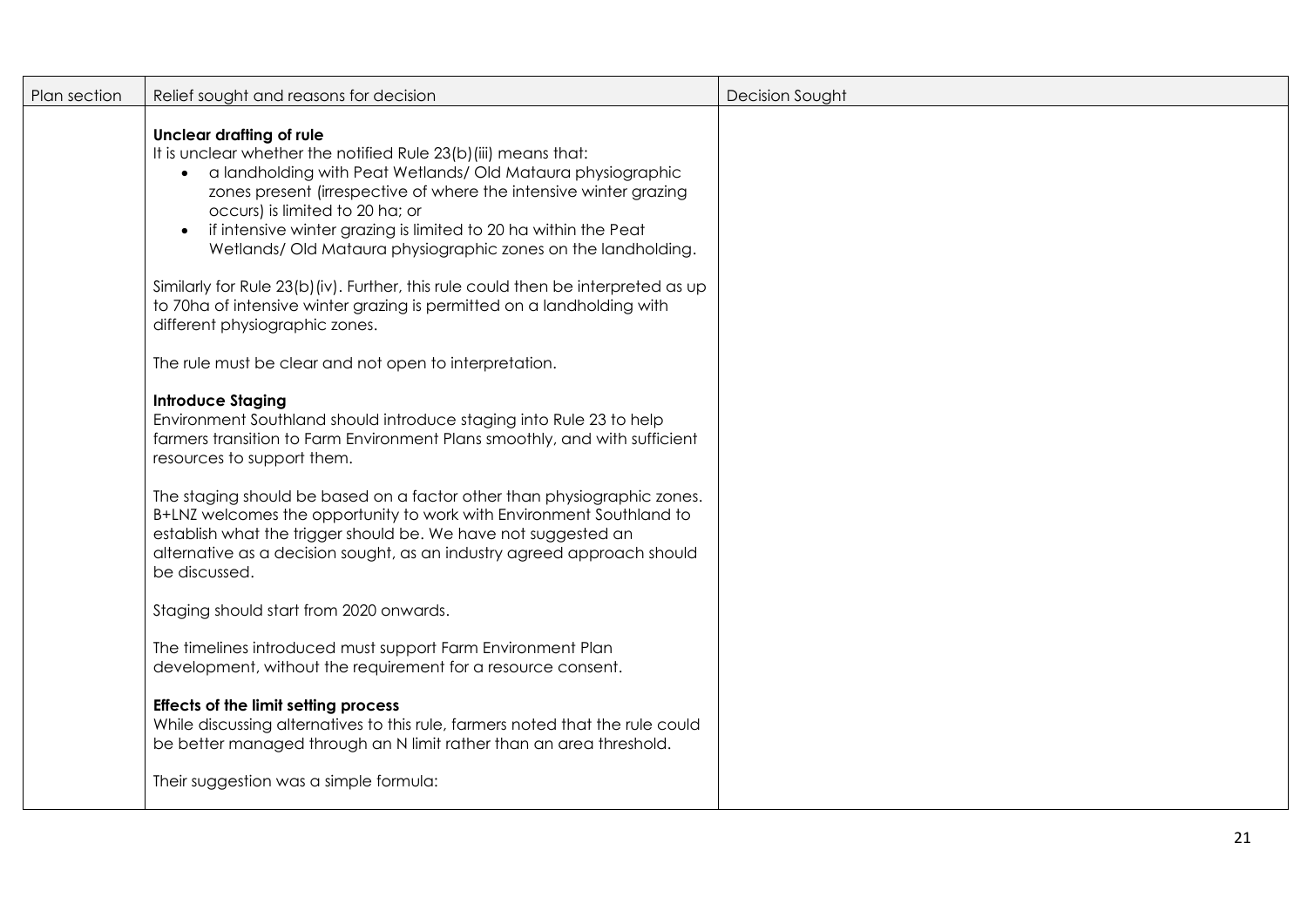| Plan section | Relief sought and reasons for decision<br>If Nitrogen discharge is greater than X kg N/ha/yr, then limit winter<br>grazing to 50/20 ha. If Nitrogen discharge is less than X kg N/ha/yr,<br>then no limit on winter grazing area.                                                                                                                                                                                                                                                                                                                                                                | <b>Decision Sought</b> |
|--------------|--------------------------------------------------------------------------------------------------------------------------------------------------------------------------------------------------------------------------------------------------------------------------------------------------------------------------------------------------------------------------------------------------------------------------------------------------------------------------------------------------------------------------------------------------------------------------------------------------|------------------------|
|              | However, at this stage of the policy process, we do not have the<br>information to discuss what 'X' should be. In the interim, farmers have<br>asked that we simply flag this rule as a possible approach for future<br>policy.                                                                                                                                                                                                                                                                                                                                                                  |                        |
|              | Mapping all subsurface drains<br>Farmers assert that subsurface drains within intensive winter grazing areas<br>can be very difficult to find. The mapping aspect of this rule, 23(b)(vi),<br>should be amended to require mapping only known subsurface drains.                                                                                                                                                                                                                                                                                                                                 |                        |
|              | <b>Buffer distances</b><br>The proposed buffer distances are not practical on-ground. Through our<br>workshop process, farmers told us that they support the concept that the<br>risk of soil loss increases with slope. However, they advised that the<br>notified buffer distances were too restrictive and will result in many<br>farmers requiring resource consent.                                                                                                                                                                                                                         |                        |
|              | Council would need to respond to these resource consent applications<br>quickly as farmers only have a short four-week window to complete their<br>cultivation. If farmers delay in applying for their resource consent, or all<br>farmers apply at a similar time just before cultivation is due to commence,<br>there will be:<br>a significant backlog for Consents Officers;<br>a potential PR issue for Council if farmers are unable to get a<br>consent in time to cultivate; and<br>potential for cultivation on slopes to be undertaken without the<br>appropriate paperwork completed. |                        |
|              | As an alternative to the notified rule, farmers proposed that Farm<br>Environment Plans are used to manage cultivation on slopes up to 30<br>degrees. Farm Environment Plans enable farmers to plan where they will<br>be cultivating and outline the good management practices they will take<br>to mitigate any environmental risk.                                                                                                                                                                                                                                                            |                        |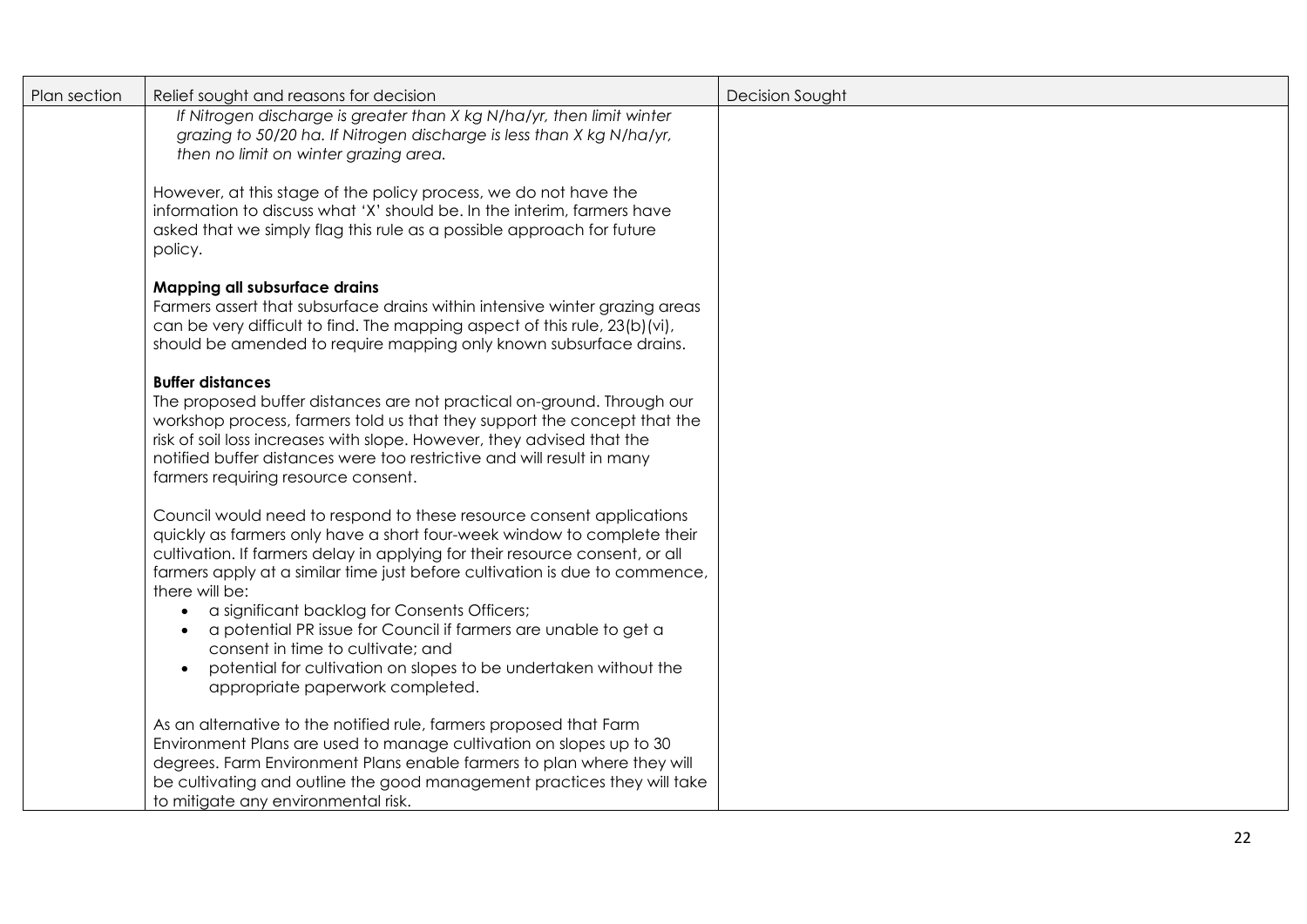| Plan section | Relief sought and reasons for decision                                                                                                                                                                                                                                   | Decision Sought |
|--------------|--------------------------------------------------------------------------------------------------------------------------------------------------------------------------------------------------------------------------------------------------------------------------|-----------------|
|              | <b>Essentially:</b><br>Cultivation within the specified thresholds is permitted; and<br>$\bullet$                                                                                                                                                                        |                 |
|              |                                                                                                                                                                                                                                                                          |                 |
|              | Farmers must get a resource consent after 2020 if they do not<br>meet the specified thresholds and they do not have a farm plan -<br>if they have a farm plan at 2020 then they shouldn't require<br>consent.                                                            |                 |
|              | Farmers told B+LNZ that the following buffers are more workable on-<br>ground:                                                                                                                                                                                           |                 |
|              | 3 metre buffer for slopes up to 10 degrees;<br>10 metre buffer for slopes 10 to 20 degrees; and<br>15 metre buffer for slopes 20 to 30 degrees.<br>$\bullet$                                                                                                             |                 |
|              | Stock excluded from buffer strip<br>Rule 23(b) (vii) is inconsistent with the stock exclusion rule. In Rule 23, all<br>stock must be excluded. In contrast the stock exclusion rule (Rule 70) only<br>requires cattle and deer to be excluded.                           |                 |
|              | This rule should be consistent with Rule 70, i.e. sheep should not be<br>excluded from the buffer strip, as long as the other aspects of Rule 70,<br>such as sedimentation of waterways, are avoided.                                                                    |                 |
|              | Coastal buffer area too large<br>Farmers told us that the coastal buffer is too small and not practical. A<br>more appropriate coastal buffer is 20 metres.                                                                                                              |                 |
|              | <b>Remove physiographics</b><br>As discussed above, this rule is dictating farm scale actions based on<br>much larger scale maps. Environment Southland cannot restrict intensive<br>winter grazing within some physiographic zones without ground truthing<br>the data. |                 |
|              | This physiographic information can be used as a reference as farmers                                                                                                                                                                                                     |                 |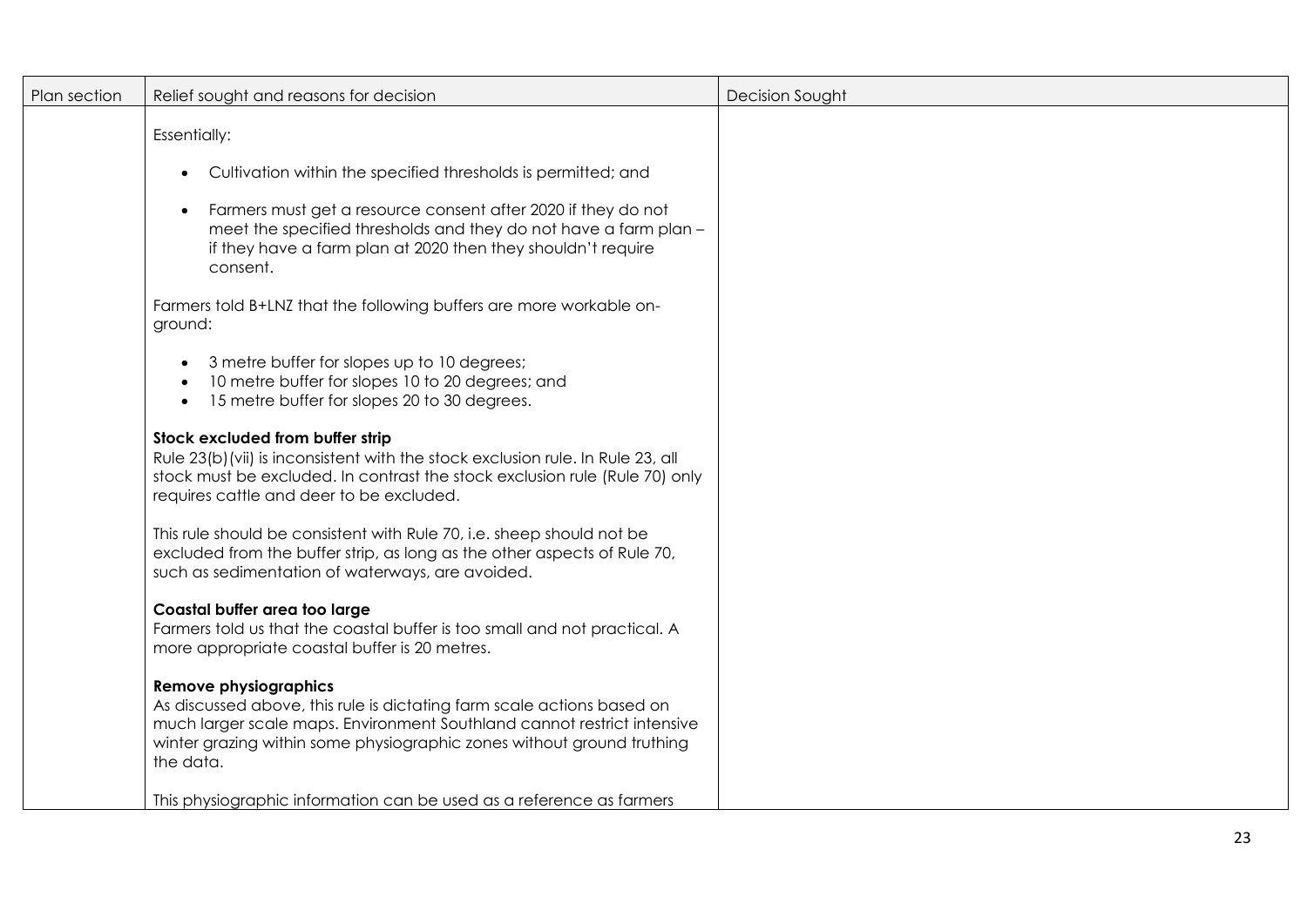| Plan section                                   | Relief sought and reasons for decision                                                                                                                                                                                                                                                                                                                                                                                                                                                                                                                                                                                                                                                                                                                                                                                                  | <b>Decision Sought</b>                                                                                                                                                                                                                                                                                                                                                                                                                                                                                                                                                                                                                                                                                                                                                                                                                                                                                                                                                                                                                                                                                                                               |
|------------------------------------------------|-----------------------------------------------------------------------------------------------------------------------------------------------------------------------------------------------------------------------------------------------------------------------------------------------------------------------------------------------------------------------------------------------------------------------------------------------------------------------------------------------------------------------------------------------------------------------------------------------------------------------------------------------------------------------------------------------------------------------------------------------------------------------------------------------------------------------------------------|------------------------------------------------------------------------------------------------------------------------------------------------------------------------------------------------------------------------------------------------------------------------------------------------------------------------------------------------------------------------------------------------------------------------------------------------------------------------------------------------------------------------------------------------------------------------------------------------------------------------------------------------------------------------------------------------------------------------------------------------------------------------------------------------------------------------------------------------------------------------------------------------------------------------------------------------------------------------------------------------------------------------------------------------------------------------------------------------------------------------------------------------------|
|                                                | develop up their farm environment plans.                                                                                                                                                                                                                                                                                                                                                                                                                                                                                                                                                                                                                                                                                                                                                                                                |                                                                                                                                                                                                                                                                                                                                                                                                                                                                                                                                                                                                                                                                                                                                                                                                                                                                                                                                                                                                                                                                                                                                                      |
| Rule 25<br>Cultivation on<br>sloping<br>ground | B+LNZ opposes this rule - seek to amend<br>As discussed in our comments on Intensive Winter Grazing, the notified<br>buffer areas are not practical for on-farm management.<br>See comments on Rule 23 for more information / rationale for these<br>changes.<br><b>Measuring slope</b><br>During our workshops with farmers, two common questions asked were:<br>"how do I measure slope?" and<br>$\bullet$<br>"how will I implement this rule?"<br>$\bullet$<br>B+LNZ seeks clarification on footnotes 4 and 5 for this rule. The explanation<br>for measuring slope in these footnotes is difficult to understand, and to<br>comply with in the field. B+LNZ would happily work with Council to identify<br>a clearer way to communicate ways to measure slope, and to comply<br>with slope requirements while cultivating paddocks. | Clarify how to accurately measure slope to ensure compliance<br>with the rules.<br>Extend the slope buffer distances to better reflect on-ground<br>practices.<br>Use a Farm Environment Plan, not resource consent to cultivate<br>steeper slopes<br>Amend rule to read:<br>The use of land for cultivation is a permitted activity provided the<br>following conditions are met:<br>(i) cultivation does not take place within the bed of a lake, river, natural<br>wetland, modified watercourse or artificial watercourse and within a<br>distance of:<br>(1) 3 metres from the outer edge of the bed on land with a slope up to 10<br>degrees of less than 4 degrees (flat); and<br>(2) 10 metres from the outer edge of the bed on land with a slope<br>between 10 to 20 4 and 16 degrees (rolling); and<br>(3) 15.20 metres from the outer edge of the bed on land with a slope of<br>greater than 16 between 20 and 30 degrees (strongly rolling); and<br>(ii) cultivation does not occur above 700 metres above mean sea level,<br>or mechanical cultivation on land with a slope greater than 20 degrees<br>(moderately steep) 5.<br>$(b)$ |
| Rule 35                                        | B+LNZ supports in part - seek to amend                                                                                                                                                                                                                                                                                                                                                                                                                                                                                                                                                                                                                                                                                                                                                                                                  | Amend rule to read:<br>$\bullet$<br>24                                                                                                                                                                                                                                                                                                                                                                                                                                                                                                                                                                                                                                                                                                                                                                                                                                                                                                                                                                                                                                                                                                               |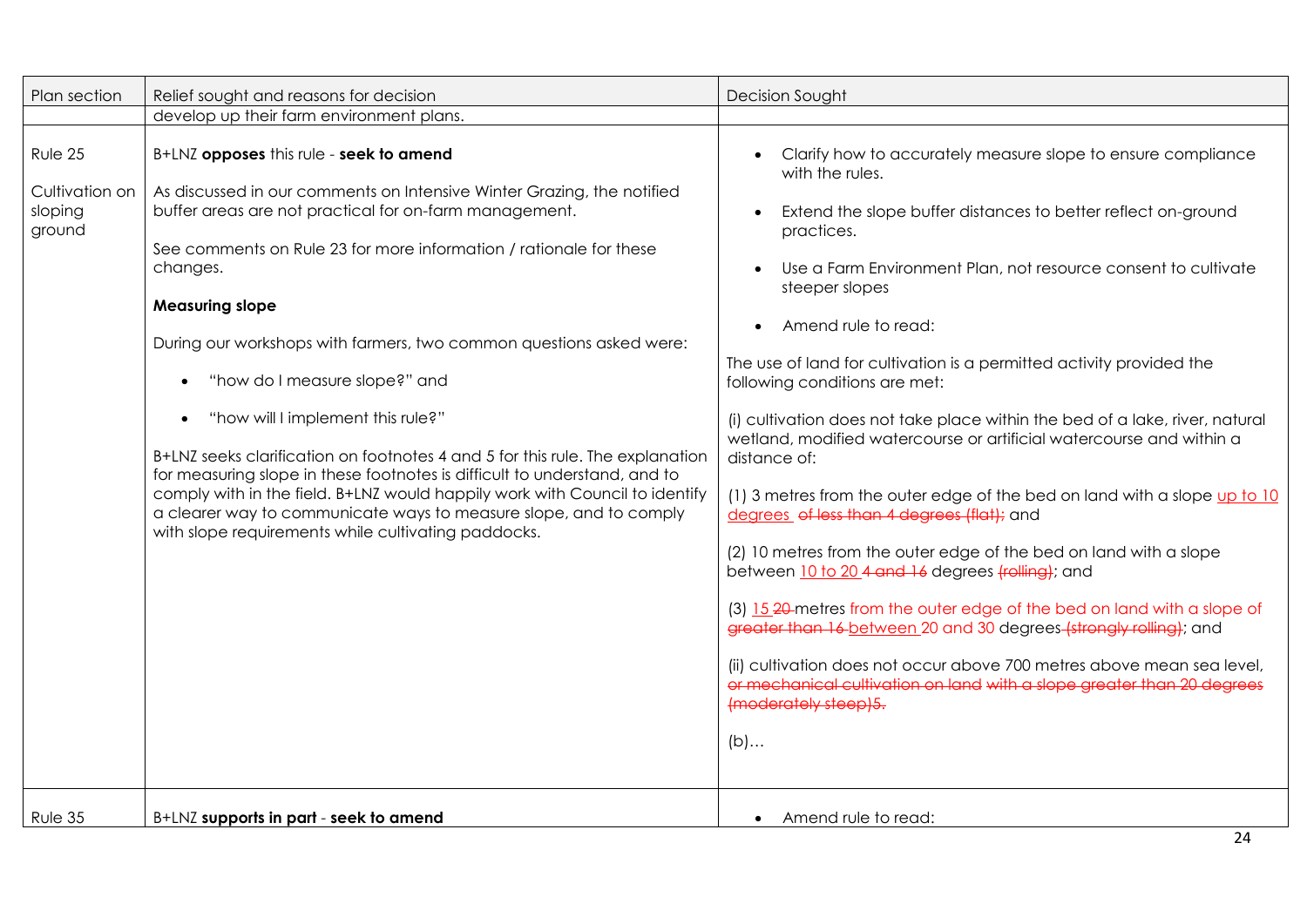| Plan section                                        | Relief sought and reasons for decision                                                                                                                                                                                                                                                                                                                                                                                                                                                                                                                                                                                                                                                                                                                                                                                           | Decision Sought                                                                                                                                                                                                                                                                                                                                                                                                                                                                                                                                                                                                                                                                                                                                                                                                                                      |
|-----------------------------------------------------|----------------------------------------------------------------------------------------------------------------------------------------------------------------------------------------------------------------------------------------------------------------------------------------------------------------------------------------------------------------------------------------------------------------------------------------------------------------------------------------------------------------------------------------------------------------------------------------------------------------------------------------------------------------------------------------------------------------------------------------------------------------------------------------------------------------------------------|------------------------------------------------------------------------------------------------------------------------------------------------------------------------------------------------------------------------------------------------------------------------------------------------------------------------------------------------------------------------------------------------------------------------------------------------------------------------------------------------------------------------------------------------------------------------------------------------------------------------------------------------------------------------------------------------------------------------------------------------------------------------------------------------------------------------------------------------------|
| Discharge of<br>agricultural<br>effluent to<br>land | The standoff pad requirements of this rule are unnecessarily restrictive.<br>Instead of limiting standoff pads to one per property, consider limiting the<br>number of stock that could be using a standoff pad. Increased numbers<br>of standoff pads don't have to equal increased environmental<br>degradation. The notified rule is activity based rather than effects based.                                                                                                                                                                                                                                                                                                                                                                                                                                                | (3) directly from feed lots and wintering pads that:<br>(a) until 31 December 2017 service no more than 100 adult cattle or<br>250 adult deer; and<br>(b) from 1 January 2018 service no more than 100 adult cattle or<br>250 adult deer where the feed lot or wintering pad:<br>(i) is not less than 20 metres from the nearest sub-surface<br>(tile) drain, surface waterbody or wetland; and<br>(iii) is the only feed lot or wintering pad on the landholding;<br>(c) service no more than 10 adult cattle or 25 adult deer in any<br>other circumstance; or                                                                                                                                                                                                                                                                                     |
| Rule 70                                             | B+LNZ opposes this rule - seek to amend                                                                                                                                                                                                                                                                                                                                                                                                                                                                                                                                                                                                                                                                                                                                                                                          | Use Farm Environment Plans, not resource consent, for stock                                                                                                                                                                                                                                                                                                                                                                                                                                                                                                                                                                                                                                                                                                                                                                                          |
| Stock<br>exclusion<br>from<br>waterbodies           | There are aspects to this rule that B+LNZ supports. These include:<br>Stock exclusion, not fencing, required through the rule;<br>$\bullet$<br>Environment Southland recognises the lower risk that sheep pose<br>to water quality; and<br>Stock exclusion is not required on land classified as hill country/<br>$\bullet$<br>bedrock physiographic zone and is over 16 degrees.<br>However, there are several parts to this rule that B+LNZ opposes and<br>wishes to amend. These include:<br>Some famers who are at variance with this rule will require both a<br>$\bullet$<br>resource consent and a management plan<br>Stock exclusion, especially by 1 May 2018, is not practical or<br>affordable on large properties.<br>16 degree exemption only applies to bedrock/ hill country<br>$\bullet$<br>physiographic zones. | exclusion;<br>Allow farmers to identify and prioritise where to exclude stock<br>(through their Farm Environment Plan) rather than requiring the<br>activity to be consented;<br>Extend deadlines for stock exclusion to 2025;<br>Recognise farmers actively implementing their Farm Environment<br>Plan by allowing time extensions;<br>Amend Rule 70 to read:<br>(a) The disturbance of the bed of surface waterbody a lake, river,<br>natural wetland, artificial watercourse or modified watercourse by<br>stock and associated discharge through access by stock is a<br>permitted activity provided the following conditions are met:<br>(i) there is no discharge that gives rise to any conspicuous<br>change in the colour or visual clarity in the receiving<br>water;<br>(ii) there is no significant de-vegetation of the bed and banks, |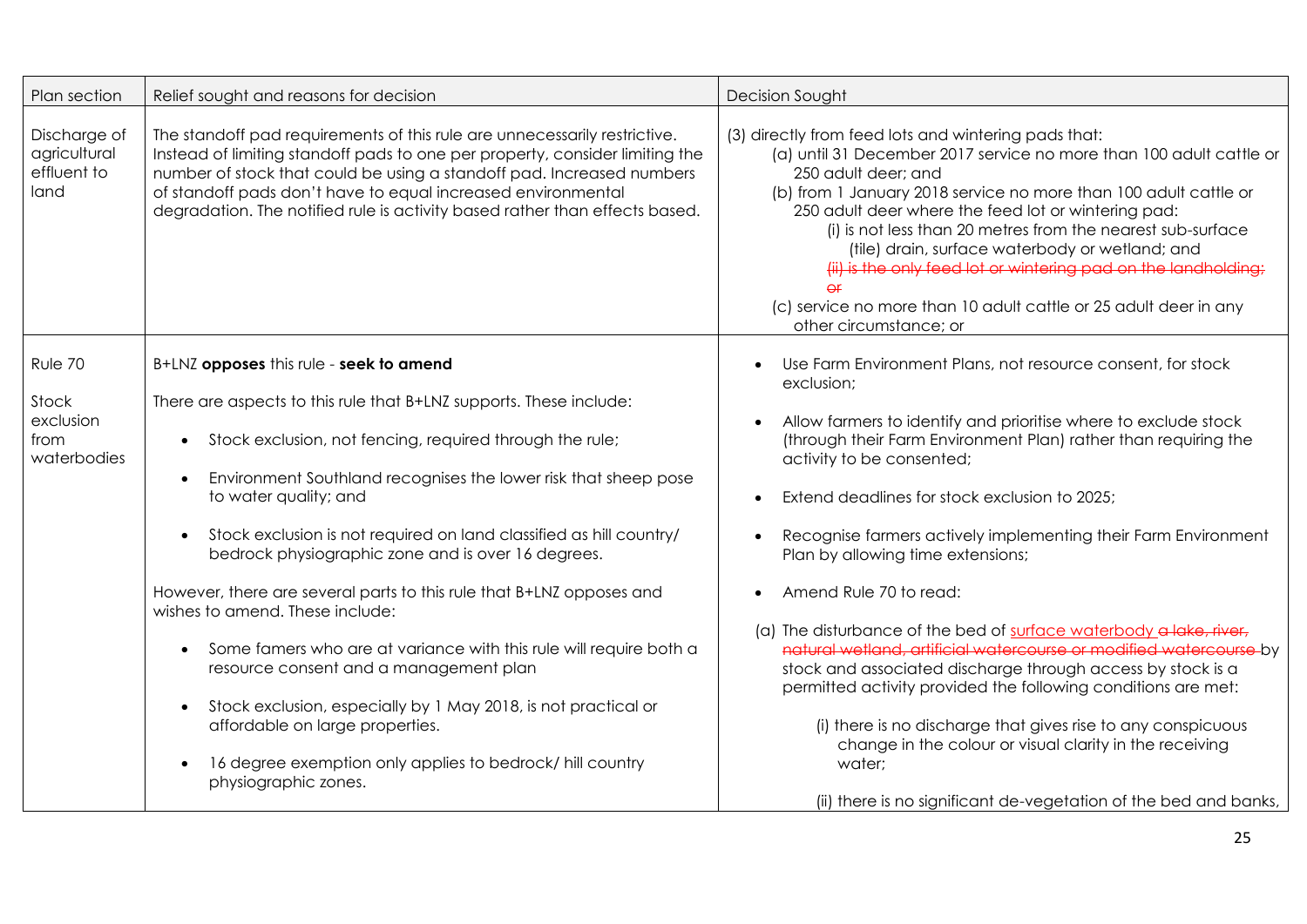| Plan section | Relief sought and reasons for decision | <b>Decision Sought</b>                                                                                                                                                                                                                                                                                                                                                                                                                                                                                                                                                                                                                              |
|--------------|----------------------------------------|-----------------------------------------------------------------------------------------------------------------------------------------------------------------------------------------------------------------------------------------------------------------------------------------------------------------------------------------------------------------------------------------------------------------------------------------------------------------------------------------------------------------------------------------------------------------------------------------------------------------------------------------------------|
|              |                                        | pugging, or alteration to the profile of the bed and banks,<br>other than at fords or stock crossings;                                                                                                                                                                                                                                                                                                                                                                                                                                                                                                                                              |
|              |                                        | (iii) there is no access by stock to roosting and nesting areas<br>of the black fronted tern, black billed gull, and banded<br>and black fronted dotterel;                                                                                                                                                                                                                                                                                                                                                                                                                                                                                          |
|              |                                        | (iv) there is no access by stock to the area of tidally<br>influenced river and adiacent riparian habitat:                                                                                                                                                                                                                                                                                                                                                                                                                                                                                                                                          |
|              |                                        | (v) where a dedicated stock crossing point or ford is used,<br>condition (ii) above may be disregarded, provided the<br>crossing point is not more than 20 metres wide and aligns<br>with a constructed track or raceway on either side of the<br>crossing point;                                                                                                                                                                                                                                                                                                                                                                                   |
|              |                                        | (vi) despite (i) to (v), stock (excluding sheep and deer), are to<br>be excluded from 1 May 202518 from surface<br>waterbodies: all rivers, natural wetlands, artificial<br>watercourses, modified watercourses and lakes in the<br>Peat Wetlands, Lianite-Marine Terraces, Gleved,<br>Oxidising, Old Mataura, Central Plains, and Riverine<br>physiographic zones; and in the Bedrock/Hill Country<br>physiographic zone, from all rivers, natural wetlands,<br>artificial watercourses, modified watercourses and lakes<br>where the land, when measured over a width of 20<br>metres from the waterbody, has a slope of less than 16<br>degrees. |
|              |                                        | (vii) despite (i) to (v), deer are to be excluded from 1 May<br>203020 from surface waterbodies: #ivers, natural<br>wetlands, artificial watercourses, modified watercourses                                                                                                                                                                                                                                                                                                                                                                                                                                                                        |
|              |                                        | and lakes in the Peat Wetlands, Lignite-Marine Terraces,<br>Gleyed, Oxidising, Old Mataura, Central Plains, and<br>Riverine physiographic zones; and in the Bedrock/Hill                                                                                                                                                                                                                                                                                                                                                                                                                                                                            |
|              |                                        | Country physiographic zone from all rivers. natural<br>wetlands, artificial watercourses, modified watercourses                                                                                                                                                                                                                                                                                                                                                                                                                                                                                                                                     |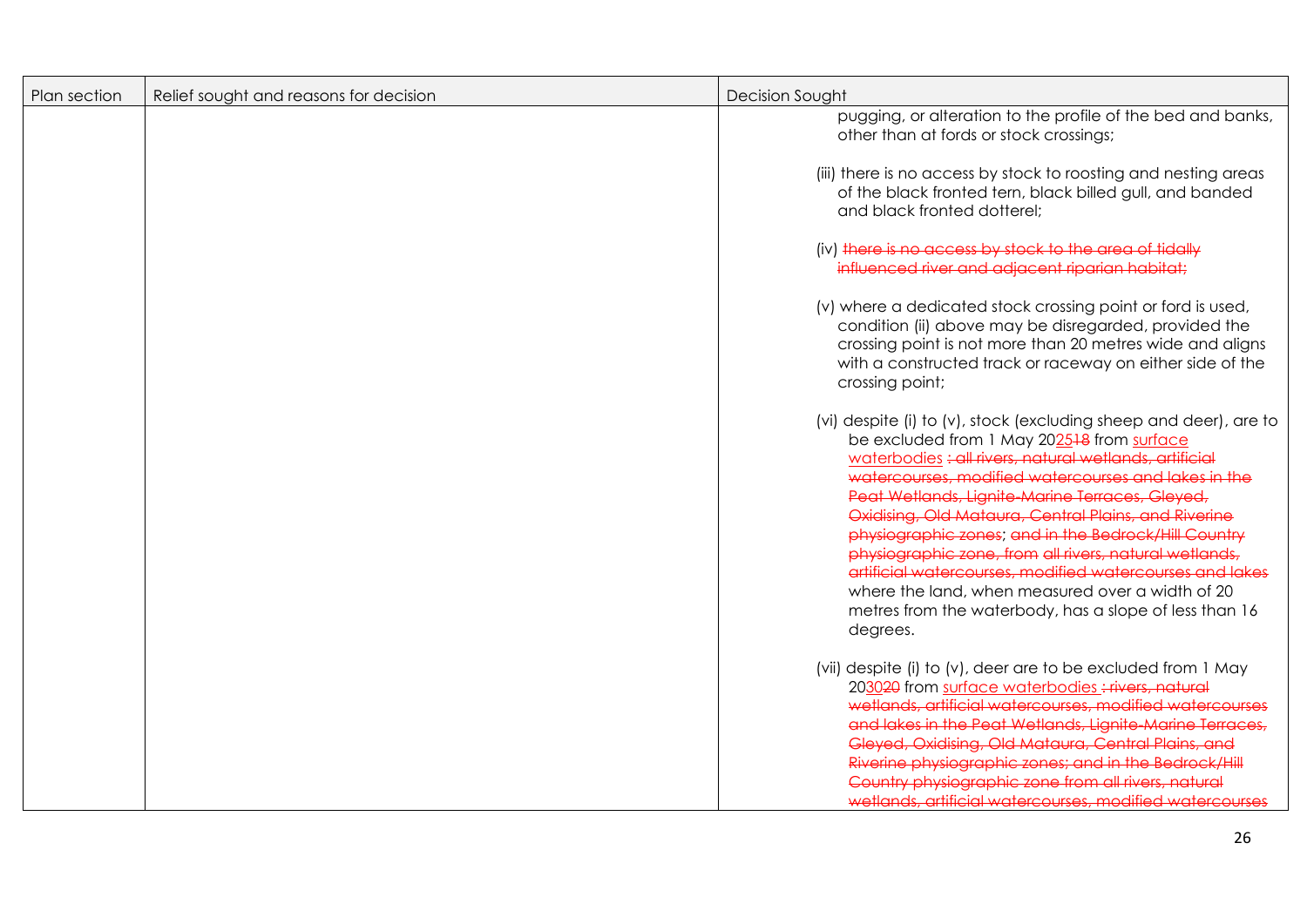| Plan section           | Relief sought and reasons for decision                                                                                                                                  | <b>Decision Sought</b>                                                                                                                                                                                                                                                                                                                                         |
|------------------------|-------------------------------------------------------------------------------------------------------------------------------------------------------------------------|----------------------------------------------------------------------------------------------------------------------------------------------------------------------------------------------------------------------------------------------------------------------------------------------------------------------------------------------------------------|
|                        |                                                                                                                                                                         | and lakes where the land, when measured over a width<br>of 20 metres from the waterbody, has a slope of less than<br>16 degrees.                                                                                                                                                                                                                               |
|                        |                                                                                                                                                                         | (viii) A Farm Environment Plan has been prepared in<br>accordance with Appendix N that shows how the stock<br>exclusion required by conditions (vi) and (vii) of Rule<br>70(a) will be achieved.                                                                                                                                                               |
|                        |                                                                                                                                                                         | (b) The disturbance of the bed of a surface waterbody lake, river,<br>natural wetland, artificial watercourse or modified watercourse by<br>stock and associated discharge through access by stock, that<br>does not meet one or more of conditions (vi) and (viii) of Rule<br>70(a) is a discretionary activity_provided the following conditions<br>are met: |
|                        |                                                                                                                                                                         | (i) a Riparian Management Plan has been prepared in<br>accordance with Appendix N that shows how the stock<br>exclusion required by conditions (vi) and (vii) of Rule<br>70(a) will be achieved by 1 January 2025 and is<br>implemented.                                                                                                                       |
|                        |                                                                                                                                                                         | (c) The disturbance of the bed of a lake, river, natural wetland, artificial<br>watercourse or modified watercourse and associated discharge through<br>access by stock that does not comply with conditions (i)-(y) of Rule 70(a)<br>or Rule 70(b) is a non-complying activity.                                                                               |
| Rule 76                | B+LNZ supports in part - seek to amend                                                                                                                                  | Remove aspects of the rule that duplicates other regulation;<br>$\bullet$                                                                                                                                                                                                                                                                                      |
| Vegetation<br>planting | Elements of this rule seem unnecessarily prescriptive.                                                                                                                  | Allow riparian planting outside of a Farm Environment Plan;<br>$\bullet$                                                                                                                                                                                                                                                                                       |
|                        | Rule 76(a) (iii) is already covered by the Southland RMPS - i.e. Council can<br>ensure pest species are not planted under this regulation. This rule is<br>superfluous. | Amend Rule 76 to read:<br>$\bullet$<br>The introduction or planting of any plant, or part of any plant, in the bed<br>of any lake, river, or modified watercourse is a permitted activity,                                                                                                                                                                     |
|                        | Rule 76(a)(i) prevents people without a Farm Environment Plan from<br>planting riparian margins - is this necessary?                                                    | provided the following conditions are met:                                                                                                                                                                                                                                                                                                                     |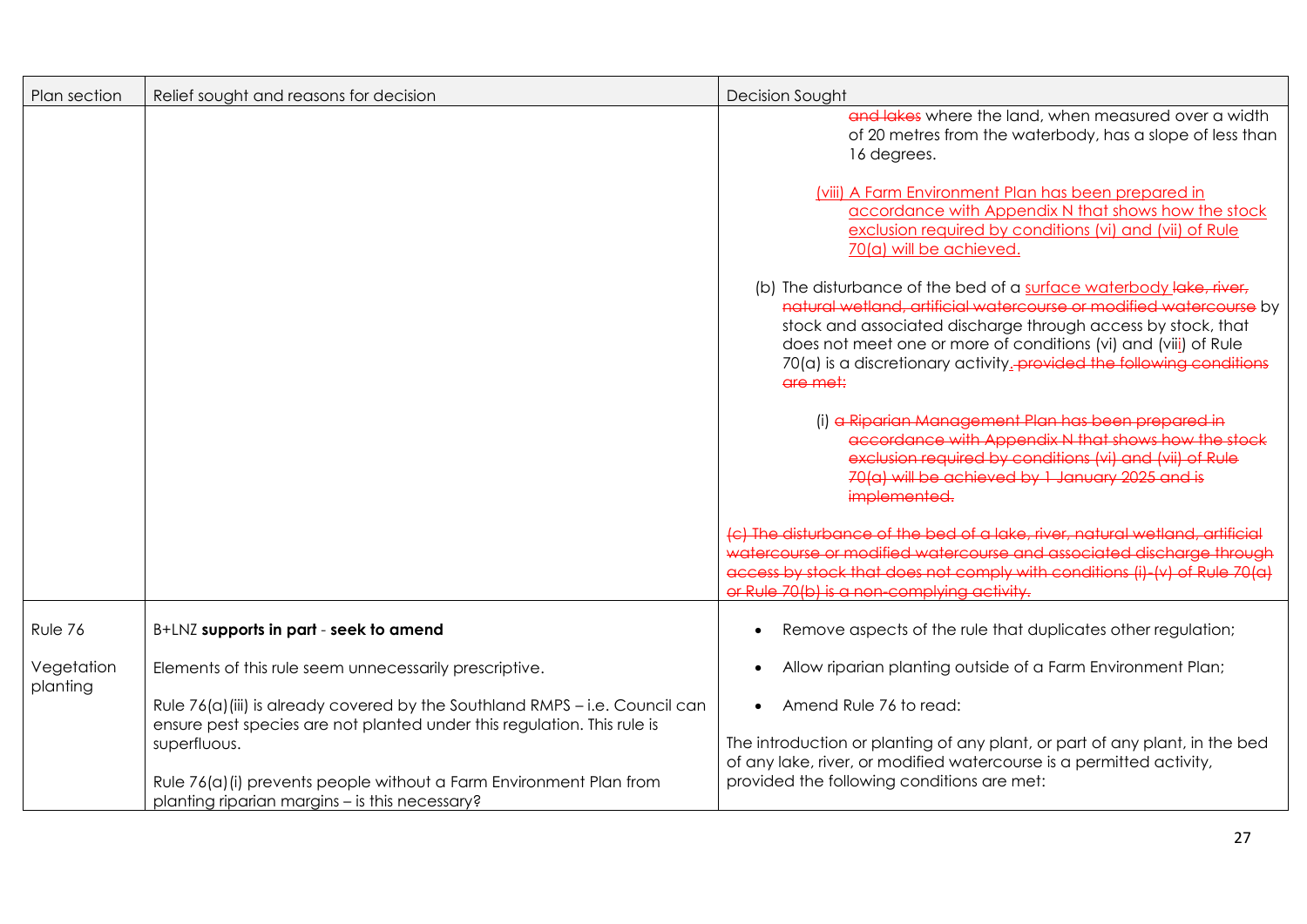| Plan section                        | Relief sought and reasons for decision                                                                                                                                                                                                                                     | <b>Decision Sought</b>                                                                                                                                                                                                                                                                                                                                                                                                                                                                                                                                                                                                                                         |
|-------------------------------------|----------------------------------------------------------------------------------------------------------------------------------------------------------------------------------------------------------------------------------------------------------------------------|----------------------------------------------------------------------------------------------------------------------------------------------------------------------------------------------------------------------------------------------------------------------------------------------------------------------------------------------------------------------------------------------------------------------------------------------------------------------------------------------------------------------------------------------------------------------------------------------------------------------------------------------------------------|
|                                     |                                                                                                                                                                                                                                                                            | (i) the planting in undertaken pursuant to a Riparian Management Plan<br>or a Management Plan prepared in accordance with Appendix N;<br>(ii) the planting is not production forestry;<br>(iii) no plants listed in the Regional Pest Management Strategy for<br>Southland 2013 are introduced or planted.<br>$(b)$                                                                                                                                                                                                                                                                                                                                            |
| Glossary<br>Critical<br>Source Area | B+LNZ supports in part - seek to amend<br>The definition of critical source areas does not include runoff, which is a<br>key component of the issues associated with these areas.<br>Further, the definition is reasonably broad and appears open to<br>interpretation.    | Work with industry to develop an agreed definition of critical<br>source area.<br>As a starting point, amend definition to read:<br>$\bullet$<br>Small Agreas, up to Xm <sup>2</sup> [use an industry agreed definition of small] of<br>enriched nutrient or sediment sources and hydrological activity where<br>runoff-that occur in small parts of a catchment or farm, but contributes a<br>disproportionately large amount of nutrient or sediment to the<br>environment (e.g. steep hills, gullies or swales).<br>Critical source areas are small low-lying parts of farms such as gullies and<br>swales, where runoff accumulates in high concentration. |
| Glossary                            | B+LNZ opposes this definition - seek to amend                                                                                                                                                                                                                              | Amend definition to remove non-mechanical cultivation<br>techniques:                                                                                                                                                                                                                                                                                                                                                                                                                                                                                                                                                                                           |
| Cultivation                         | The S32 report notes that cultivation provisions "aim to prevent soil loss into<br>waterways" (page 50, S32 report).<br>However, the definition of cultivation provided in the Plan includes<br>activities that pose a lower risk sediment loss, such as 'spray and pray'. | Preparing land for growing pasture or a crop by mechanical tillage of<br>spraying (excluding spot spraying).                                                                                                                                                                                                                                                                                                                                                                                                                                                                                                                                                   |
| Glossary                            | B+LNZ opposes this definition - seek to amend                                                                                                                                                                                                                              | Exclude sheep from definition<br>$\bullet$                                                                                                                                                                                                                                                                                                                                                                                                                                                                                                                                                                                                                     |
| Intensive<br>Winter<br>Grazing      | This definition is too broad and captures a number of lower risk winter<br>feeding activities.<br>Sheep are included in definition                                                                                                                                         | Exclude pasture and cereal crops from the definition<br>Amend definition to read:                                                                                                                                                                                                                                                                                                                                                                                                                                                                                                                                                                              |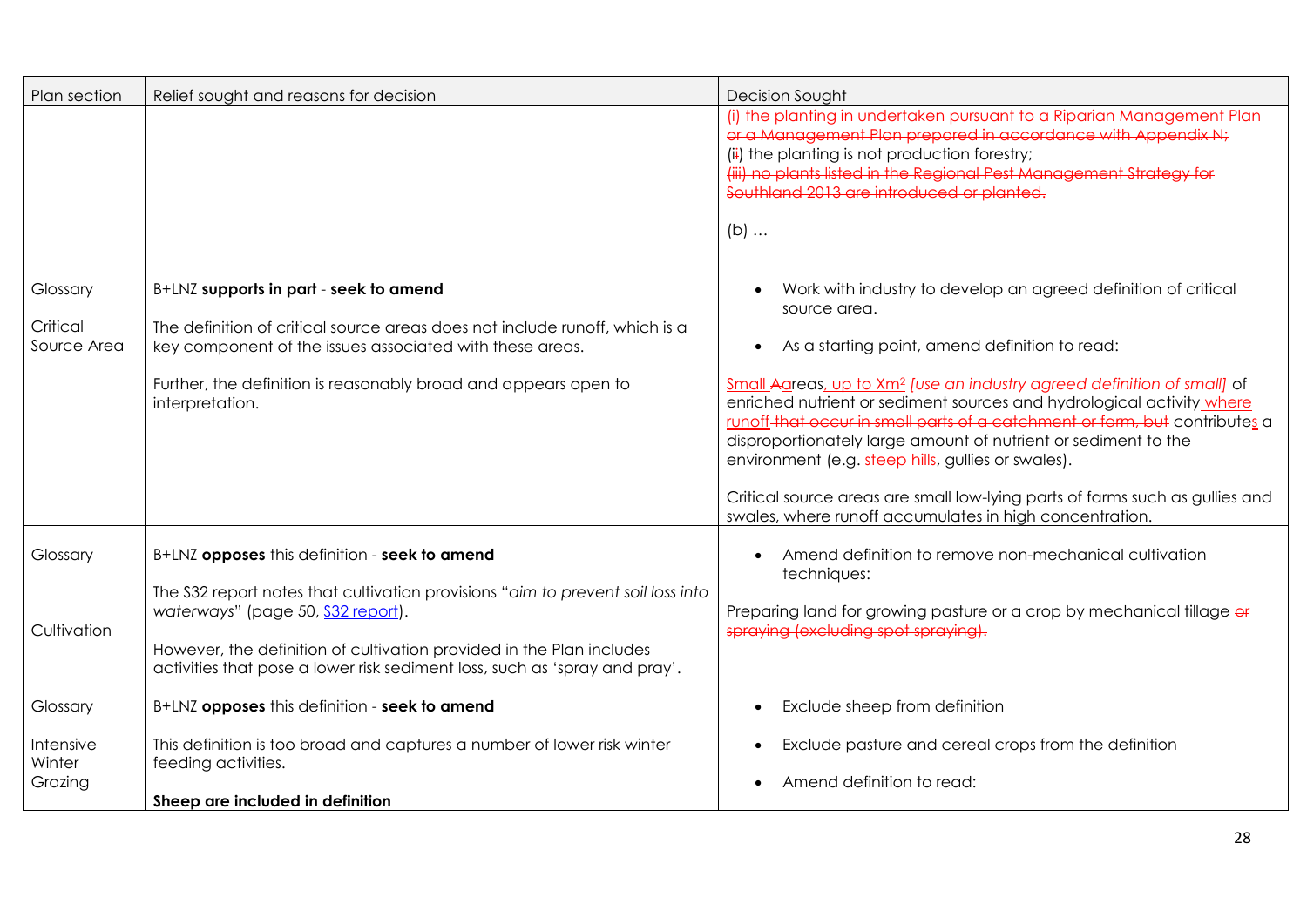| Plan section       | Relief sought and reasons for decision                                                                                                                                                                                                                                                                                                                                                                                                                                                                                                                                                                                                                                                                                                                                                                                                                                                                                                                                                                                                                                                                                                                                                                                                                                                                 | Decision Sought                                                                                                                |
|--------------------|--------------------------------------------------------------------------------------------------------------------------------------------------------------------------------------------------------------------------------------------------------------------------------------------------------------------------------------------------------------------------------------------------------------------------------------------------------------------------------------------------------------------------------------------------------------------------------------------------------------------------------------------------------------------------------------------------------------------------------------------------------------------------------------------------------------------------------------------------------------------------------------------------------------------------------------------------------------------------------------------------------------------------------------------------------------------------------------------------------------------------------------------------------------------------------------------------------------------------------------------------------------------------------------------------------|--------------------------------------------------------------------------------------------------------------------------------|
|                    | Environment Southland's public information document 'Shaping the new<br>plan' explicitly states "Intensive winter grazing of dairy cows has been<br>identified as an activity that has a significant effect on water quality."<br>However, this definition captures all stock, including sheep.<br>Other regional councils have recognised the lower impact associated<br>with sheep grazing and have excluded this species from their definition of<br>intensive winter grazing. For example, see ECan's definition of intensive<br>winter grazing in Plan Change 5.<br>Sheep are lighter animals and with smaller urine patches compared with<br>cattle and deer. Sheep pose a lower risk and should be excluded from<br>the definition.<br>Forage crops<br>The notified definition appears to capture strip grazing and hard feeding<br>of pasture, both of which pose less risk to nutrient losses and sediment<br>runoff.<br>The definition needs to clearly state that pasture is excluded from the<br>definition to prevent any future interpretation discrepancies.<br>Break-feeding of cereal crops should also be excluded from the definition<br>of intensive winter grazing, because soil is not left bare and exposed. I.e.<br>plants are still available for growth and nutrient uptake. | Grazing of cattle and deer stock between May and September<br>(inclusive) on forage crops, excluding pasture and cereal crops. |
|                    |                                                                                                                                                                                                                                                                                                                                                                                                                                                                                                                                                                                                                                                                                                                                                                                                                                                                                                                                                                                                                                                                                                                                                                                                                                                                                                        |                                                                                                                                |
| Glossary           | B+LNZ seeks that a new definition is added                                                                                                                                                                                                                                                                                                                                                                                                                                                                                                                                                                                                                                                                                                                                                                                                                                                                                                                                                                                                                                                                                                                                                                                                                                                             | Add a definition of 'material change in land use'.<br>$\bullet$                                                                |
| Material<br>change | Appendix N refers to 'material change in land use'. This is a loose<br>definition that could have a number of different interpretations.                                                                                                                                                                                                                                                                                                                                                                                                                                                                                                                                                                                                                                                                                                                                                                                                                                                                                                                                                                                                                                                                                                                                                               | Consult industry to establish what should be included in this<br>definition, so the result is industry agreed.                 |
|                    | 'Material change' should be defined in the Plan to avoid implementation<br>issues.                                                                                                                                                                                                                                                                                                                                                                                                                                                                                                                                                                                                                                                                                                                                                                                                                                                                                                                                                                                                                                                                                                                                                                                                                     |                                                                                                                                |
| Glossary           | B+LNZ opposes this definition - seek to amend                                                                                                                                                                                                                                                                                                                                                                                                                                                                                                                                                                                                                                                                                                                                                                                                                                                                                                                                                                                                                                                                                                                                                                                                                                                          | Delete definition<br>$\bullet$                                                                                                 |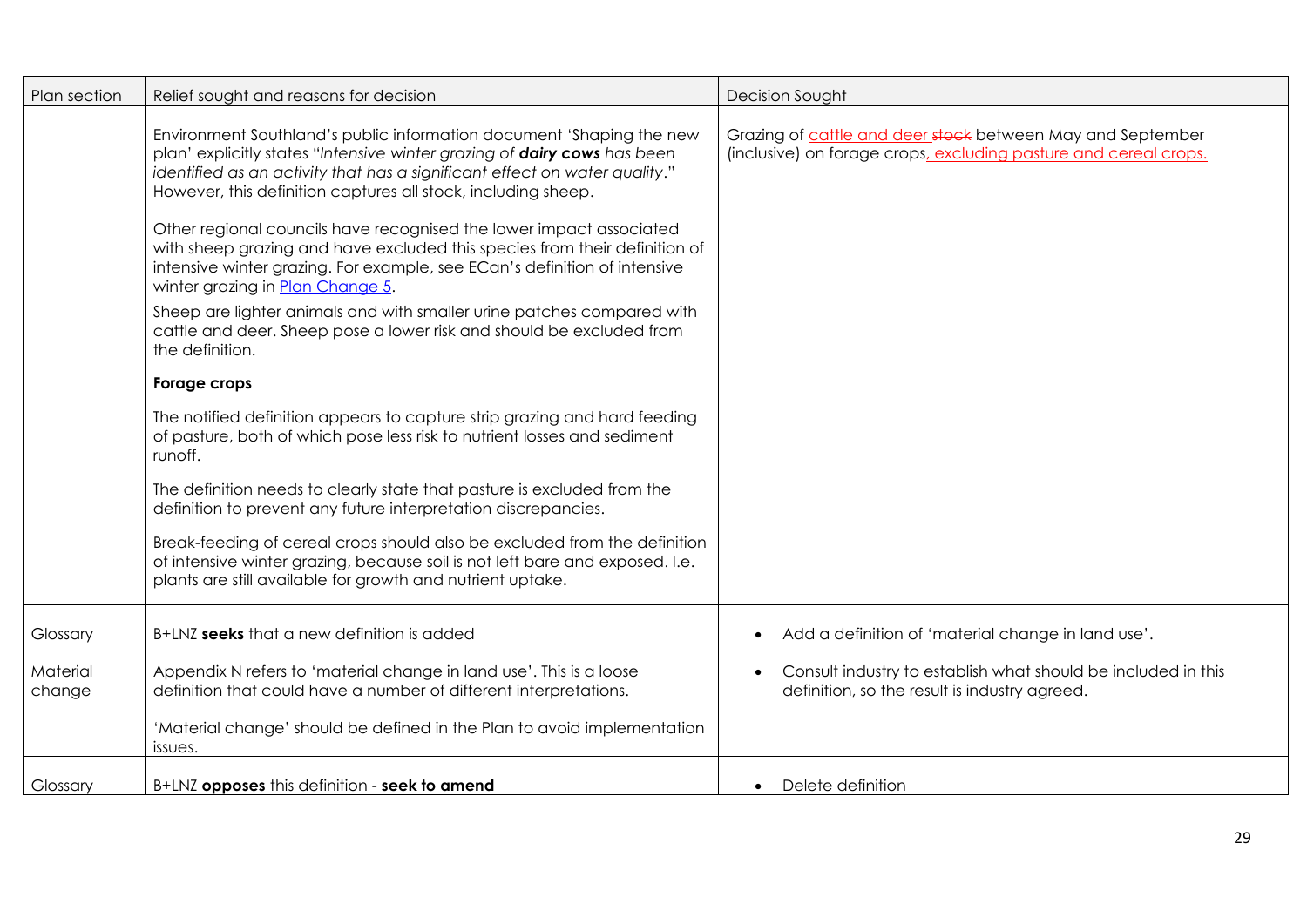| Plan section          | Relief sought and reasons for decision                                                                                                                                                                                                                                                                                                                                                                                                                                                                                                                                                                                                  | Decision Sought                                                                                                                                                                                                                                                                                                                                                                                                        |
|-----------------------|-----------------------------------------------------------------------------------------------------------------------------------------------------------------------------------------------------------------------------------------------------------------------------------------------------------------------------------------------------------------------------------------------------------------------------------------------------------------------------------------------------------------------------------------------------------------------------------------------------------------------------------------|------------------------------------------------------------------------------------------------------------------------------------------------------------------------------------------------------------------------------------------------------------------------------------------------------------------------------------------------------------------------------------------------------------------------|
| Physiographic<br>Zone | As discussed in comments on section B- maps, the physiographic zone<br>maps should be removed from the Plan                                                                                                                                                                                                                                                                                                                                                                                                                                                                                                                             | Physiographic Zone - The zones as depicted on Map Series 4:<br>Physiographic Zones.                                                                                                                                                                                                                                                                                                                                    |
| Glossary              | B+LNZ opposes this definition - seek to amend                                                                                                                                                                                                                                                                                                                                                                                                                                                                                                                                                                                           | Amend the definition of surface waterbody to:                                                                                                                                                                                                                                                                                                                                                                          |
| Surface<br>Water body | This definition is too broad to pragmatically implement rules specific to<br>waterbodies, such as the stock exclusion rule.<br>As an alternative, B+LNZ recommends a definition similar to the Dairying<br>and Clean Stream's Accord definition:<br>"deeper than a red-band gumboot (ankle deep), wider than a stride<br>(1 metre) and permanently flowing."<br>This definition is:<br>Already agreed across industry as an appropriate definition<br>Widely known and understood by farmers;<br>easy to measure/ test when out in the field; and<br>a pragmatic response to balancing environmental gains with<br>costs to landowners. | Freshwater or geothermal water in:<br>a river, or lake, stream, but excludes water in an artificial<br>watercourse, that is deeper than 15 cm and wider than 1 metre;<br>$or$<br>A lake or pond that is Xm <sup>2</sup> [use an industry agreed size] or<br><b>a</b> wetland<br>$\bullet$<br>or any part thereof that is not located within the coastal marine area but<br>excludes water in an artificial watercourse |
| Glossary<br>Stock     | B+LNZ supports in part - seek to amend                                                                                                                                                                                                                                                                                                                                                                                                                                                                                                                                                                                                  | Farm animals kept for use or profit such as horses, dairy cows, cattle,<br>deer, pigs, goats and sheep.                                                                                                                                                                                                                                                                                                                |
| Glossary              | B+LNZ opposes this definition - seeks to remove                                                                                                                                                                                                                                                                                                                                                                                                                                                                                                                                                                                         | Delete definition                                                                                                                                                                                                                                                                                                                                                                                                      |
| Wetland               | This broad definition will capture areas that are not wetlands and do not<br>have the ecological values provided by wetlands, such as paddocks that<br>are periodically wet.<br>The definition of natural wetlands is more appropriate. Delete the<br>definition of wetland, and use only the natural wetland definition                                                                                                                                                                                                                                                                                                                | Includes permanently or intermittently wet areas, shallow water, and land<br>water margins that support a natural ecosystem of plants and animals<br>that are adapted to wet conditions.                                                                                                                                                                                                                               |
| Appendix N            | B+LNZ supports in part - seek to amend                                                                                                                                                                                                                                                                                                                                                                                                                                                                                                                                                                                                  | Define what 'material change in land use' is.                                                                                                                                                                                                                                                                                                                                                                          |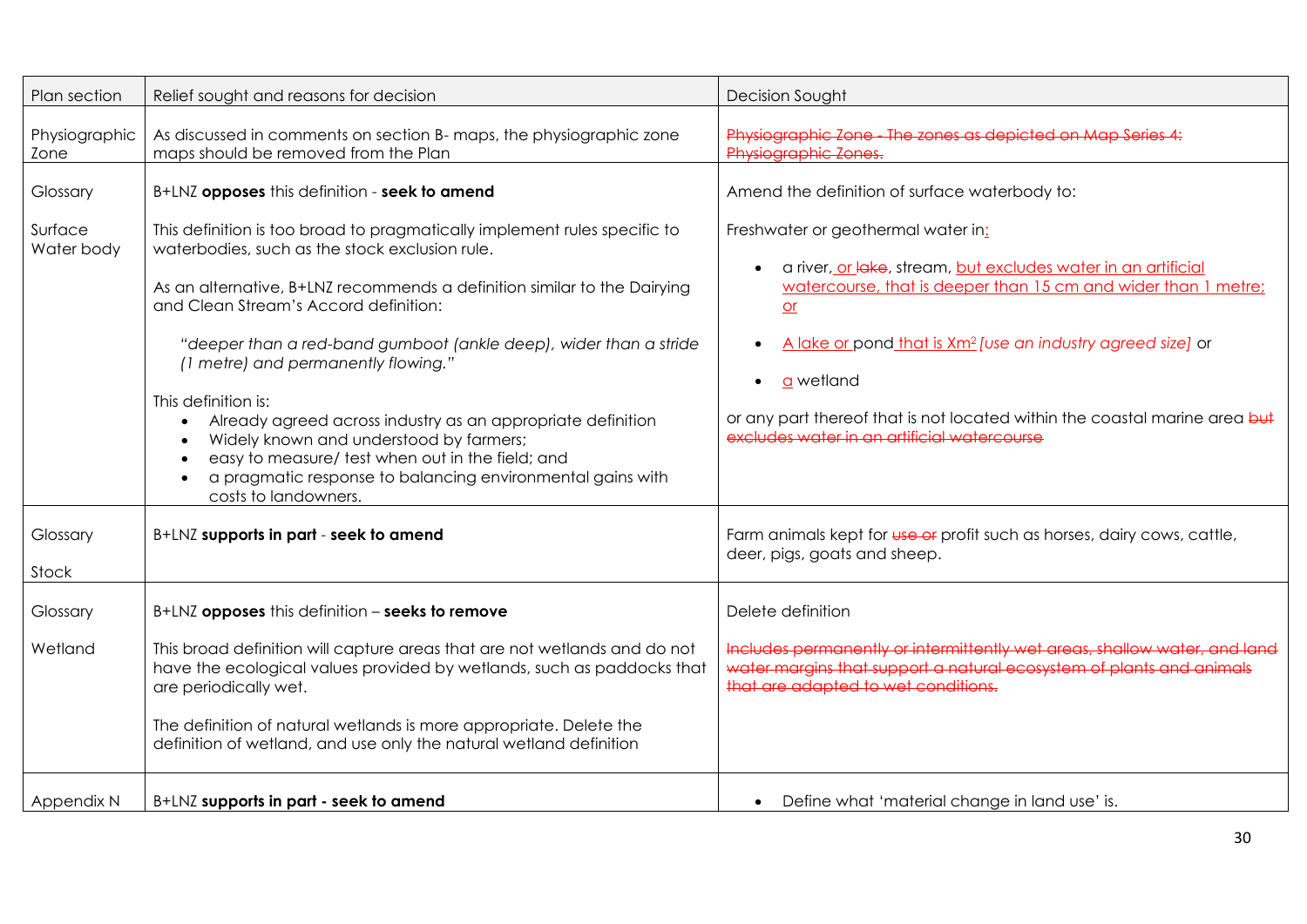| Plan section                       | Relief sought and reasons for decision                                                                                                                                                                                                                                                                                                                                                                                                                                                                                                                                                                                                                                                                                                                                                                                                                                                                                                                                                                                                                                                                                                                                                                                                                                                                                                                                                                   | Decision Sought                                                                                                                                                                                                                                                                                                                                                                                                                                                                                                                                                                                                                                                                                                                                                                                                                                                                                                                                                                                                                                                                                                                                                                                                                                                                   |
|------------------------------------|----------------------------------------------------------------------------------------------------------------------------------------------------------------------------------------------------------------------------------------------------------------------------------------------------------------------------------------------------------------------------------------------------------------------------------------------------------------------------------------------------------------------------------------------------------------------------------------------------------------------------------------------------------------------------------------------------------------------------------------------------------------------------------------------------------------------------------------------------------------------------------------------------------------------------------------------------------------------------------------------------------------------------------------------------------------------------------------------------------------------------------------------------------------------------------------------------------------------------------------------------------------------------------------------------------------------------------------------------------------------------------------------------------|-----------------------------------------------------------------------------------------------------------------------------------------------------------------------------------------------------------------------------------------------------------------------------------------------------------------------------------------------------------------------------------------------------------------------------------------------------------------------------------------------------------------------------------------------------------------------------------------------------------------------------------------------------------------------------------------------------------------------------------------------------------------------------------------------------------------------------------------------------------------------------------------------------------------------------------------------------------------------------------------------------------------------------------------------------------------------------------------------------------------------------------------------------------------------------------------------------------------------------------------------------------------------------------|
| Management<br>Plan<br>Requirements | Management Plans typically encompass many aspects not covered in<br>Appendix N, including but not limited to genetics, feed, finance etc.                                                                                                                                                                                                                                                                                                                                                                                                                                                                                                                                                                                                                                                                                                                                                                                                                                                                                                                                                                                                                                                                                                                                                                                                                                                                | Be more specific about Environment Southland's expectations<br>around actions for 'annual review of input data'                                                                                                                                                                                                                                                                                                                                                                                                                                                                                                                                                                                                                                                                                                                                                                                                                                                                                                                                                                                                                                                                                                                                                                   |
|                                    | B+LNZ recommends that each reference to 'management plan' is<br>amended to 'Farm Environment Plan'. We have used the terminology<br>'Farm Environment Plan' throughout this submission.                                                                                                                                                                                                                                                                                                                                                                                                                                                                                                                                                                                                                                                                                                                                                                                                                                                                                                                                                                                                                                                                                                                                                                                                                  | Keep the Farm Environment Plans simple and easy to engage in.<br>Amend Appendix N to read:                                                                                                                                                                                                                                                                                                                                                                                                                                                                                                                                                                                                                                                                                                                                                                                                                                                                                                                                                                                                                                                                                                                                                                                        |
|                                    | The positives of Farm Environment Plans                                                                                                                                                                                                                                                                                                                                                                                                                                                                                                                                                                                                                                                                                                                                                                                                                                                                                                                                                                                                                                                                                                                                                                                                                                                                                                                                                                  | The following definitions are relevant to Appendix N.                                                                                                                                                                                                                                                                                                                                                                                                                                                                                                                                                                                                                                                                                                                                                                                                                                                                                                                                                                                                                                                                                                                                                                                                                             |
|                                    | B+LNZ gives in-principle support for the use of Farm Environment Plans. This<br>is because these plans:<br>formalise positive actions already being taken on farm;<br>evidence claims that sheep and beef farmers are effective<br>stewards of the land;<br>help the sector to continually examine and improve their<br>$\bullet$<br>environmental practices on farm; and<br>provide flexibility to make environmental decisions that are<br>$\bullet$<br>appropriate to each property.<br>Farm Environment Plans or resource consents - not both<br>However, B+LNZ questions the need for both farm environment plans and<br>resource consents. If a farm environment plan is done well, then any need<br>for a resource consent should be negated. If a farmer breaches an<br>activity rule, but a Farm Environment Plan is approved, then the farmer<br>should not be required to obtain a require consent.<br><b>Keep it Simple</b><br>Farm Environment Plans need to be simple and easy for farmers to<br>complete. The fewer barriers to farm environment planning, the greater<br>the engagement and positivity around the process. B+LNZ wants farmers<br>to complete these plans because they see the value in them, not just<br>because they have to.<br>Nutrient budgets on lower risk properties<br>What does material change mean? Please define this - see comments in<br>glossary section | Critical Source Area means: Areas of enriched nutrient or sediment<br>sources and hydrological activity that occur in small parts of a<br>catchment or farm, but contribute a disproportionately large amount of<br>nutrient or sediment to the environment (e.g. steep hills, guilies or swales).<br>Part A - Farm Environment Management-Plans<br>A Farm Environment-Management-Plan can be based on either of:<br>1. the material set out in Part B below; OR<br>2. industry prepared Farm Environment-Management Plan templates and<br>guidance material that:<br>(a) includes the material set out in Part B below, contains a methodology<br>that will enable development of a plan that will identify actual and<br>potential environmental effects and risks specific to the property,<br>addresses those effects and risks and has a high likelihood of<br>appropriately avoiding, remedying or mitigating those effects, includes<br>objective performance measures; and<br>(b) has been approved as meeting the criteria in (a) and being<br>acceptable to the Southland Regional Council by the Chief Executive of<br>the Southland Regional Council.<br>Part B - Farm Environment Management-Plan Content<br>1. A written Farm Environment Management Plan is:<br>31 |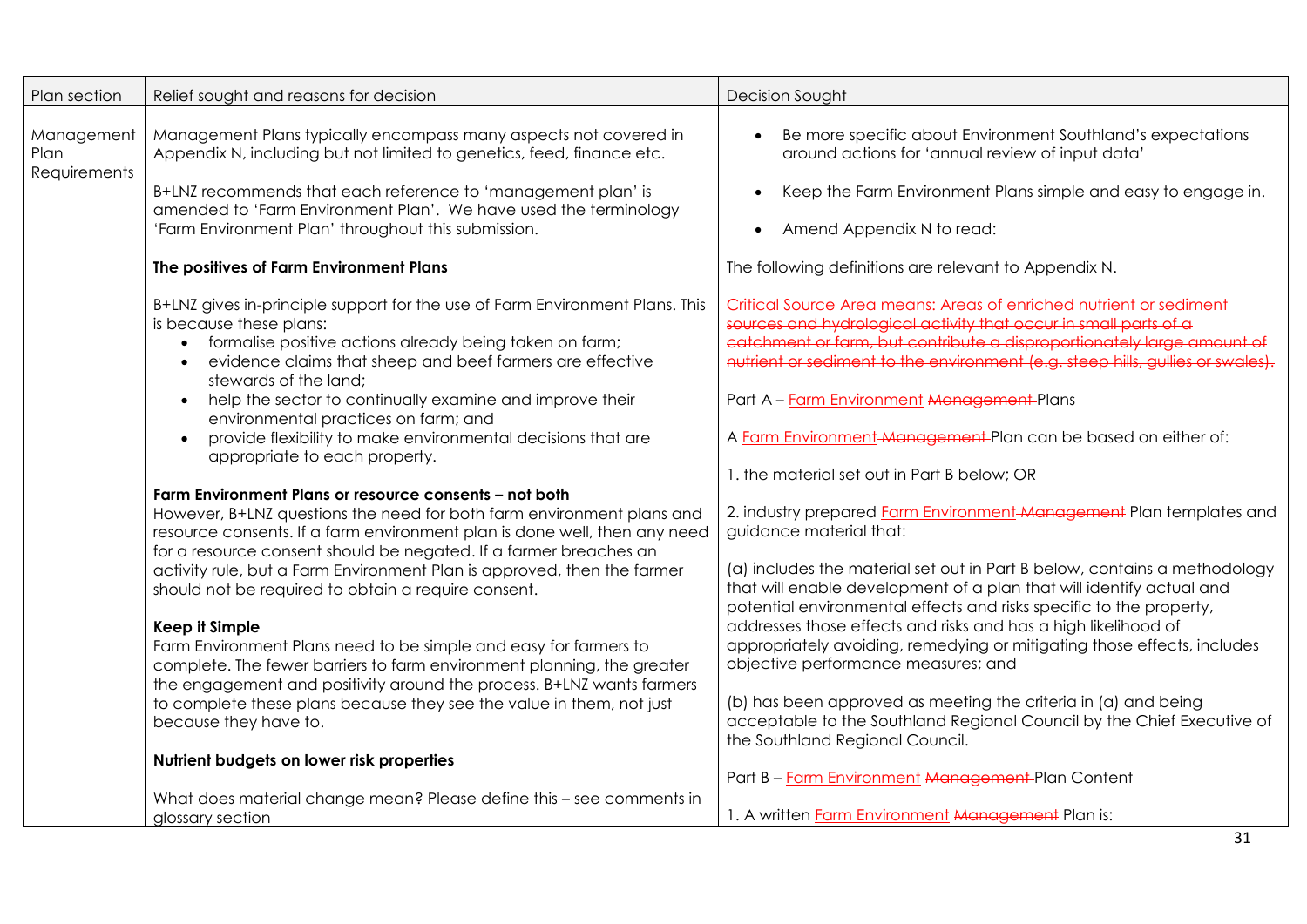| Plan section | Relief sought and reasons for decision                                                                                                        | Decision Sought                                                                                                                                                            |
|--------------|-----------------------------------------------------------------------------------------------------------------------------------------------|----------------------------------------------------------------------------------------------------------------------------------------------------------------------------|
|              | Rule 4(a)(iii) refers to annual review of nutrient budget input data. This<br>again could be interpreted in different ways.                   | • prepared and retained, identifying the matters set out in numbers 2-10<br>below;                                                                                         |
|              | No actions outlined for irrigation management                                                                                                 | • updated-reviewed at least once every 12 months; and                                                                                                                      |
|              | Section 10 is written as a rule, but does not specify any actual actions that                                                                 | • provided to the Southland Regional Council upon request.                                                                                                                 |
|              | farmers must include in their Farm Environment Plan.                                                                                          | 2. The following property details are recorded:                                                                                                                            |
|              | Irrigated areas should be highlighted within a Farm Environment Plan, and<br>any good management practices noted. The contents of Appendix N, | • physical address;                                                                                                                                                        |
|              | section 10 should be shifted into a good management practice<br>document and removed from the Plan.                                           | • description of the ownership and name of a contact person;                                                                                                               |
|              |                                                                                                                                               | • lead description of the land and farm name:                                                                                                                              |
|              |                                                                                                                                               | · details of all resource consents held, including a copy of each consent.                                                                                                 |
|              |                                                                                                                                               | 3. A map(s) or aerial photograph(s) at a scale that clearly shows:                                                                                                         |
|              |                                                                                                                                               | • the boundaries of the property;                                                                                                                                          |
|              |                                                                                                                                               | • the location of significant farm infrastructure;                                                                                                                         |
|              |                                                                                                                                               | . the location of any critical source areas within intensive winter grazing<br>and cultivated areas of the property;                                                       |
|              |                                                                                                                                               | • the physiographic unit(s) in which the land is located;                                                                                                                  |
|              |                                                                                                                                               | • the location of permanent or intermittent rivers, streams, lakes, drains,<br>ponds or wetlands;                                                                          |
|              |                                                                                                                                               | • where known by the property owner, the location of any subsurface<br>drainage system(s) and relative depth and position, including the<br>outlet(s) of any such systems; |
|              |                                                                                                                                               | • the location of riparian vegetation and fences adjacent to<br>waterbodies;                                                                                               |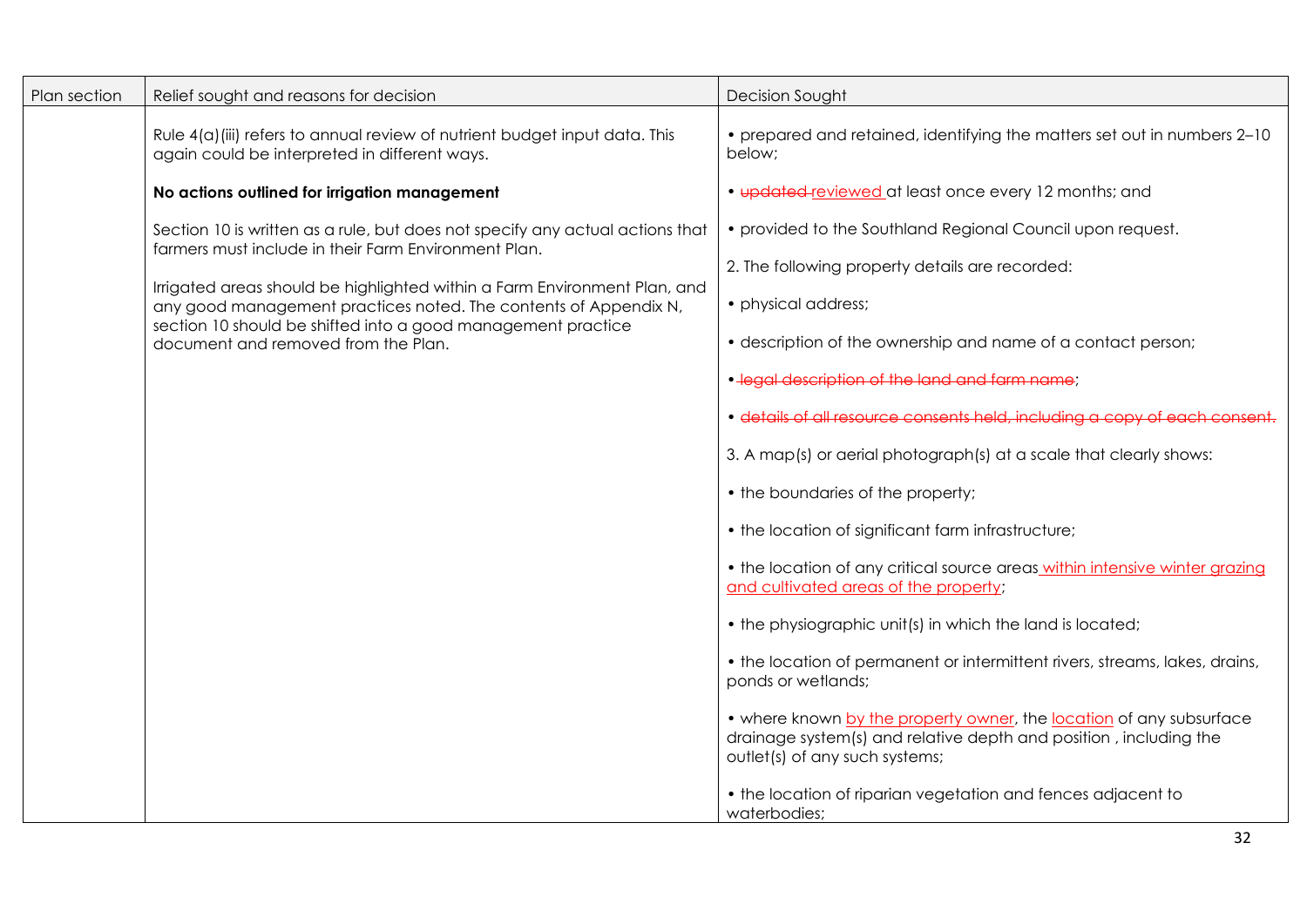| Plan section | Relief sought and reasons for decision | Decision Sought                                                                                                                                                                                                                                                                                                                                                |
|--------------|----------------------------------------|----------------------------------------------------------------------------------------------------------------------------------------------------------------------------------------------------------------------------------------------------------------------------------------------------------------------------------------------------------------|
|              |                                        | • the location on all water ways where stock access or crossing occurs;                                                                                                                                                                                                                                                                                        |
|              |                                        | • the location of any known and recorded heritage site;                                                                                                                                                                                                                                                                                                        |
|              |                                        | • the location of any areas within or adjoining the property that are<br>identified in a District Plan as "significant indigenous biodiversity".                                                                                                                                                                                                               |
|              |                                        | 4. Nutrient Budget                                                                                                                                                                                                                                                                                                                                             |
|              |                                        | (a) A nutrient budget based on soil nutrient tests has been prepared,<br>using the latest version of the OVERSEER model, in accordance with the<br>latest version of the OVERSEER Best Practice Data Input Standards, or an<br>equivalent model approved by the Chief Executive of Southland<br>Regional Council:                                              |
|              |                                        | (i) where a material change in the land use associated with the farming<br>activity occurs (being a change exceeding that resulting from normal<br>crop rotations or variations in climatic or market conditions) the nutrient<br>budget shall be prepared at the end of the year in which the change<br>occurs, and also three years after the change occurs; |
|              |                                        | (ii) where a material change in the land use associated with the farmina<br>activity does not occur, the nutrient budget shall be prepared once<br>every three years;                                                                                                                                                                                          |
|              |                                        | (iii) an annual review of the input data used to prepare the nutrient<br>budget shall be carried out by or on behalf of the landowner for the<br>purposes of ensuring the nutrient budget accurately reflects the farming<br>system. A record of the review shall be kept by the landowner.                                                                    |
|              |                                        | 5. Good Management Practices                                                                                                                                                                                                                                                                                                                                   |
|              |                                        | (a) A good management practices section which identifies:                                                                                                                                                                                                                                                                                                      |
|              |                                        | (i) the general good management practices which will be undertaken on<br>farm over the coming 1 June to 31 May 12 month period. Examples of<br>general good management practices are provided on the Southland                                                                                                                                                 |
|              |                                        | 33                                                                                                                                                                                                                                                                                                                                                             |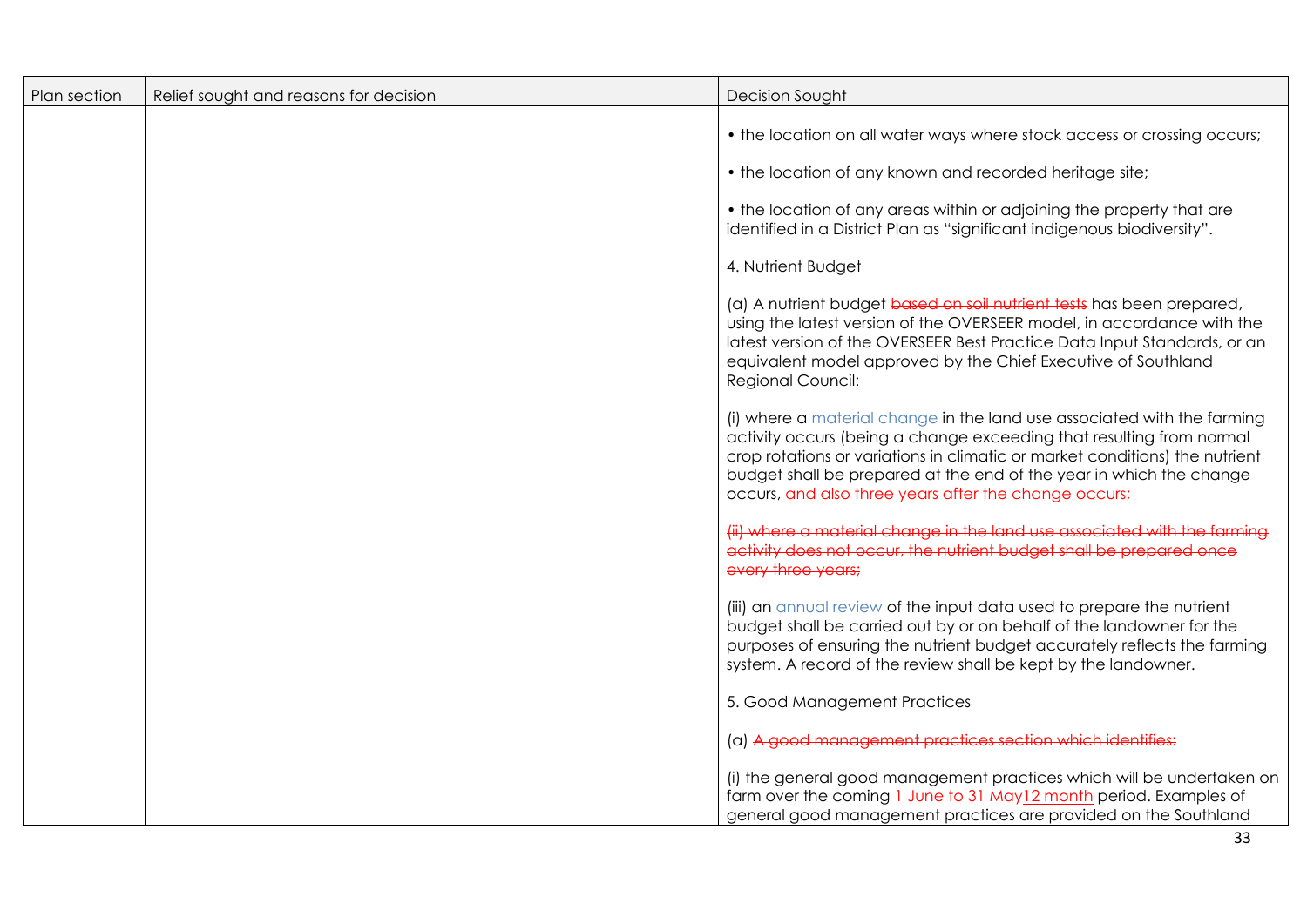| Plan section | Relief sought and reasons for decision | Decision Sought                                                                                                                                                                                                                                                                                     |
|--------------|----------------------------------------|-----------------------------------------------------------------------------------------------------------------------------------------------------------------------------------------------------------------------------------------------------------------------------------------------------|
|              |                                        | Regional Council website.                                                                                                                                                                                                                                                                           |
|              |                                        | (ii) the physiographic zones, and variants (where applicable) within the<br>property;                                                                                                                                                                                                               |
|              |                                        | (iii) the key transport pathways and contaminants (where applicable) for<br>each of the physiographic zones within the property, from Table 1 below:                                                                                                                                                |
|              |                                        | (iv) any the good management practices for any relevant key transport<br>pathways which will be undertaken on farm over the coming 1 June to 31<br>May 12 month period. A list of example actions to consider for each of<br>the mitigations is provided on the Southland Regional Council website; |
|              |                                        | (v) upon 12 monthly review, the good management practices that were<br>undertaken in the previous 1 June to 31 May 12 month period and the<br>good management practices to be implemented over the coming +<br>June to 31 May 12 month period;                                                      |
|              |                                        | (vi) a range of good management practices will be implemented each<br>year.                                                                                                                                                                                                                         |
|              |                                        | 6. Riparian Management Plan                                                                                                                                                                                                                                                                         |
|              |                                        | (a) A Riparian Mmanagement Plan is considered prepared and<br>implemented, and recordeds in written and/or map form:                                                                                                                                                                                |
|              |                                        | (i) methods to exclude stock, where required, from waterbodies, critical<br>source areas and riparian areas;                                                                                                                                                                                        |
|              |                                        | (iii) in relation to sheep, the mitigation measures to mangae critical source<br>areas to ensure contaminant losses, particularly associated with overland<br>flow, are minimised.                                                                                                                  |
|              |                                        | (iii) the mitigation options to minimise overland flow including areas<br>where stock will be excluded and greas where vegetation will be<br>planted;                                                                                                                                               |
|              |                                        | (iii) the location type of riparian vegetation to be planted and how it will                                                                                                                                                                                                                        |
|              |                                        | 34                                                                                                                                                                                                                                                                                                  |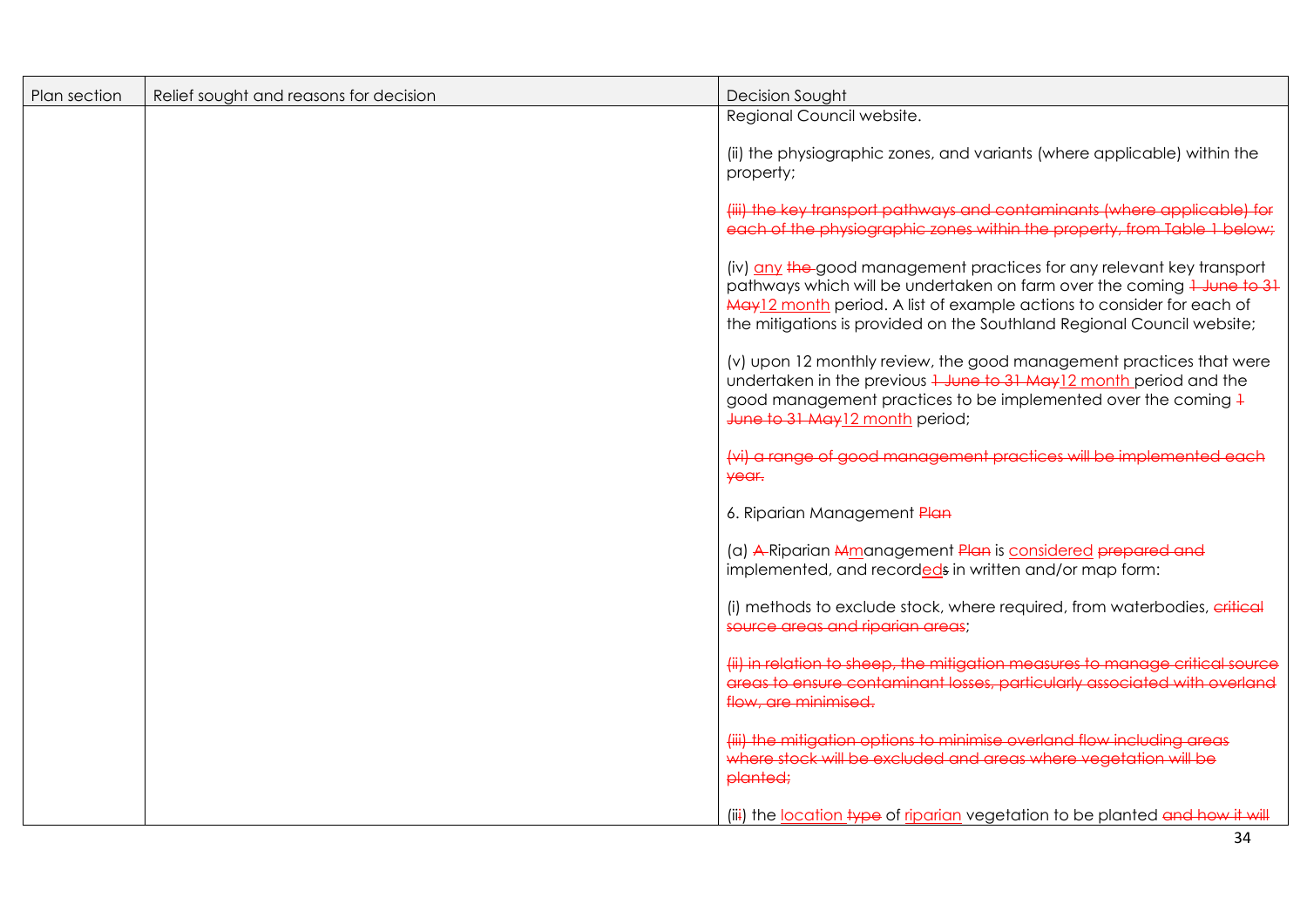| Plan section | Relief sought and reasons for decision | <b>Decision Sought</b>                                                                                                                                                                                                   |
|--------------|----------------------------------------|--------------------------------------------------------------------------------------------------------------------------------------------------------------------------------------------------------------------------|
|              |                                        | be maintained:                                                                                                                                                                                                           |
|              |                                        | (iiiv) the grazing of appropriately fenced riparian margins for weed<br>control purposes;                                                                                                                                |
|              |                                        | (iv) the access to waterways for maintenance purposes, and in particular<br>the waterways that are maintained by the Southland Regional Council in<br>accordance with the Southland Flood Control Management Bylaw 2010. |
|              |                                        | (v) how riparian areas will be maintained.                                                                                                                                                                               |
|              |                                        | (b) An up-to-date copy of the Riparian Management Plan is kept and<br>provided to the Southland Regional Council upon reauest.                                                                                           |
|              |                                        | 7. Cultivation                                                                                                                                                                                                           |
|              |                                        | (a) A cultivation map showing:                                                                                                                                                                                           |
|              |                                        | (i) waterbodies;                                                                                                                                                                                                         |
|              |                                        | (ii) buffer strips along those waterbodies as follows:                                                                                                                                                                   |
|              |                                        | (1) 3 m buffer where slopes are 4 degrees or less 3 metre buffer for slopes<br>up to 10 degrees                                                                                                                          |
|              |                                        | (2) 10 m buffer where slopes are greater than 4 degrees and up to 16<br>degrees 10 metre buffer for slopes 10 to 20 degrees                                                                                              |
|              |                                        | (3) 20 m buffer where slopes are greater than 16 degrees 15 metre buffer<br>for slopes 20 to 30 degrees                                                                                                                  |
|              |                                        | (4) as specified in resource consent conditions where the slopes are<br>greater than 20 degrees;                                                                                                                         |
|              |                                        | (iii) land where cultivation is planned over the next $12$ month period $\rightarrow$<br>June to 30 May;                                                                                                                 |
|              |                                        | (iv) any proposed good management practices for cultivation, such as                                                                                                                                                     |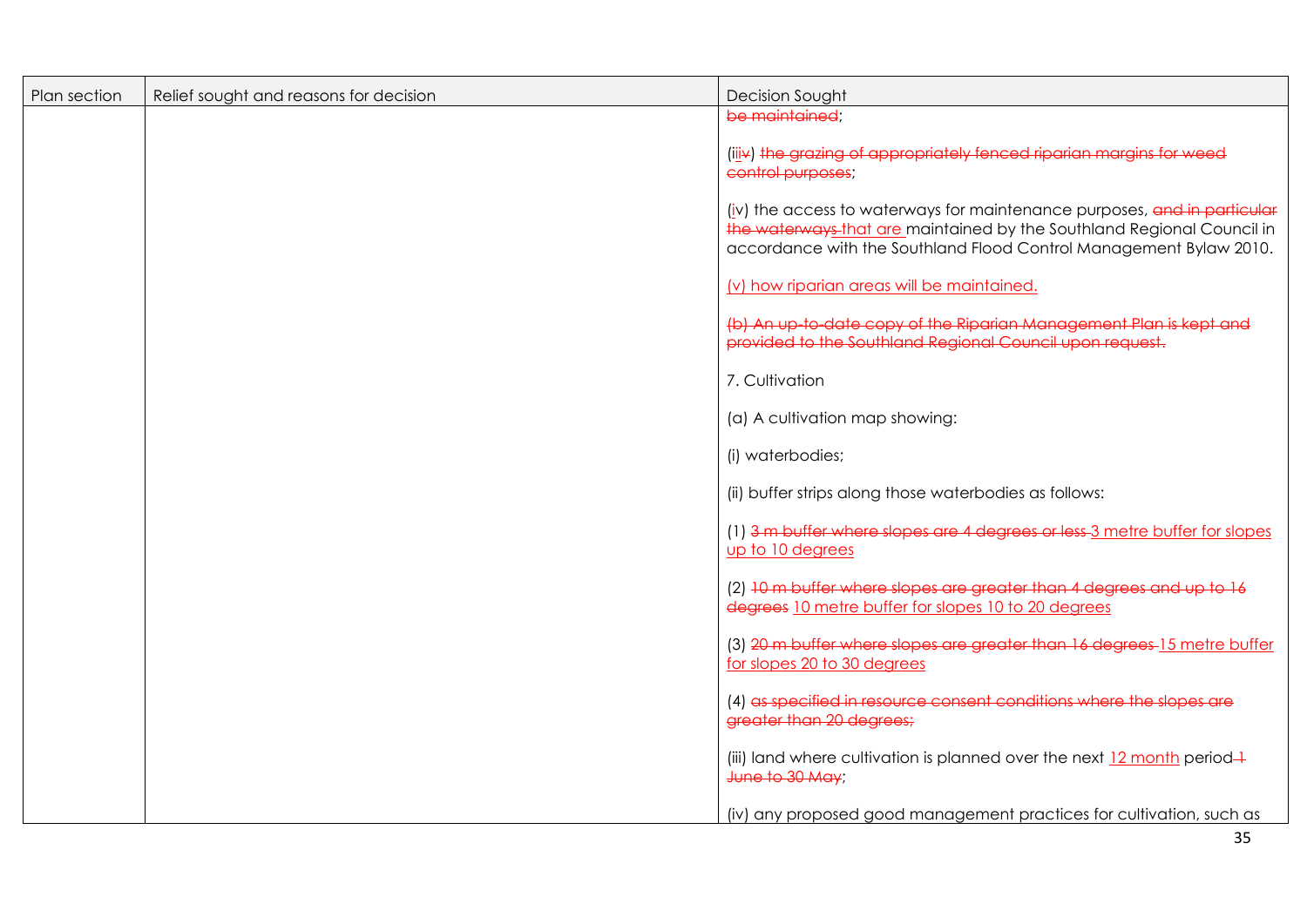| Plan section | Relief sought and reasons for decision | <b>Decision Sought</b>                                                                                                                                                                         |
|--------------|----------------------------------------|------------------------------------------------------------------------------------------------------------------------------------------------------------------------------------------------|
|              |                                        | contour ploughing, strip cultivation or minimum tillage.                                                                                                                                       |
|              |                                        | 8. Intensive winter grazing                                                                                                                                                                    |
|              |                                        | Where intensive winter grazing is undertaken, an intensive winter grazing<br>soction which contains:                                                                                           |
|              |                                        | (a) Good management practices:                                                                                                                                                                 |
|              |                                        | (i) to minimise the discharge of nitrogen, phosphorus, sediment and<br>microbiological contaminants to water from the use of land for intensive<br>winter grazing;                             |
|              |                                        | (ii) to avoid the conspicuous discolouration or sedimentation of any<br>adjacent waterbodies;                                                                                                  |
|              |                                        | (b) an intensive winter grazing map showing the total extent of land that<br>may be intensively winter grazed on the property which includes the<br>following details in respect to that land: |
|              |                                        | (i) the extent of land to be intensively winter grazed for the next winter<br>period_1 May to 30 September inclusive;                                                                          |
|              |                                        | (ii) critical source areas;                                                                                                                                                                    |
|              |                                        | (iii) waterbodies;                                                                                                                                                                             |
|              |                                        | (iv) slope classes;                                                                                                                                                                            |
|              |                                        | $\forall$ buffer strips;                                                                                                                                                                       |
|              |                                        | (vi) location of sub-surface drains their outlet position and relative height,<br>where known by the property owner.                                                                           |
|              |                                        | 9. Collected Agricultural Effluent                                                                                                                                                             |
|              |                                        | (a) The animal effluent disposal system application separation distances,<br>depth, uniformity and intensity are self-checked annually in accordance                                           |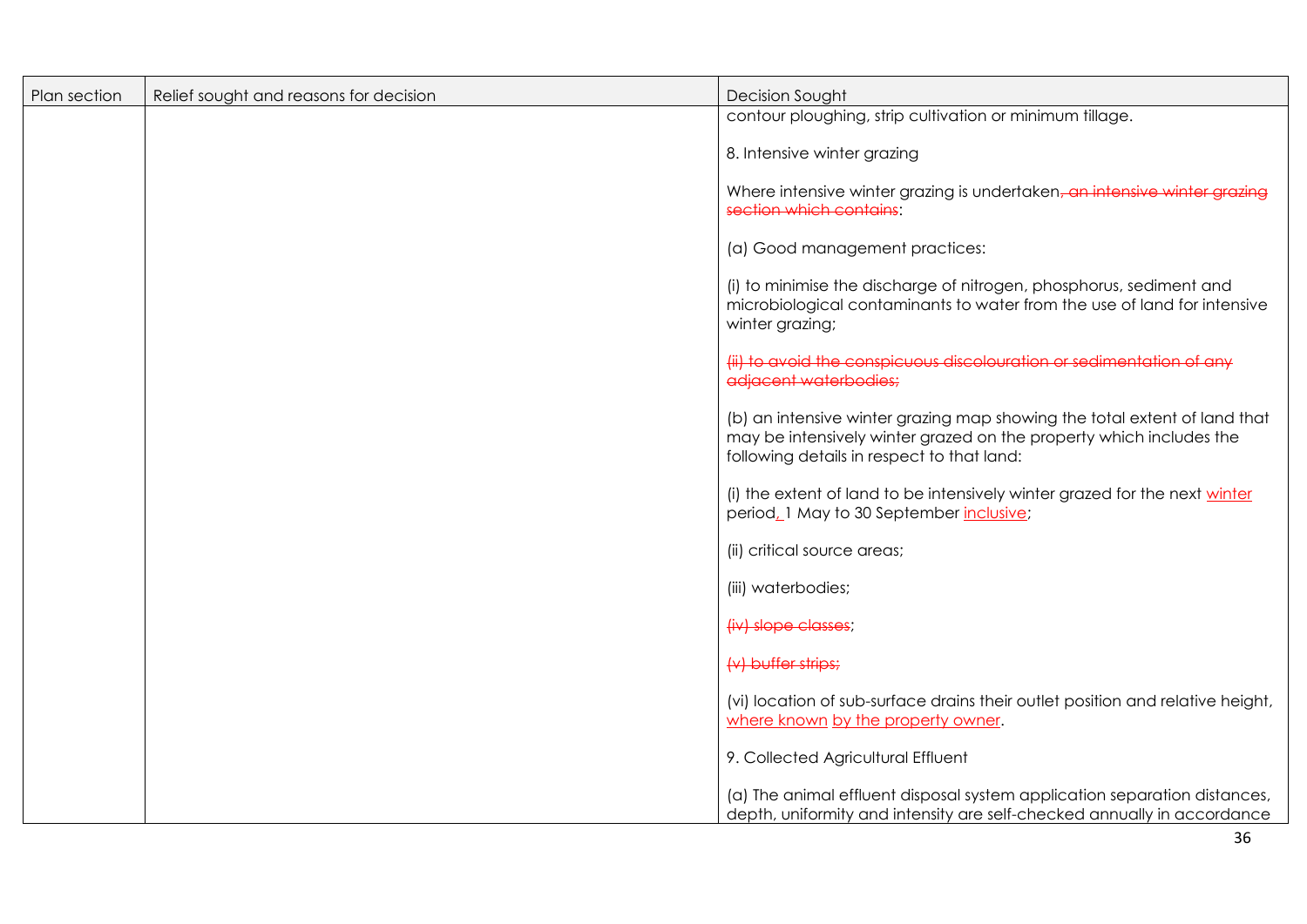| Plan section | Relief sought and reasons for decision | <b>Decision Sought</b>                                                                                                                                                                                                                                                                                                                            |
|--------------|----------------------------------------|---------------------------------------------------------------------------------------------------------------------------------------------------------------------------------------------------------------------------------------------------------------------------------------------------------------------------------------------------|
|              |                                        | with Section 4 "Land Application" in the guideline "A Farmer's Guide to<br>Managing Farm Dairy Effluent - A Good Practice Guide for Land<br>Application Systems" [2013].                                                                                                                                                                          |
|              |                                        | (b) Records of the application, separation distances, depth, uniformity<br>and intensity of dairy effluent disposal, in accordance with (e) (ii) above,<br>are kept and provided to the Southland Regional Council.                                                                                                                               |
|              |                                        | (c) The application of collected agricultural effluent is avoided when the<br>soil temperature is less than 5°C.                                                                                                                                                                                                                                  |
|              |                                        | 10. Irrigation Management (applies to farming activities that irrigate):                                                                                                                                                                                                                                                                          |
|              |                                        | (a) All irrigation systems installed or replaced after 1 October 2015 meet<br>the Irrigation New Zealand Piped Irrigation Systems Design Code of<br><b>Practice 2013, Irrigation New Zealand Piped Irrigation Systems Design</b><br>Standards 2013 and the Irrigation New Zealand Piped Irrigation Systems<br>Installation Code of Practice 2013. |
|              |                                        | (b) The irrigation system application depth and uniformity are self-<br>checked annually in accordance with the relevant Irrigation NZ Pre-<br>Season Checklist28 and IRRIG8Quick Irrigation Quick tests29 for any<br>irrigation system operating on the property.                                                                                |
|              |                                        | (c) Irrigation applications are undertaken in accordance with property<br>specific soil moisture monitoring, or a soil water budget, or an irrigation<br>scheduling calculator. Soil monitoring means monitoring soil moisture<br>using either volumetric or tension based methodology.                                                           |
|              |                                        | (d) Records of irrigation system application depth and uniformity<br>checklists, irrigation applications, soil moisture monitoring or soil water<br>budget or irrigation scheduling calculator results and rainfall are kept and<br>provided to the Southland Regional Council upon request                                                       |
|              |                                        | (a) Irrigated areas are mapped; and                                                                                                                                                                                                                                                                                                               |
|              |                                        | (b) Any relevant good management practices which will be undertaken<br>on farm over the coming 12 month period are noted. A list of example                                                                                                                                                                                                       |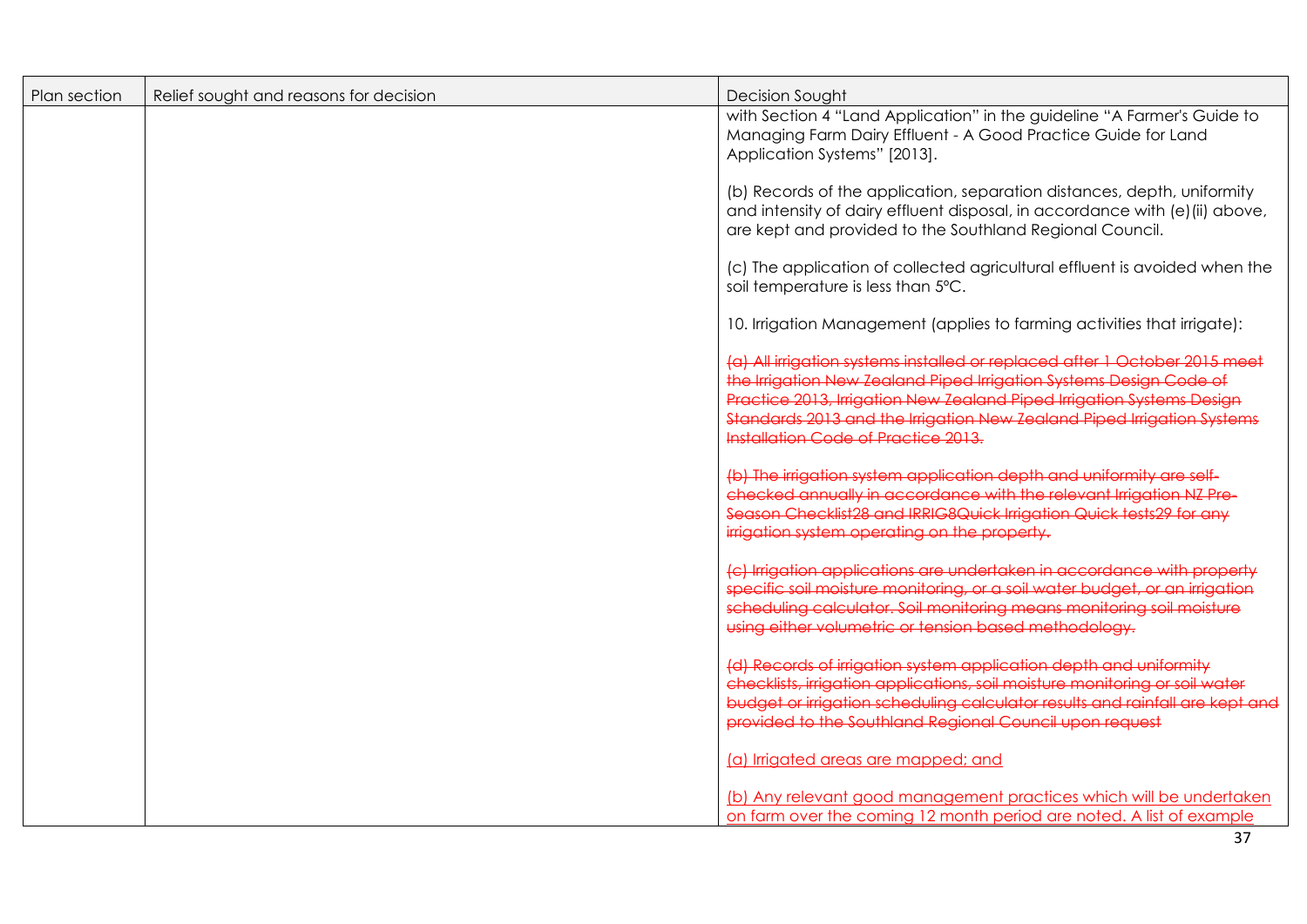| Plan section | Relief sought and reasons for decision | Decision Sought                                                                                              |
|--------------|----------------------------------------|--------------------------------------------------------------------------------------------------------------|
|              |                                        | good management<br>$n \in \mathbb{R}$<br>CODCIDAT<br>$\lq$ nne to $\ell$ :<br>$\sqrt{ }$<br>:ouncil website: |